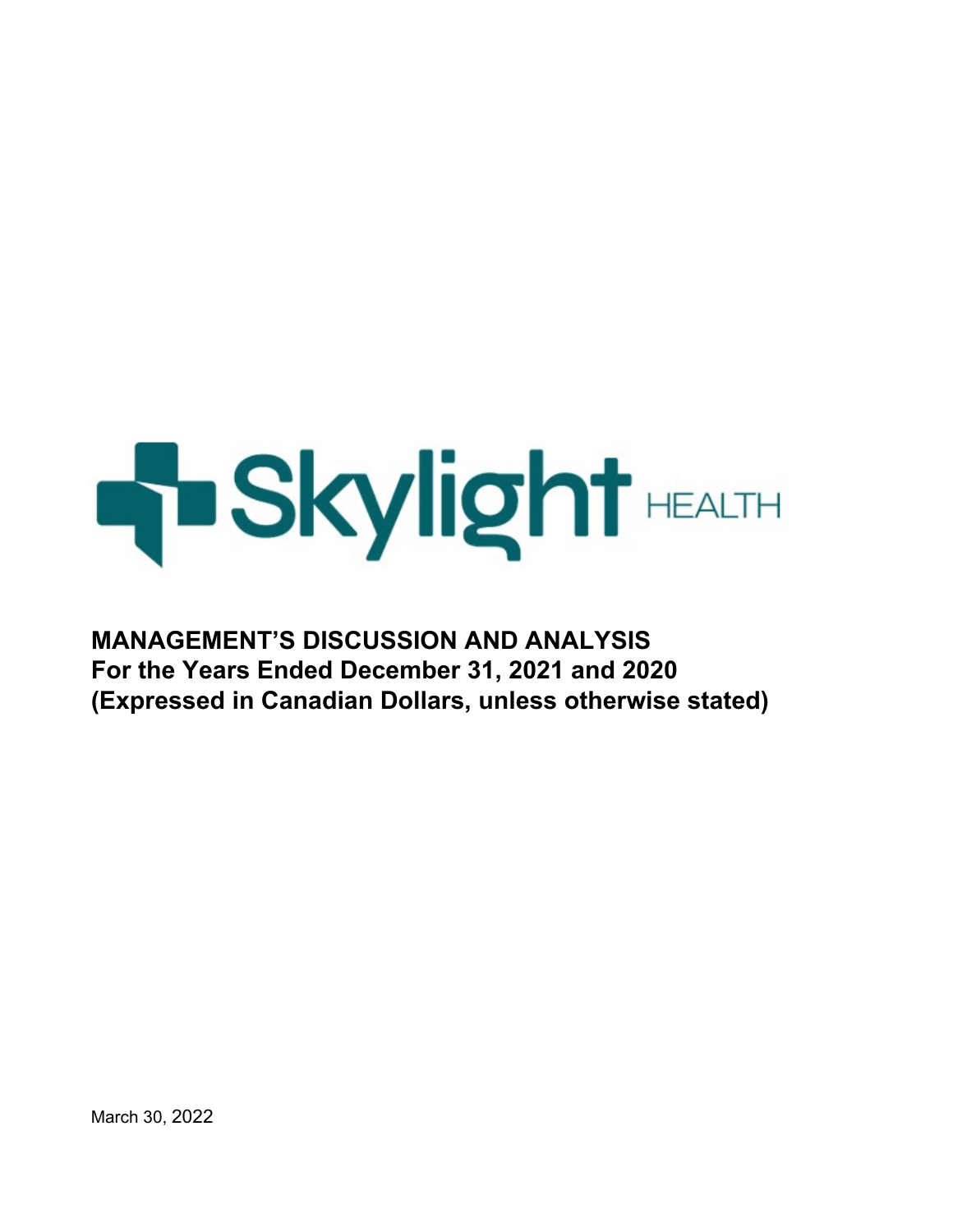#### **Introduction**

The following management's discussion and analysis ("MD&A") of the financial condition and results of the operations of Skylight Health Group Inc. (the "Company", "SHG", "we", "us", "our") constitutes management's review of the factors that affected the Company's financial and operating performance for the year ended December 31, 2021. This MD&A was written to comply with the requirements of National Instrument 51-102 – Continuous Disclosure Obligations.

This discussion should be read in conjunction with the audited consolidated financial statements of the Company for the fiscal years ended December 31, 2021 and 2020, together with the notes thereto, and the accounting policies as described in Note 3 to the consolidated financial statements ("consolidated financial statements"). Results are reported in Canadian dollars, unless otherwise noted.

The Company's consolidated financial statements are prepared in accordance with International Financial Reporting Standards as issued by the International Accounting Standards Board ("IFRS"). Information contained herein is presented as at March 30, 2022, unless otherwise indicated.

The MD&A makes references to certain non-IFRS measures, including certain industry metrics. These metrics and measures are not recognized measures under IFRS, do not have meanings prescribed under IFRS and are as a result unlikely to be comparable to similar measures presented by other companies. These measures are provided as information complimentary to those IFRS measures by providing a further understanding of our operating results from the perspective of management. As such, these measures should not be considered in isolation or in lieu of review of our financial information reported under IFRS. This MD&A uses non-IFRS measures including "EBITDA", "adjusted EBITDA", "realized revenue", "realized gross profit" and "realized adjusted EBITDA". EBITDA and adjusted EBITDA are commonly used operating measures in the industry but may be calculated differently compared to other companies in the industry. "Realized revenue", "realized gross profit" and "realized adjusted EBITDA" incorporate the results of continuing and discontinued operations. These non-IFRS measures, including the industry measures, are used to provide investors with supplementary measures of our operating performance that may not otherwise be apparent when relying solely on IFRS metrics.

On March 11, 2020, the World Health Organization declared the ongoing COVID-19 outbreak as a global health emergency. This resulted in governments worldwide enacting emergency measures to combat the spread of the virus, including the closure of certain non-essential businesses.

During the year ended December 31, 2021, the pandemic did not have a material impact on the Company's operations. While medical clinics had generally been deemed an essential business, the Company was able to switch to virtual appointments thereby reducing the impact on operations and enabled the Company to achieve savings in clinical operating expenses. As of December 31, 2021, the Company did not observe any impairment of its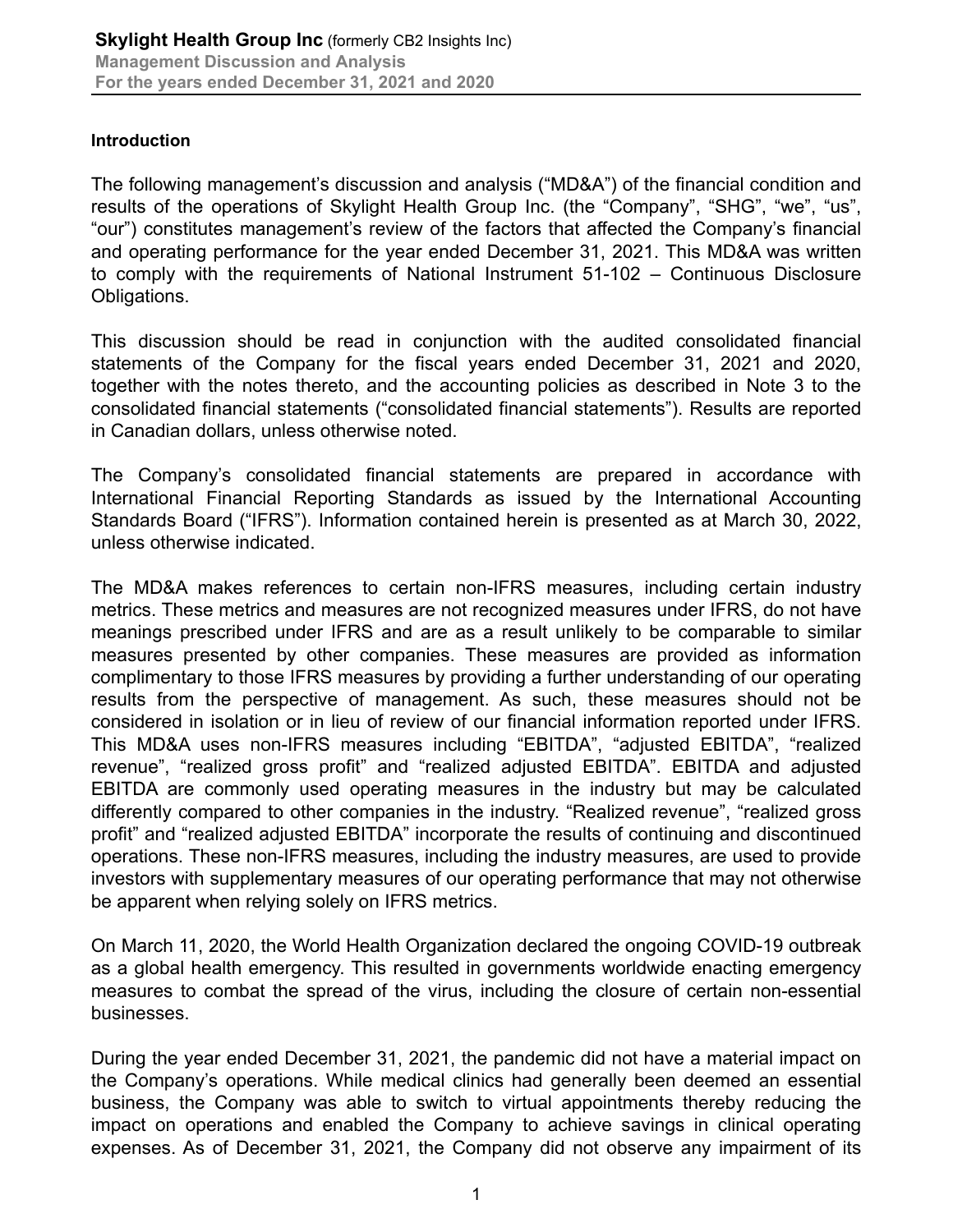assets or a significant change in the fair value of assets due to the COVID-19 pandemic. The Company has taken steps to minimize the potential impact of the pandemic including safety measures with respect to personal protective equipment, the reduction in travel and the implementation of a virtual office including regular video conference meetings and participation in virtual Company events, trade shows, customer meetings and other virtual events.

Due to the rapid developments and uncertainty surrounding COVID-19, it is not possible to predict the impact that COVID-19 will have on the Company's business, financial position and operating results in the future. In addition, it is possible that estimates in the Company's consolidated financial statements will change in the near term as a result of COVID-19 and the effect of any such changes could be material, which could result in, among other things, impairment of long-lived assets including intangibles and goodwill. The Company is closely monitoring the impact of the pandemic on all aspects of its business.

Further information about the Company and its operations can be obtained from the offices of the Company or on SEDAR at www.sedar.com.

#### **Company Overview**

Skylight Health Group Inc. ("SHG" or the "Company"), is a healthcare services and technology company, working to positively impact patient health outcomes. The Company operates a US multi-state primary care health network comprised of clinics providing a range of services from primary care, sub-specialty, allied health, and laboratory/diagnostic testing. The Company is focused on helping small and independent practices shift from a traditional fee-for-service (FFS) only model to include value-based care (VBC) through our proprietary technology, unique data analytics and our robust operations infrastructure. In a FFS model, payors (commercial and government insurers) reimburse on an encounter-based approach which puts a focus on volume of patients per day rather than creating positive patient outcomes. In a VBC model, providers are rewarded for keeping patients healthy and lowering unnecessary health costs instead of volume of services. VBC will lead to improved patient outcomes, reduced cost of delivery and drive stronger financial performance from existing practices

As of December 31, 2021, the balance sheet had a cash balance of \$11.7 million. The Company has continued to position itself to see organic and acquisition-based growth in the coming quarters as it remains focused on shifting its clinical operations to include a VBC model.

The Company was founded in 2014, by founders with extensive experience in clinical practice management in Canada and the US, as owners, operators, and consultants to outpatient medical centers across a variety of specialties from primary care, urgent-care, sub-specialty, and allied health & wellness. SHG is founded on a model designed to drive towards helping small and independent practices adopt value-based capabilities and take on varying levels of risk. SHG positions itself as the disruptor to legacy health networks. Providing an opportunity to consolidate with SHG while maintaining patient treatment quality, accessibility and affordability and preserving the way healthcare should be delivered. SHG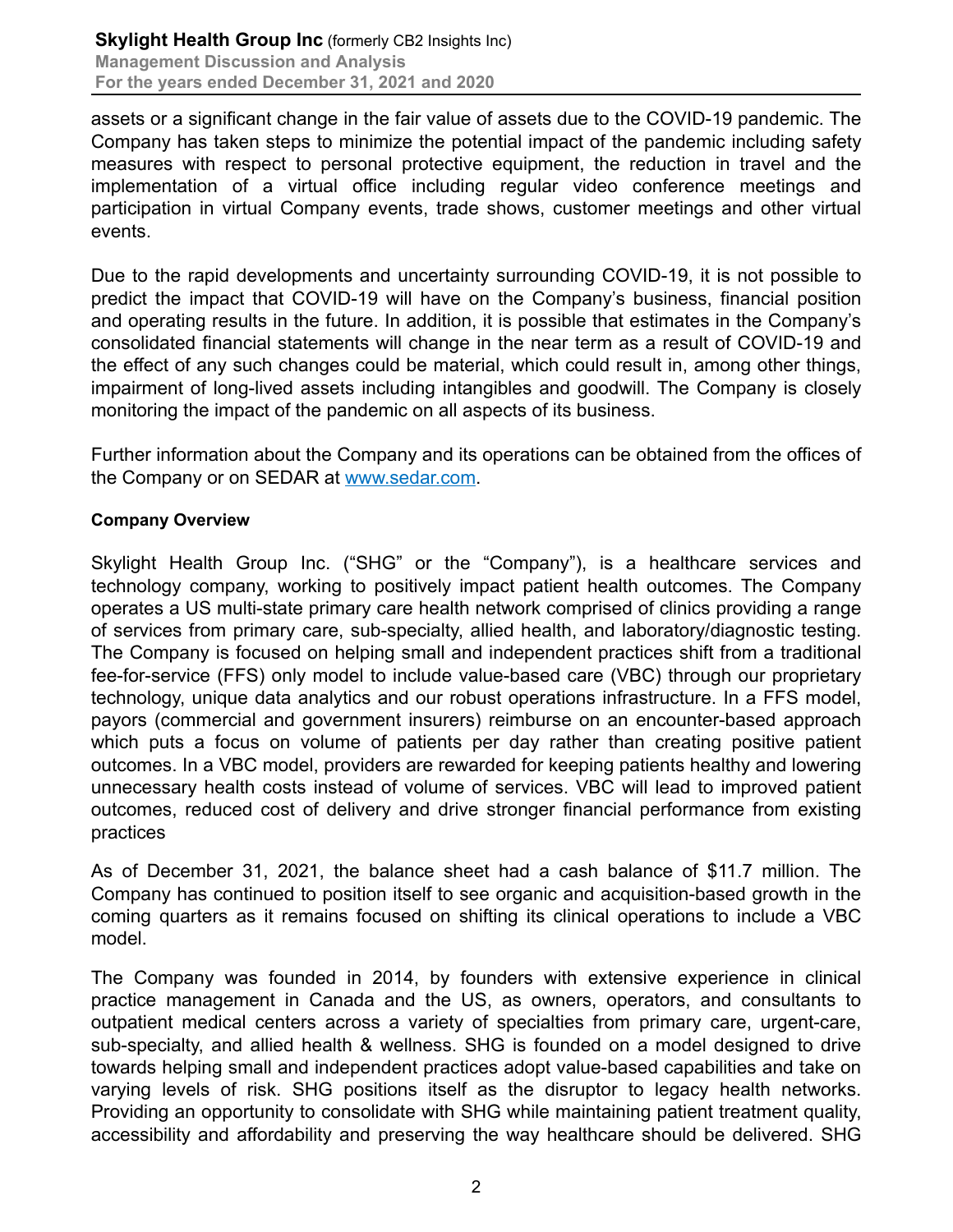also positions itself to partner with health plans as they aim to provide more comprehensive care services to patients across varying risk groups and capitation models to lower the cost of downstream costs.

SHG practices offer both in-clinic and virtual care services through telemedicine and remote patient monitoring. As part of developing the infrastructure for improved access within its practices, the Company expects to expand valued-based health service offerings to patients based on quality improvement plans aimed at population and patient health management.

Finally, SHG has a disciplined operating model that allows the Company to deliver desired results in a time-efficient and cost-effective manner to its clients and to run a fiscally responsible business.

# **Segmentation**

The Company's current revenue is generated predominantly through its medical services segment. In 2020, the Company expanded significantly into insurable services which is where it expects to see its strongest growth in future periods. The Company has reported both insurable and uninsured services in a single consolidated medical services operating segment. The Company also derives a small segment of revenue from projects in its Technology & Data Analytics division as well as its Contract and Research division (Software and Corporate segment).

# **Key Highlights**

The following are the major highlights of SHG's operating results for the year ended December 31, 2021 compared to the year ended December 31, 2020. The financial information related to Canna Care Docs, MedEval Clinic LLC ("MedEval"), Rae of Sunshine Health Services ("ROSH") and New Jersey Alternative Medicine LLC ("NJAM") ("Legacy Business") is reported in the current period as discontinued operations due to the divesture of this business line in December 2021. The Company will no longer see revenues from these services moving forward.

Disclaimer for Financial Highlights: *Certain prior period financial information on the consolidated statements of loss and comprehensive loss, and consolidated statements of cash flows have been updated to present the Legacy Business as discontinued operations and has therefore been excluded from continuing operations for all periods presented in this MD&A. This MD&A reflects only the results of continuing operations, unless otherwise noted.*

# *Financial Highlights*

• During the year ended December 31, 2021, the Company has achieved a major milestone in revenue. Revenues for the year were \$27.2 million (excluding revenue from discontinued operations of \$10.6 million), compared to \$0.7 million for the year ended December 31, 2020 (excluding revenue from discontinued operations of \$12.5 million),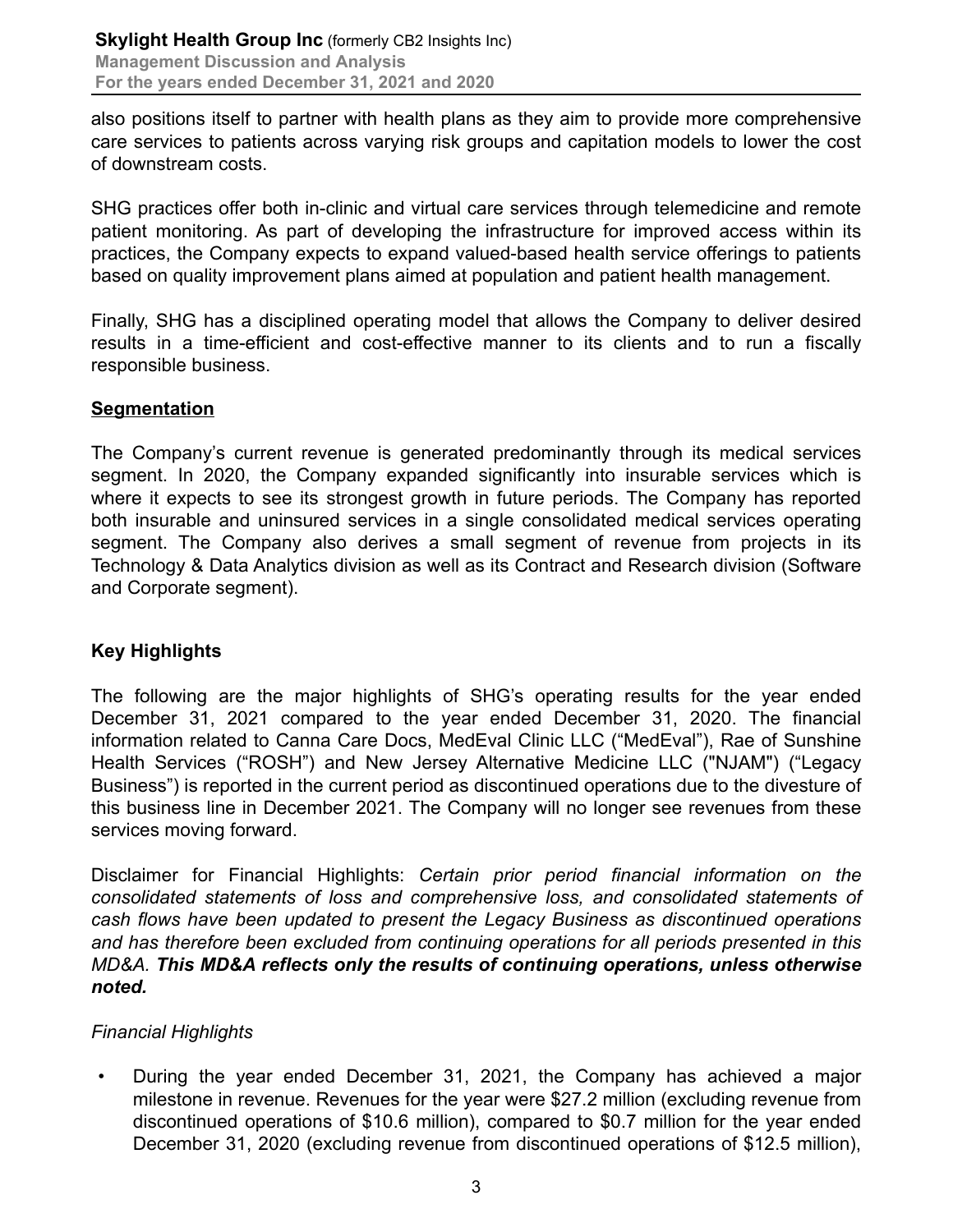an increase of \$26.5 million. This increase was primarily due to additional revenue being contributed by the clinics acquired during the fiscal year ended December 31, 2021. Realized revenues for the year were \$37.8 million, compared to \$13.1 million for the year ended December 31, 2020.

- Gross profit was \$15.1 million for the year ended December 31, 2021 (excluding gross profit from discontinued operations of \$8.1 million), compared to \$0.3 million for the year ended December 31, 2020 (excluding gross profit from discontinued operations of \$8.8 million). Gross margin was 56% for the year ended December 31, 2021, compared to 39% for the year ended December 31, 2020 (discontinued operations gross margin was 76% and 70%, respectively). As the Company has focused on primary care, revenue is from insurable services business which tend to have lower margins than the discontinued legacy uninsured fee for services business. In the near term, the Company is working towards improving the gross margins by renegotiating payor contracts, optimization of utilization rates of existing providers across the practices, while long term improvements will be achieved as the Company transitions to higher value-based care models which will yield a higher gross margin. Realized gross profit for the year was \$23.2 million, compared to \$9.0 million for the prior year.
- Operating expenses were \$37.0 million for the year ended December 31, 2021, compared to \$10.1 million for the year ended December 31, 2020, an increase of 266%. The increase was a result of a growth in operating expenses such as staffing and rent from primary care related clinical acquisitions made to date. Loss from continuing operations was \$21.9 million for the the year ended December 31, 2021, compared to \$9.8 million for the year ended December 31, 2020. The increase is mainly attributed to salary and wage increases related to the recruitment of key leadership, management and operational hires, as well as increased office and administration costs tied towards practice acquisition growth and professional fees. Increased non-cash expenses of \$6.7 million were related to share-based compensation and depreciation and amortization in the year ended December 31, 2021, compared to \$5.4 million for the year ended December 31, 2020.
- Adjusted EBITDA for the year ended December 31, 2021 was a loss of \$14.6 million compared to a loss of \$6.0 million in 2020. This decrease aligns to the increase in loss from continuing operations mentioned above. Realized adjusted EBITDA for the year was a loss of \$10.7 million compared to a loss of \$2.0 million in 2020. .
- The Company incurred negative cash-flow from continuing operations for the year ended December 31, 2021 of \$15.2 million compared to negative cash flow from continuing operations of \$5.9 million for the year ended December 31, 2020 primarily due to higher salaries and wages, marketing and business development costs and professional fees to support future growth. Moving forward, the Company has made significant improvements to its cash-flow from operations and corporate investments reducing the cash spend expected in 2022 from existing operations.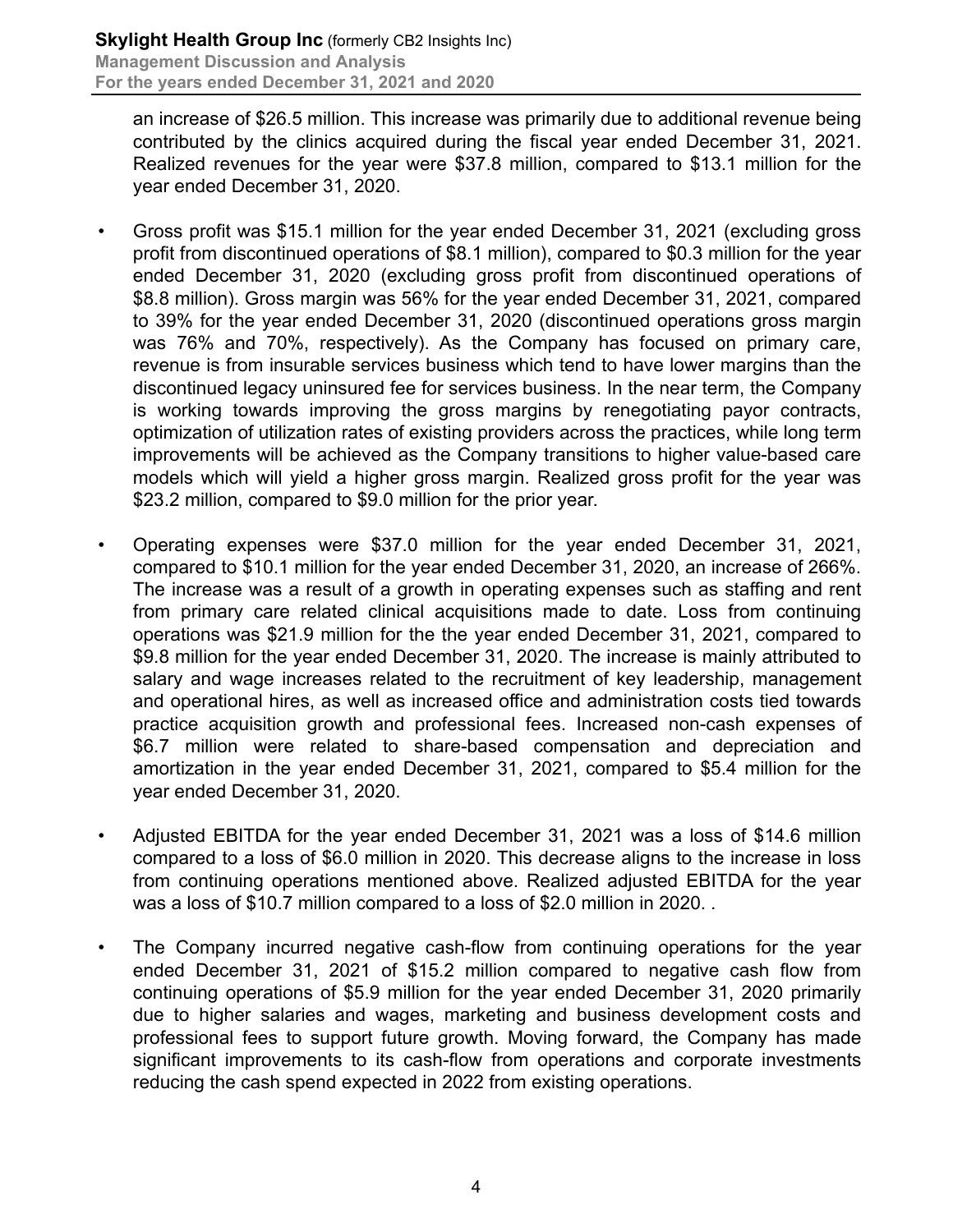# *Operating Highlights*

- On January 5, 2021, The Company's shares commenced trading on the TSX-V under the symbol "SHG" after the Company's shares were voluntarily delisted from the Canadian Securities Exchange on January 4, 2021.
- On January 14, 2021, the Company appointed Grace Mellis, as an independent director to the Company's Board of Directors and the Chair of the Audit Committee. Ms. Mellis has a robust background in strategy and finance leadership roles with over 28 years of success and experience: Almost a decade at JP Morgan Chase serving as Managing Director, Head of International Strategy, and Investor Services CFO for EMEA within the Corporate and Investment Bank. Former CFO and VP of Corporate Finance and Business Intelligence at Greendot Corporation, a US\$3.1B market cap NYSE listed company. Founder and director of IGA Capital which provides consulting and advisory services to primarily early-stage companies.
- On February 3, 2021, the Company acquired 100% of the identified assets of River City Medical Associates ("RCMA"), Inc., a Florida corporation doing business as "Absolute Injury & Pain Physicians", "Absolute Neurology & Injury Physicians", "Absolute Laser Pain Relief", and "River City Primary & Urgent Care" for a total consideration of \$5.6 million (US\$4.4 million).
- On February 17, 2021, the Company appointed Dr. Georges Feghali as Chief Medical Officer. Dr. Feghali brings over 30 years of clinical experience and over 20 years in senior leadership positions within the healthcare system and will lead & expand Skylight Health's strategic initiative in practice management & clinic operations, driving new operational revenues. Dr. Feghali will be responsible for quality, safety and service; total quality management, lean principles, change leadership, physician compensation models, and medical management.
- On February 23, 2021, the Company expanded its data strategy to utilize Amazon Web Services infrastructure to improve patient care, health outcomes, and clinical efficiencies. The Company's approach will enable acquired clinics to take advantage of guidance from its centralized team of clinical and operational experts whose insights will be powered by this big data strategy. This is an initial step in the Company's strategy to use centralized data to improve patient outcome and clinical efficiency.
- On February 26, 2021, the Company appointed Andrew Elinesky as Chief Financial Officer. Mr. Elinesky has a long and distinguished career in Finance and has served as CFO for multiple publicly traded companies in Canada and the United States. He comes with strong cross-border market experience and specializes in mergers & acquisitions and consolidation.
- On March 16, 2021, the Company appointed Mr. Patrick McNamee as Chairman of the Board. Mr. McNamee succeeds Norton Singhavon who will remain involved as an active member of the Board. Mr. McNamee has previously acted as EVP and COO of Express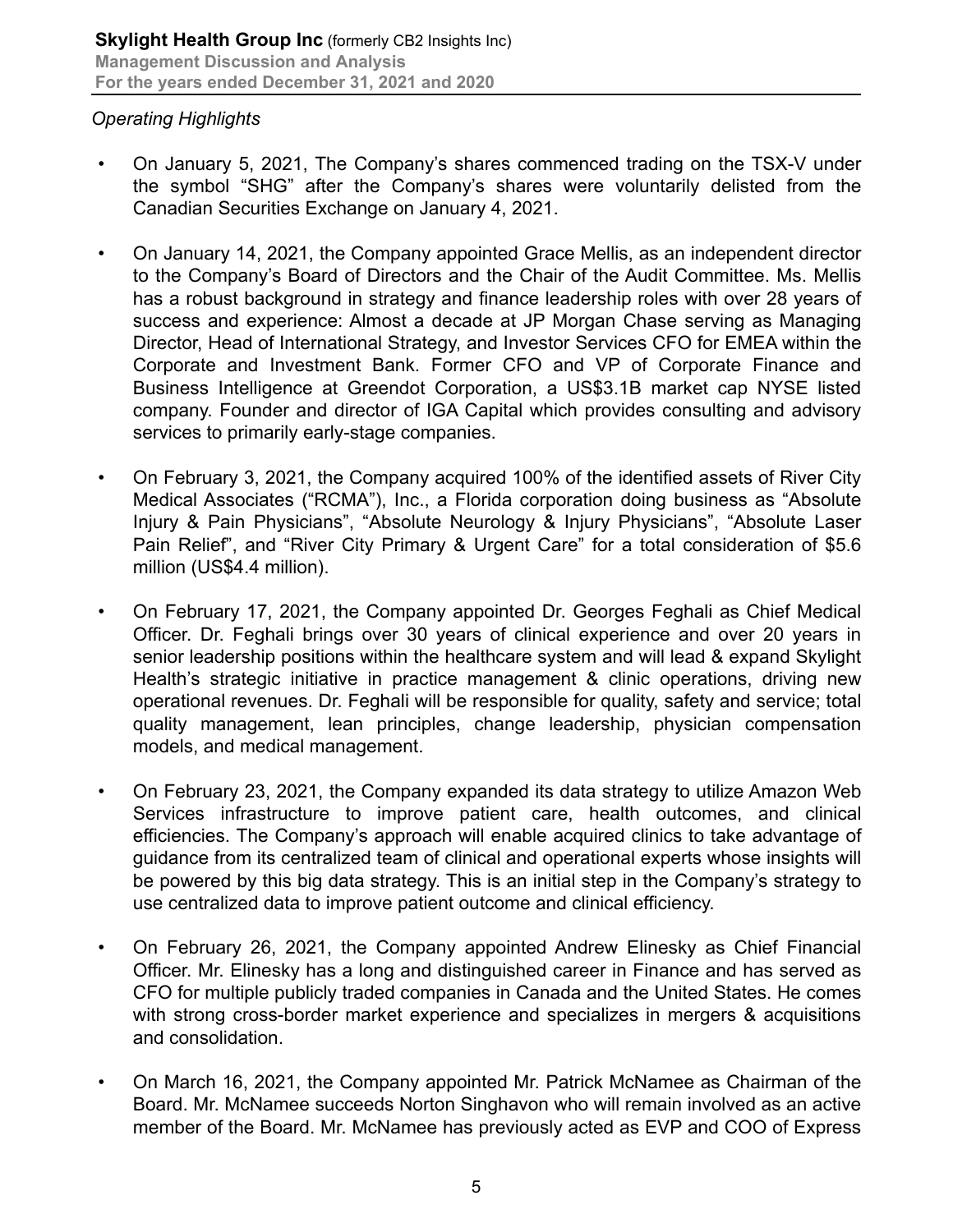Scripts, where he led all major activities of the \$120B+ technology-driven pharmacy benefit management company.

- On April 5, 2021, the Company acquired 100% of the membership interest of Colorado based Primary Care Clinic Group, Rocky Mountain for a total cash consideration of \$13.3 million (US\$10.7 million).
- On April 7, 2021, the Company signed a partnership agreement with ClinEdge to bring clinical research to primary care practices across the Company.
- On May 13, 2021, the Company received conditional approval from Nasdaq to list its issued and outstanding common shares on Nasdaq. On May 25, 2021, the Company received a confirmation from the Nasdaq that its common shares will be able to commence trading on the Nasdaq during the week of June 7, 2021 under the symbol "SLHG". On June 7, 2021, the Company commenced trading on the Nasdaq under the symbol "SLHG".
- On May 26, 2021, the Company closed a bought deal offering with a syndicate of underwriters led by Raymond James Ltd. as sole bookrunner and co-lead underwriter and Stifel GMP as co-lead underwriter on behalf of a syndicate including Beacon Securities Limited, Echelon Wealth Partners Inc., and Bloom Burton Securities Inc. (collectively the "Underwriters"). Pursuant to this, the Underwriters were issued, on a bought deal basis, with full exercise of the Underwriters' 15% over-allotment option, 1,970,360 common shares (post-Share Consolidation basis) of the Company at a price of \$7.00 per common share for gross proceeds of \$13.8 million.
- On May 28, 2021, the Company completed a consolidation ("Share Consolidation") of its share capital on the basis of five existing common shares for one new common share. As a result of the Share Consolidation, the 190,802,347 common shares issued and outstanding as at that date were consolidated to 38,160,473 common shares outstanding. The Share Consolidation was previously approved by the shareholders at the Annual General Meeting held on February 22, 2021. All information in this MD&A is presented on a post-Share Consolidation basis, including comparatives.
- On June 23, 2021, the Company acquired 100% of the identified assets of Florida based primary care group Doctors Center Inc. ("Doctors Center) for a total cash transaction value of \$2.8 million (US\$2.2 million).
- On July 7, 2021, the Company appointed Dr. Kit Brekhus as Chief Medical Officer ("CMO"), taking over from Dr. Georges Feghali who served as CMO from February 2021.
- On July 13, 2021, the Company acquired 100% of the interest of ACO Partners LLC, a new Accountable Care Organization ("ACO") that will begin participating in the Medicare Shared Savings Program offered by the Centers for Medicare and Medicaid Services ("CMS") effective January 1, 2022 for a total cash consideration of \$312.9 thousand (US\$250.0 thousand). Subsequently, the Company determined it would not receive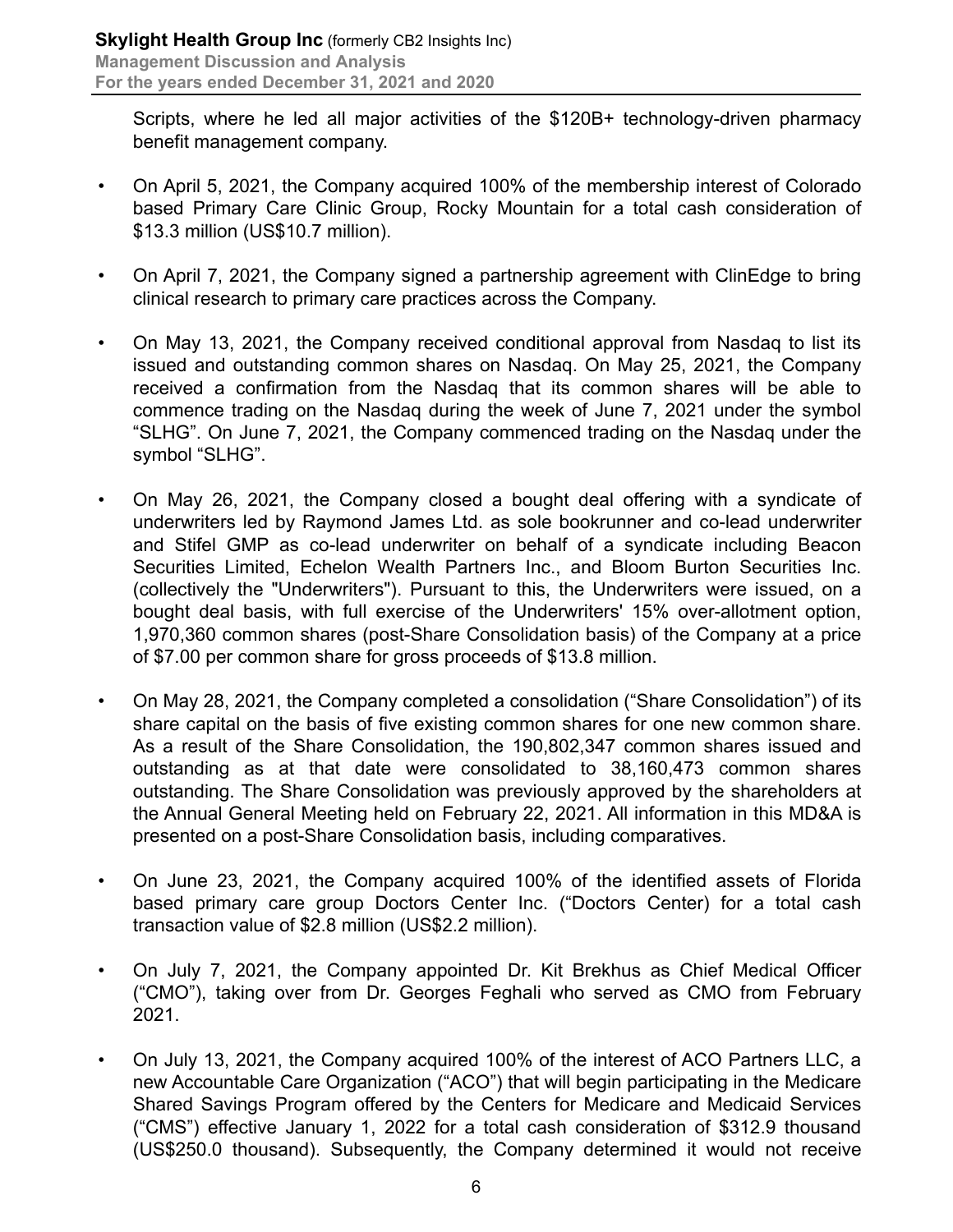approval on the ACO application to the CMS by January 31, 2022. The cash paid on Closing Date of \$78 (US\$63) has been written off as of December 31, 2021 and no further amounts are payable.

- On August 26, 2021, the Company appointed Mohammad Bataineh as President, taking over from Kash Qureshi who will shift to Chief Corporate Officer, and will retain executive leadership and remains a member of the Board of Directors.
- On September 16, 2021, the Company acquired 70% of the membership interest of Pennsylvania based Primary Care Clinic Group, Aspire Health Concepts, Inc. ("Aspire") for a total cash consideration of \$2.0 million (US\$1.6 million).
- On October 7, 2021, the Company announced the execution of a Participation Provider Contract with a leading Fortune 50 national healthcare organization who is a recipient of a Direct Contracting Entity ("DCE") license, with the Company's participation beginning in 2022.
- On October 29, 2021, the Company announced the execution of a Definitive Agreement with New Frontier Data to divest 100% of assets related to its legacy businesses Canna Care Docs, MedEval Clinic LLC, Rae of Sunshine Health Services and New Jersey Alternative Medicine LLC ("Legacy Business"). Terms of the transaction will be total cash consideration of \$11.1 million (US\$8.6 million). Payment terms will include cash on closing of \$5.2 million (US\$4.0 million), with the remainder of the balance paid over three installments at 12 months, 18 months and 24 months from the date of closing. The closing occurred on December 15, 2021 and a gain on disposal of \$5.6 million was recognized.
- On December 6, 2021, the Company announced the closing of the registered offering of 275,000 9.25% Series A Cumulative Redeemable Perpetual Preferred Shares ("Series A Preferred Shares") at a price to the public of US\$21 per share for gross proceeds of US\$5.8 million. The Series A Preferred Shares trade on the Nasdaq Capital Market under the symbol "SLHGP".

# **Overall Performance and Outlook**

# *Performance*

Revenue was up 8% from the previous quarter, and 3,842% compared to the year ended December 31, 2020. Acquisitions made in Q4 2020 and during all of 2021 significantly contributed to revenue versus the comparative periods. Also contributing to the increase in the fourth quarter was a full quarter of results from Aspire Health, a primary care practice group in Pennsylvania, which was acquired in September 2021.

2021 was an extension of efforts from 2020 from both a healthy and robust market for raising equity and opportunities for acquisition. However, 2021 was also a challenging year for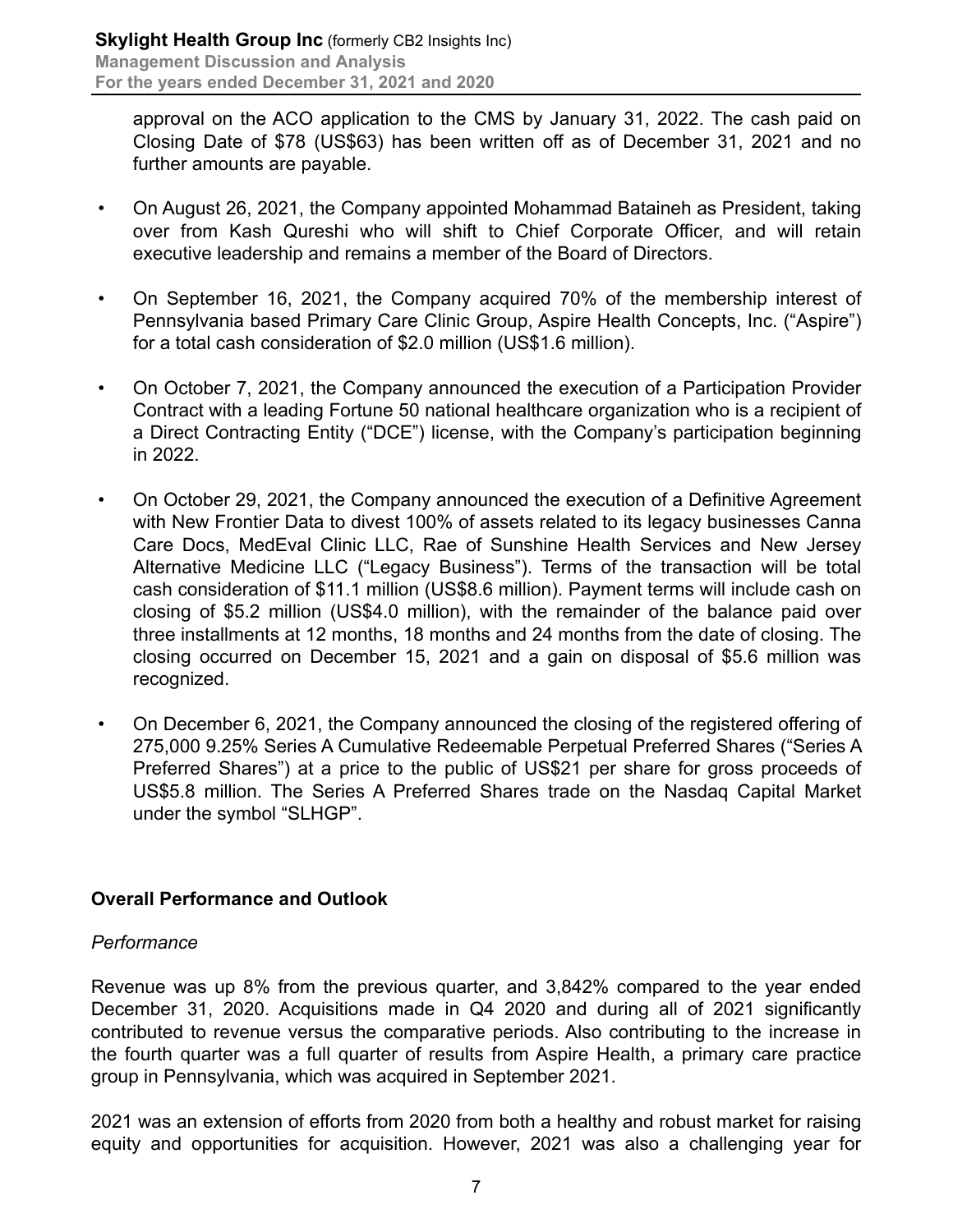companies looking to raise additional capital due to macro factors affecting investors and the healthcare sector. While markets have remained volatile, the Company has been limited in its ability to raise capital to support future acquisitions. While the pipeline continues to remain robust, these market forces have affected its ability to drive additional growth by way of acquisition, as part of a plan communicated earlier in 2021.

While equity markets remain challenged due to macro conditions affecting the second half of 2021, the Company has been working diligently in 3 key areas: integration and implementation of infrastructure to support a profitable enterprise, continued diligence on key strategic acquisition opportunities while sourcing access to capital through non-dilutive alternatives, and lastly developing and building on partnership opportunities to establish a framework and entry for VBC in 2022. The private market for healthcare growth companies remains ripe for strategic investment with partners who share our long-term vision. While the Company has seen a slower trajectory to growth, this is a result of the Company's focus in adapting to changing market conditions rather than a change in strategy in any capacity. The Company remains confident in its ability to acquire accretive revenue while continuing to grow organically, and will aim for transparency in keeping investors informed of its progress.

A large portion of the capital and operational costs over the last year represented investments in infrastructure in order to facilitate the integration of independent primary care practices as well as the progression towards VBC. The Company believes it has since surpassed expectations in this timing, and will continue to diligently reduce costs with the goal of breaking even by the end of 2022.

2021 was a year of infrastructure development for VBC and laying the foundation for the effective management of practices across multiple markets. Several large-scale initiatives that were executed through 2021 and into 2022 included the integration of technology systems in human resources, payroll, electronic health records and the implementation of improved benefits and insurance programs. These initiatives while an investment in 2021 and early 2022, will lead to improved cost synergies and savings while driving future revenue growth through better practice management.

Each of these programs has now been executed and the Company is starting to see immediate improvements to its annual expenses under each of these initiatives. These initiatives will also support the implementation of business development activities which the Company has outlined as its priorities for 2022. These include a national contact center to boost patient access, improve service and drive revenue growth, in-house revenue cycle management, improved payor contract negotiations and the ability to better identify the shift to value-based care under certain payor agreements.

While the Company will see a reduction in revenue and contributing EBITDA from the divestiture of the legacy business in 2021, it expects to be able to continue to focus on its core primary care business and execute against its organic growth plan to boost annual revenues in its primary care business line. The shift to value in 2022, is also expected to boost annual per patient revenue both by way of increased fee-for-service rates as well as quality and outcome-based payments.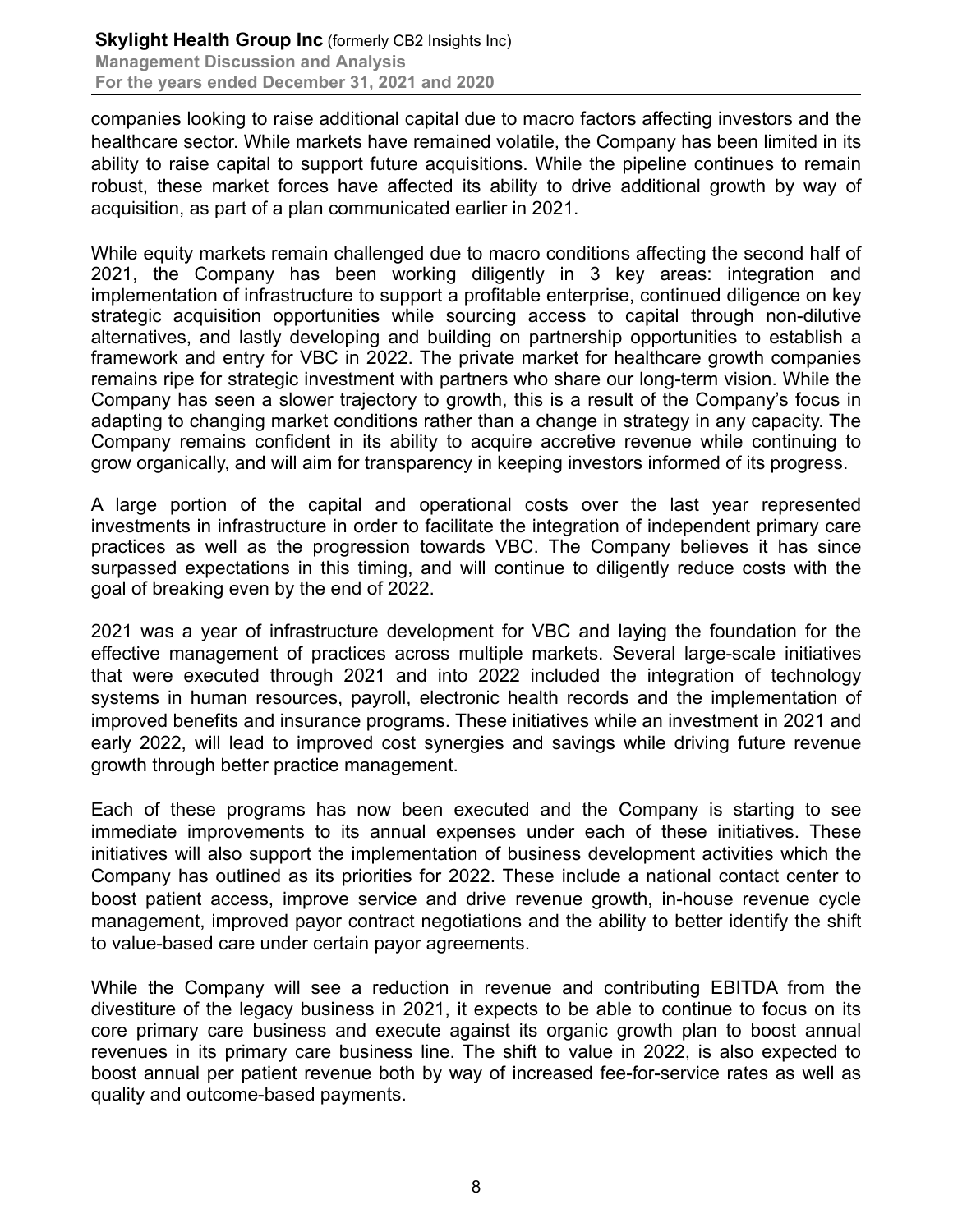Skylight has seen a significant rise in expenses in the following major categories: salaries and wages, office and administration, professional fees, marketing activities and depreciation and amortization as a result of eight clinical acquisitions made since Q4 2020. As a result of these acquisitions, the Company has increased total employee count by more than 360%. Of this, the majority of the increase (approximately 415%) is practice related while the home office shared service support team grew approximately 220%; our commitment to centralizing shared services will help create offsets allowing the Company to realize economies of scale. As the Company is in rapid growth mode driven by both an aggressive mergers & acquisition strategy and a future focus on organically shifting to VBC reimbursement models, additional investments in these areas enable the development of core competencies to realize stronger future growth potential met with higher value payor contracts.

During the year ended December 31, 2021, the items above totaled \$33.1 million (year ended December 31, 2020: \$5.7 million). During the year ended December 31, 2021, the Company worked to focus on bringing the right set of experience to its leadership and operational teams to cover all major functional areas. This included the hiring of Mohammad Bataineh as President, Dr. Kit Brekhus as Chief Medical Officer and Andrew Elinesky as Chief Financial Officer. In addition to these, the Company bolstered its operational teams in the areas of clinical leadership, marketing, revenue cycle management, operations & integrations, and payor contracting. As the Company will continue to grow key team members, it is in a strong position today to begin integrating and preparing acquired practices towards the transition to valued-based care models.

The increase in salaries and wages during the year ended December 31, 2021 is connected to the recruitment of key leadership, management and operational hires. This increase is also connected to focused short-term hires related to infrastructure buildout, such costs and expenses are expected to be eliminated as the Company completes execution of these onetime infrastructure initiatives. On a going forward basis, the Company expects to see further option issuances to employees as part of its human capital investment. Aligning employees to the growth of the Company is a strong differentiator and ensures a shared approach to driving shareholder value.

The increase in office and administration expenses during the year ended December 31, 2021 is related to the organic growth of the business due to the numerous acquisitions completed from Q4 2020 to Q3 2021, with increases to insurance, dues, and subscriptions also contributing. Compared to Q3 2021, office and administration remained at similar levels and compared to Q4 2020, the increase in office and administration related to the increase in directors and officers liability insurance, data conversion projects and increase in health insurance due to employee headcount.

The increases in professional fees and marketing fees during the year ended December 31, 2021 mainly related to the acquisition of new clinics, listing on the TSX-V and Nasdaq and building a national Skylight brand.

The Company expects going forward that most investments made during the year ended December 31, 2021 will result in both a higher growth of revenue driven organically and by acquisition but will also result in a stronger EBITDA recognition. The Company is focused on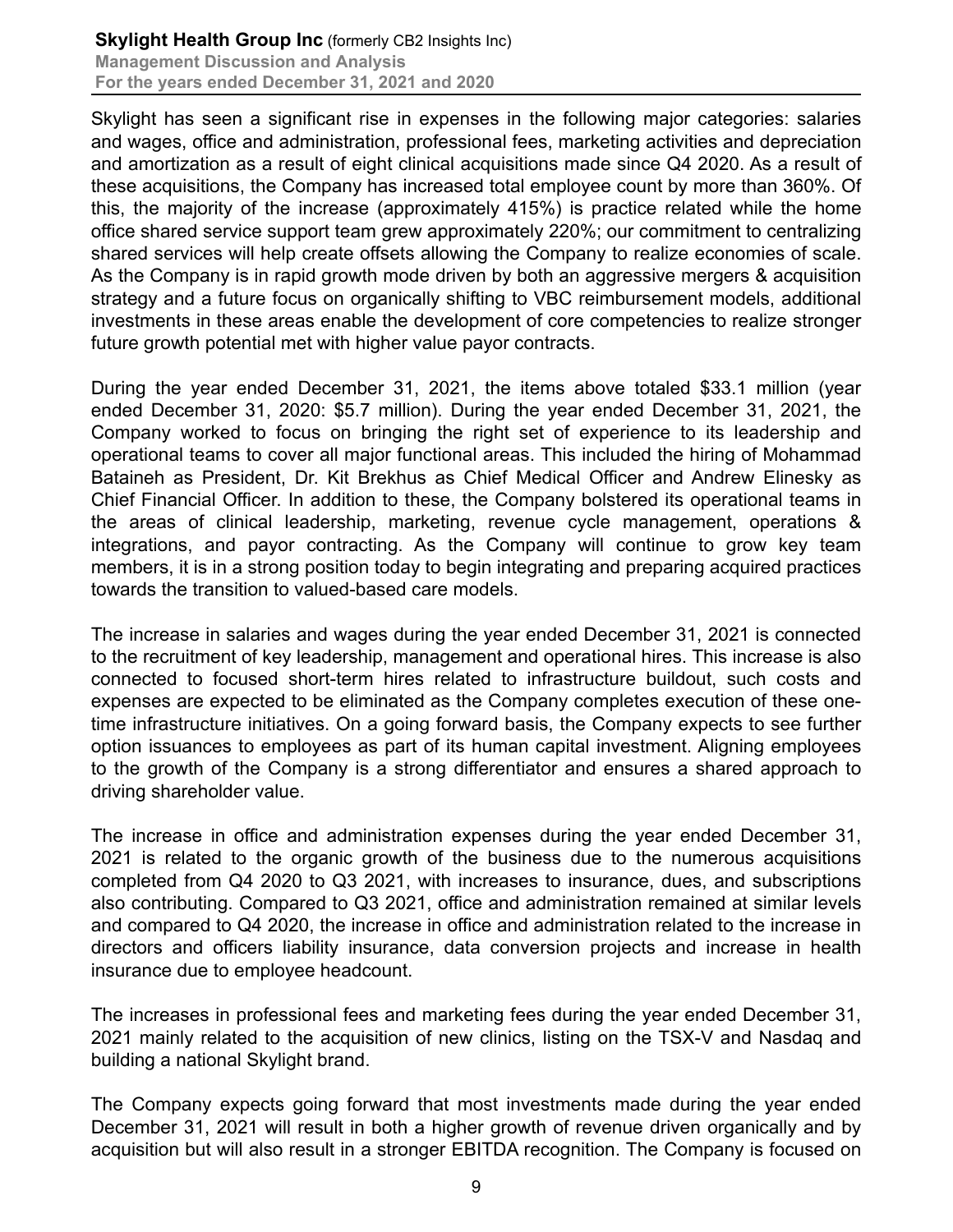revenue growth which it believes is how its peers are measured and expects to compete aggressively for market share growth. Further, as the Company advances its participation in value-based care programs, it expects to see increased expenses in the near term which will be offset by the expected growth in revenue through shared savings and more economical payor agreements.

The Company continues to demonstrate its capabilities to not just acquire but integrate and manage practices under its umbrella. Further, while the Company continues to drive top line growth, it will continue to work to create opportunities for organic revenue and cost synergies.

With a robust acquisition pipeline, experienced operational team, existing contracts for Medicare and managed care patients, and an active market to support organic growth to value-based care, the Company believes it is well positioned for growth in the coming quarters.

# *Outlook*

The need for improved primary care practice models in the US has never been greater than it is today. The Company believes its model for shifting fee-for-service primary care practices to a value-based care reimbursement model will close the gap in today's widening shortage of primary care physicians. With the growing demand for accessible and affordable medical services in the US, the Company believes the following external factors will be significant contributors for growth of services. The Company believes it is well positioned to meet this growing opportunity.

- Growing perceived distrust and lack of personalized care delivered by larger legacy health networks are paving the way for disruption in the healthcare services sector where quality of care, accessibility and affordability will help create a new model for healthcare delivery.
- The rising cost in healthcare driven by higher acuity hospital services and lack of comprehensive patient care at the primary practice level, is leading national payors and governments to change reimbursement models to VBC which prioritizes quality over volume and holds physicians accountable.
- VBC not only has the opportunity to improve quality of care and lower cost of care management but can also be significantly more financially rewarding for primary care practices willing to share in risk.
- With over 56% of outpatient medical care operated by smaller groups of localized practitioners, and a growing demand for administrative needs to deliver care, the high cost of investment to support a VBC model is prohibitive and a barrier.
- The impact of the pandemic to independent primary care practices, rising levels of chronic care management and an aging population further amplifies the push for consolidation and support to enable primary care providers to shift to a more profitable and sustainable VBC model.
- Continued fragmentation of the primary care services market is leading to more opportunities to acquire disparate primary care clinics at attractive valuations. The Company is developing a robust national platform that not only generates overall efficiencies, but is aimed at integrating technology, access, and capabilities to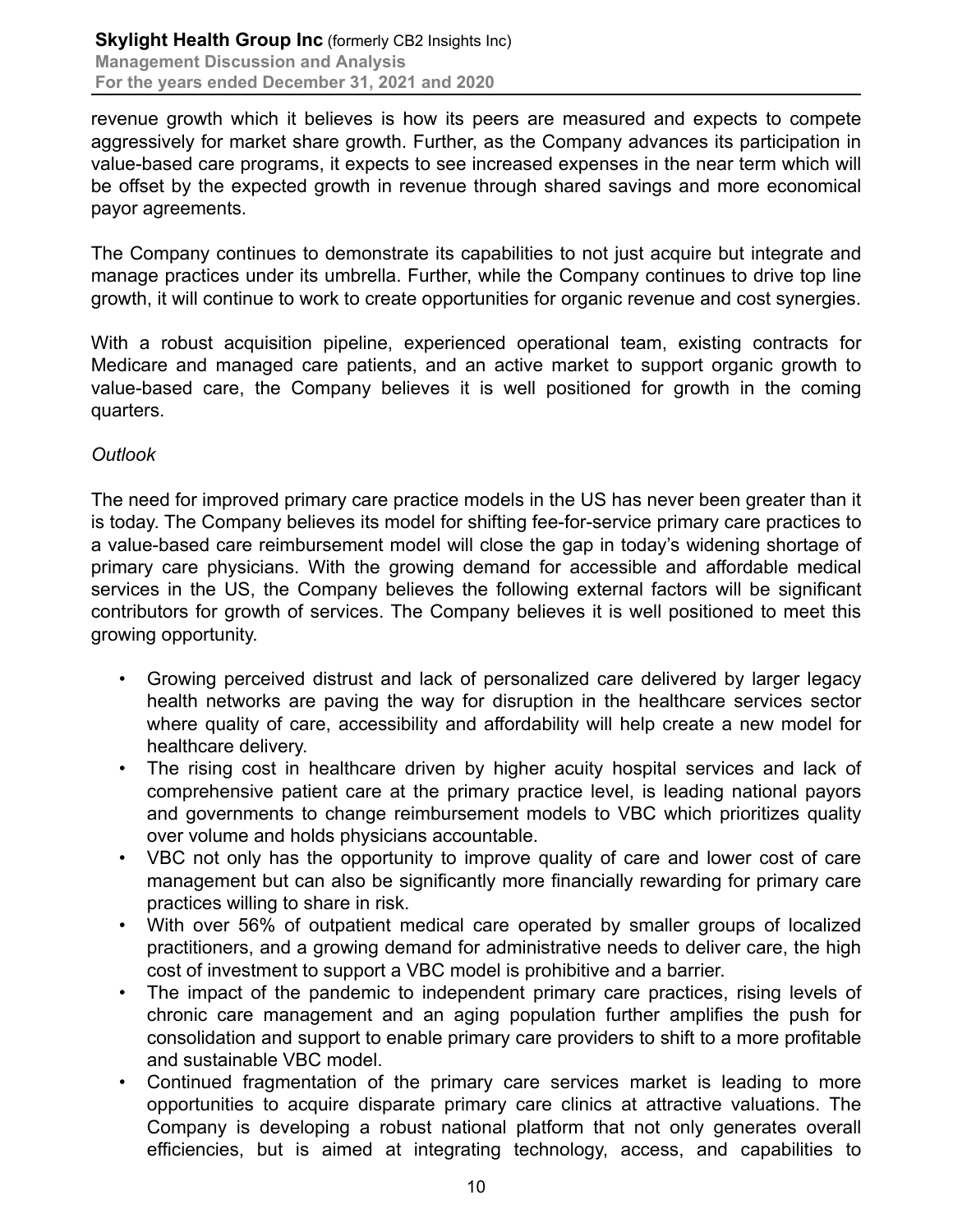transform current Fee for Service ("FFS") practices to VBC. The conversion will lead to improved patient health outcomes, improved physician and patient satisfaction scoring, access, and better financial performance through strengthened contracts with payors.

- The Company presents an attractive exit opportunity for independent physician providers who find it challenging to move into value-based care programs but have an active and robust patient base that can benefit from these programs. Skylight offers these practices, alignment, resources, technology, continuity, focus on patient care and the opportunity for growth within its managed care contracts.
- The Company is seeing a strong shift back to primary care from urgent care visits over the last 12-24 months which were largely driven by an increased volume of COVID-19 testing and symptoms. This shift is being witnessed industry wide and the Company believes that while urgent care benefited due to this, the reduction in cases overall has led to more patients seeking primary care alternatives moving forward. This positions the Company well to provide a long-term home for patients looking for quality and primary care focused operations.

In addition to driving higher margins through improved patient outcomes, the Company believes it is well positioned for future growth through:

# *Acquisition of Primary Care Practice Groups*

- The primary care sector in the US continues to remain highly fragmented with the majority of consolidation done by regional and localized healthcare networks. Historically proven to be misaligned with primary care providers, health systems can be seen using practices as feeders to higher acuity service, and traditional private equity consolidators can see these practices as a platform for future sale. There is a growing demand for primary care providers to remain independent, while partnering with the right group to bring scale and capabilities to support a VBC model.
- The Company has already acted on this opportunity with recent acquisitions. The Company has a robust pipeline of targeted deal flow that remains price disciplined, often acquiring these practices for considerably less than what they would be worth once they make the shift to taking on VBC health plans.
- The Company believes that contingent on an active market, proper access to capital and demand from physicians and payors, that it will remain highly acquisitive as part of its three-pronged growth plan.

# *Developing a Single System of Operation and Clinical Leadership*

- Through a national management platform, the Company is focused on developing efficiencies and operational scale through its network of acquired practices. Nearly 40% of physician practices today seeking to drive towards VBC are partnered with a Management Services Organization (MSO).
- Many providers are not only seeking partnership but acquisition where they can still participate in small levels of ownership and reduce the burden of practice administration.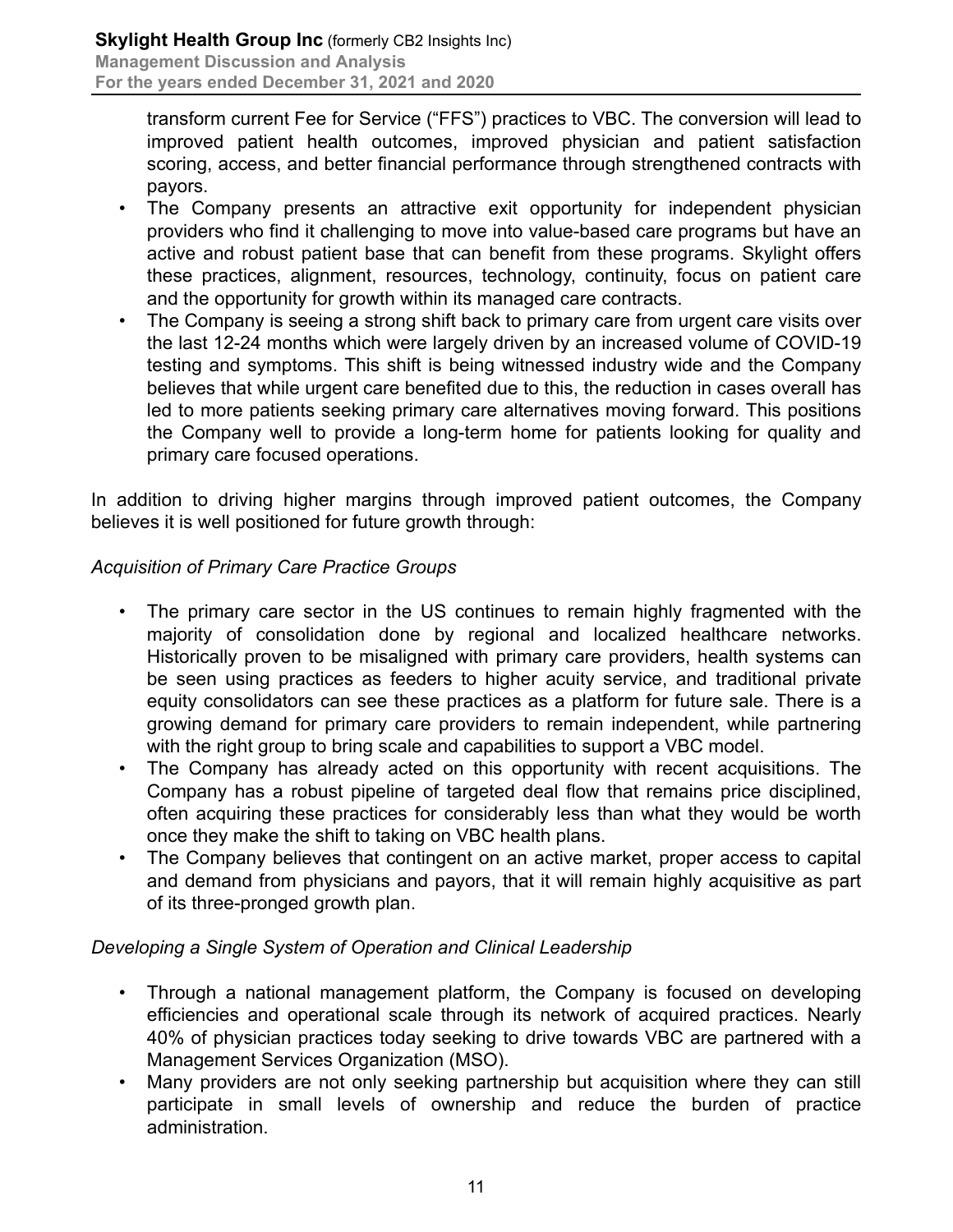- SHG, unlike a traditional MSO, acquires practices but brings with it the same infrastructure and support systems that practices can see in a MSO partnership. Through this capability, the Company is focused on driving clinical efficiencies that can lead to improved operations workflows, provider, patient and staff satisfaction and overall clinical profitability growth.
- SHG brings strong clinical leadership through its clinic, value & performance management teams that work with each provider and practice to educate, deliver and succeed on quality improvement plans for better patient health outcomes and an aligned cost of care practice.

# *Conversion from Fee-for-Service to Value-Based-Care*

- The move to VBC continues to accelerate largely driven by payors and government. The shift enables a focus on quality over volume where the primary care provider services to be incented to provide a more comprehensive level of care for patients. This in turn creates improved quality outcomes for the patient improving the management of chronic care illnesses, prevention of future issues and management of downstream costs.
- The shift to value can take an evolutionary process where providers begin by stepping into managed care contracts offering shared savings, capitated care coordination, and/or a fixed per member per month (PMPM) capitated model. The shift to value goes from:



- In the value-based model, the provider begins developing the tools and strategies to manage care and cost which can continue to drive them towards more risk sharing with payors and improving on the financial performance of contracts.
- As the provider continues to build the infrastructure to manage patient care and cost of care, the shift to total cost of care generates the greatest economic growth with the caveat that the provider is now responsible for the full healthcare dollar of that patient.
- SHG is committed to working with practices early in the conversion process, most of which are currently dominant FFS. FFS practices still represent the majority of practices in the US today.
- Data aggregation, actionable insights, and clinical leadership, combined with improved access, population health management strategies and services for patients will enable these practices to begin the shift to single sided risk, then full risk and ultimately to manage the total cost of care.
- The move to VBC can lead to significantly improved patient economics for the practice that will further enhance, incent, and improve the quality of care for patients.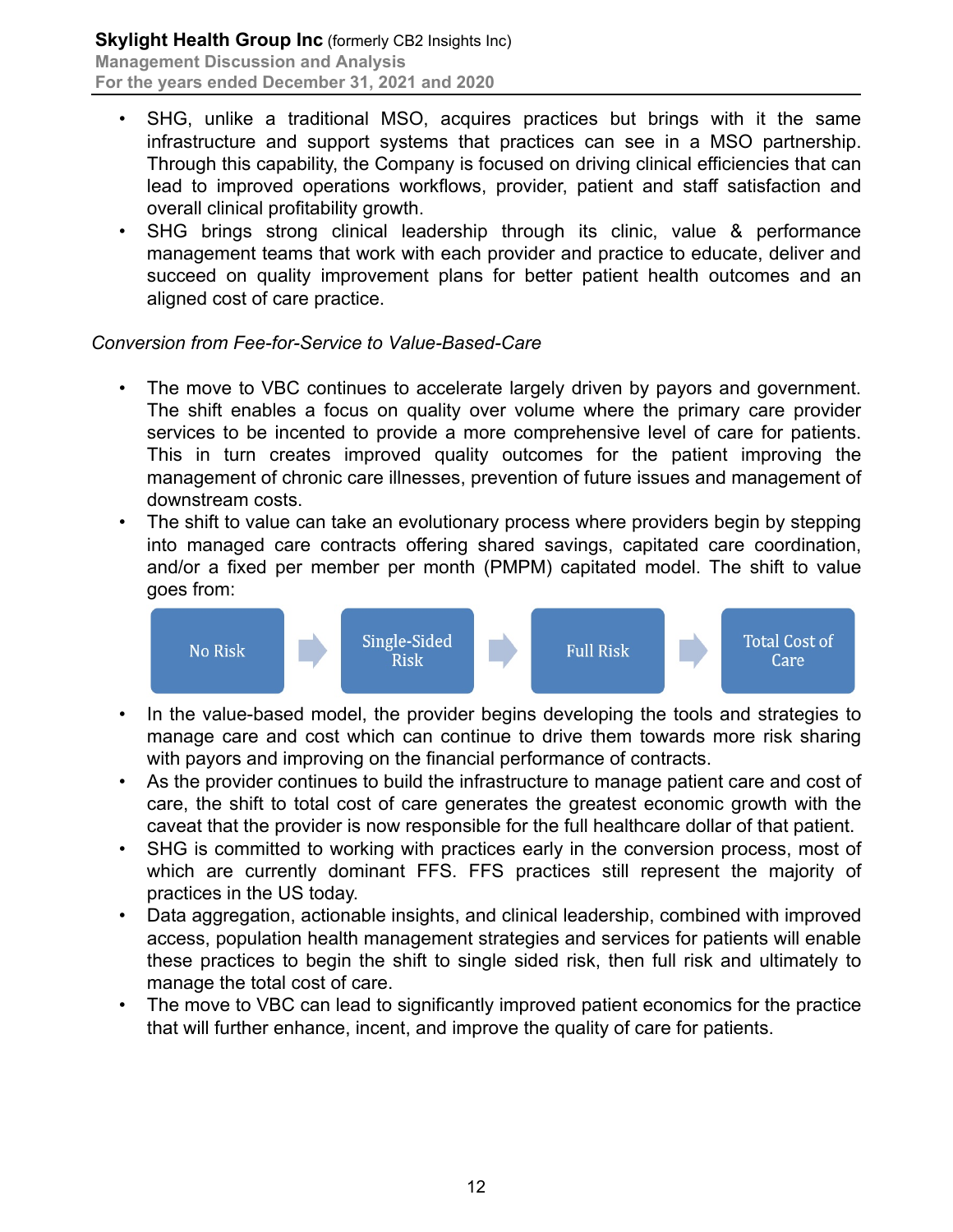# *De Novo Based Growth to Build Additional Density in Core Markets*

- Complementary towards the Company's acquisition model, the Company has identified several opportunities to support density and capacity in existing markets through the organic model of new clinics buildout.
- Unlike a traditional de novo model, SHG will not be looking to enter a new market or region and build a brand or patient base with little to no previous brand exposure. Rather, SHG sees the de novo model as an opportunity to strengthen its current footprint in existing markets, where patients already recognize the brand, and benefits of the organizations.
- A centralized branding strategy enables SHG to build in existing markets where it may already have built up patient demand, and where existing facilities are not adequate to increase capacity.
- Additionally, a de novo strategy along with a focus on value-based care programs that can benefit patients in the community, in addition to increased convenience and access points across the network.
- SHG will look forward to communicating its de novo strategy in the coming months.

# **Discussion of Operations**

For the year ended December 31, 2021, the Company has two reportable operating segments related to its software/research business and corporate, and medical services businesses, which also align with the two countries in which it operates, Canada and the United States.

# **Operating results**

# *Selected Annual Information*

The following is selected financial data derived from the consolidated financial statements of the Company as at December 31, 2021, 2020 and 2019 and for the years ended December 31, 2021, 2020 and 2019: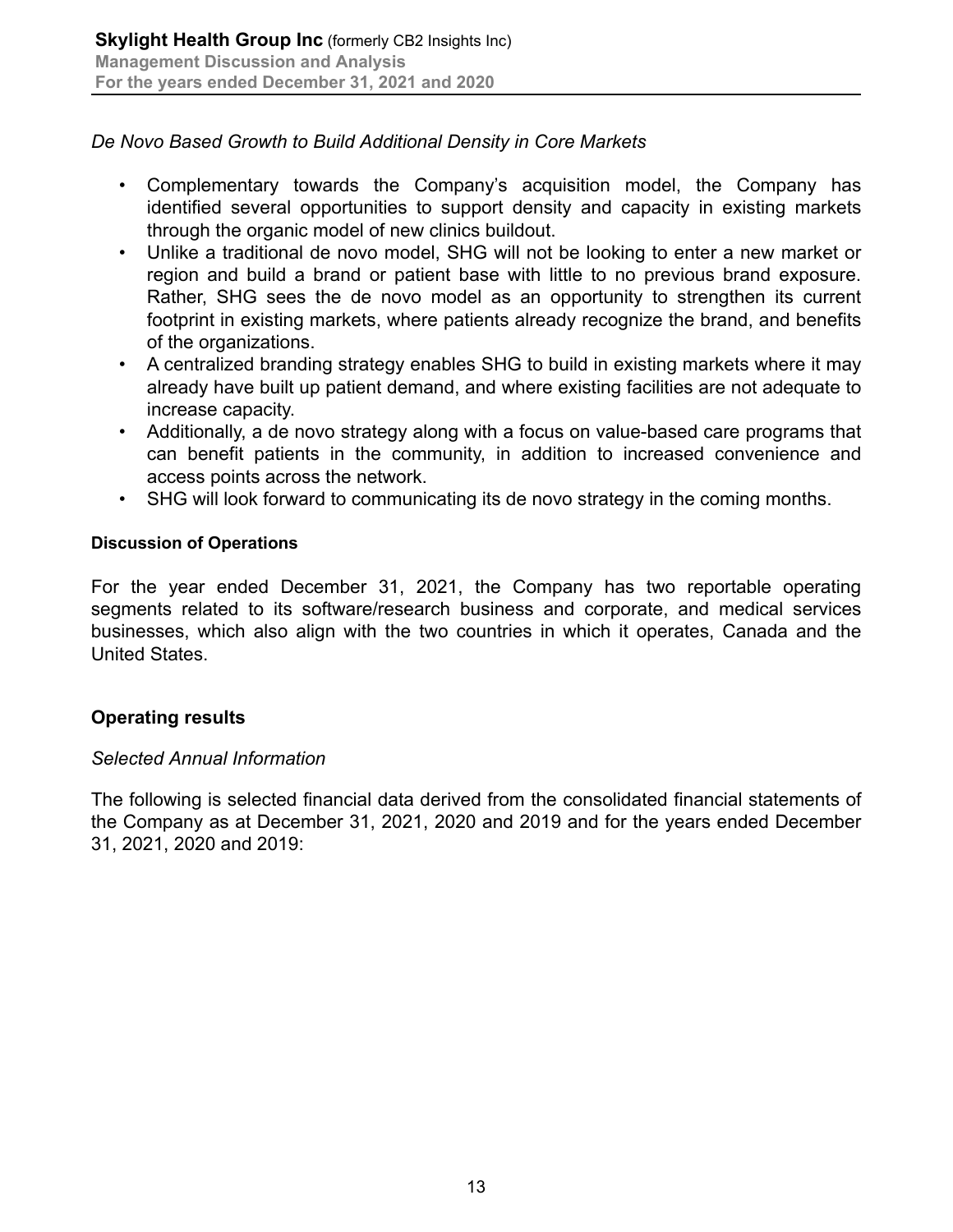# **Skylight Health Group Inc** (formerly CB2 Insights Inc)

**Management Discussion and Analysis For the years ended December 31, 2021 and 2020**

| (in 000's of dollars)                                             | <b>Year ended December 31,</b> |           |           |
|-------------------------------------------------------------------|--------------------------------|-----------|-----------|
|                                                                   | 2021                           | 2020      | 2019      |
| Revenue                                                           | 27,157                         | 689       | 385       |
| Cost of sales                                                     | 12,071                         | 419       | 362       |
| <b>Gross profit</b>                                               | 15,086                         | 270       | 23        |
| <b>Operating expenses</b>                                         |                                |           |           |
| Salaries and wages                                                | 15,376                         | 2,633     | 3,783     |
| Office and administration                                         | 6,821                          | 768       | 1,027     |
| Marketing and business development                                | 2,038                          | 287       | 654       |
| Professional fees                                                 | 4,249                          | 950       | 1,846     |
| Rent                                                              | 391                            | 54        | 82        |
| Share-based compensation                                          | 2,051                          | 4,313     | 1,121     |
| Depreciation and amortization                                     | 4,618                          | 1,094     | 1,109     |
| Impairment loss                                                   | 1,408                          |           | 567       |
| <b>Total operating expenses</b>                                   | 36,952                         | 10,099    | 10,189    |
| Loss from continuing operations                                   | (21, 866)                      | (9,829)   | (10, 166) |
| <b>Non-operating expenses</b>                                     | 285                            | 2,324     | 1,577     |
| Income tax expense                                                |                                |           | 112       |
| Net loss from continuing operations                               | (22, 151)                      | (12, 153) | (11, 855) |
| Net income from discontinued operations                           | 8,563                          | 2,672     | 881       |
| <b>Net loss</b>                                                   | (13,588)                       | (9,481)   | (10, 974) |
| Net loss from continuing operations attributable to Owners of the |                                |           |           |
| Company                                                           | (22, 310)                      | (12, 153) | (11, 855) |
| Net loss attributable to Owners of the Company                    | (13, 747)                      | (9,481)   | (10, 974) |
| Net loss per share from continuing operations                     | (0.59)                         | (0.56)    | (0.77)    |
| Net loss per share                                                | (0.36)                         | (0.43)    | (0.71)    |
|                                                                   | As at December 31,             |           |           |
|                                                                   | 2021                           | 2020      | 2019      |
| <b>Total assets</b>                                               | 65,447                         | 31,472    | 9,484     |
| <b>Non-current liabilities</b>                                    | 15,538                         | 1,120     | 883       |
| Preferred shares dividends declared                               | (102)                          |           |           |

#### *Revenue*

The Company's revenue for the year ended December 31, 2021, 2020 and 2019 was \$27.2 million, \$0.7 million and \$0.4 million, respectively (excluding revenue from discontinued operations of \$10.6 million, \$12.5 million and \$13.0 million, respectively) - growth of 3,842% from 2020 to 2021. Revenue for the year ended December 31, 2021 consisted of clinic revenue amounting to \$26.6 million (excluding the \$10.6 million of clinic revenue from discontinued operations) (year ended December 31, 2020: \$0.4 million, excluding \$12.5 million of clinic revenue from discontinued operations) and contract research revenue and software amounting to \$0.6 million (year ended December 31, 2020: \$0.2 million).

Revenue compared to 2020 increased significantly due to additional revenue being contributed by the clinics acquired during the fiscal years ended December 31, 2021 and 2020.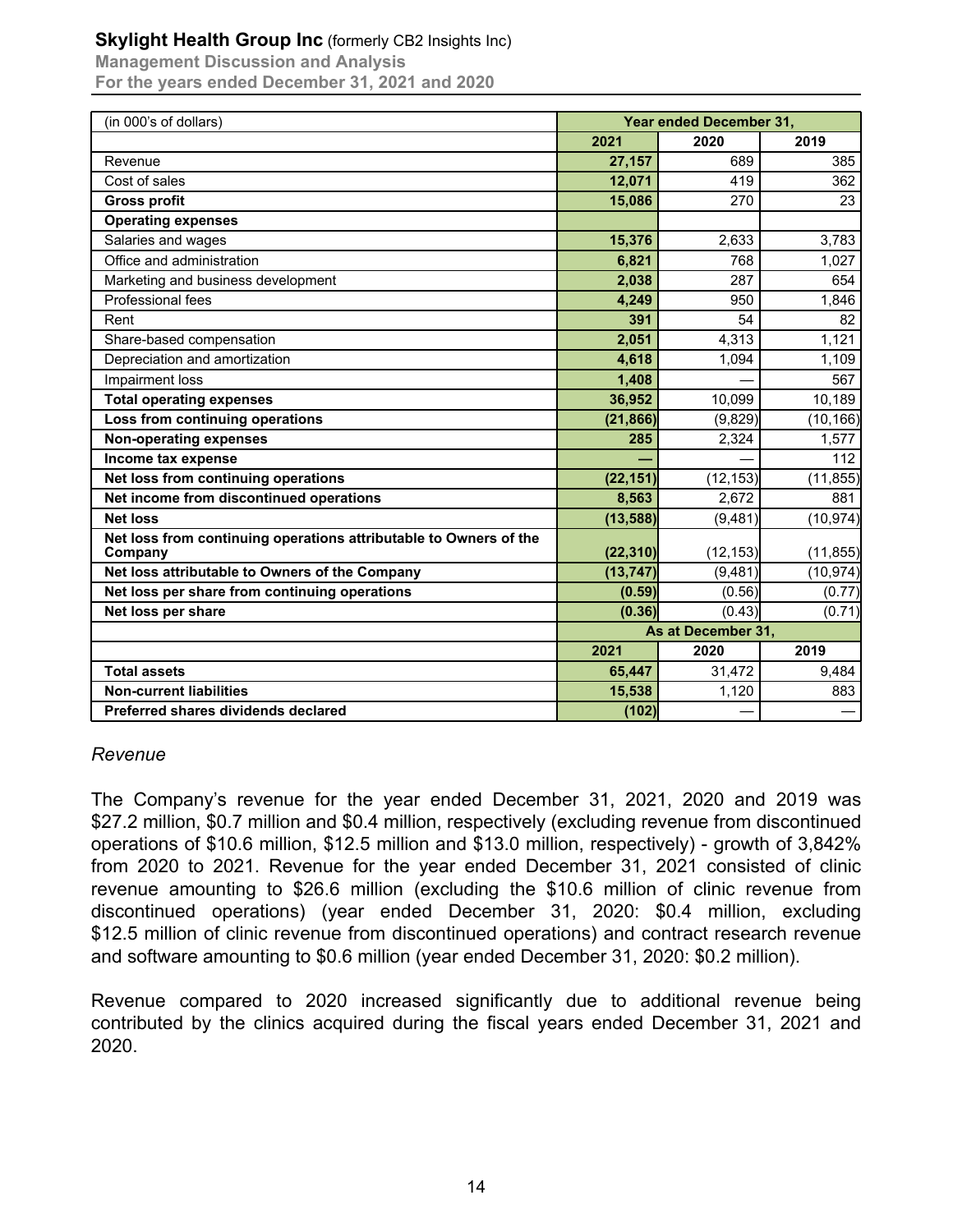# *Cost of sales*

Cost of sales during the year ended December 31, 2021, 2020 and 2019 was \$12.1 million, \$0.4 million and \$0.4 million, respectively (excluding cost of sales from discontinued operations of \$2.5 million, \$3.7 million and \$3.7 million, respectively). The increase in cost of sales is due to new acquisitions during the fiscal years ended December 31, 2021 and 2020 and grew at a similar rate as the growth rate in revenues. Cost of sales pertains directly to the US clinical operations and mainly comprises service fees paid to doctors and nurse practitioners.

The gross profit margin was 56% in 2021 compared to 39% in 2020 (excluding gross margin from discontinued operations of 76% and 70%, respectively). The margins in 2021 were higher due to the primary care clinics acquisitions with higher gross profit margins. The Company began acquiring primary care clinics in Q4 2020 and further acquired five primary care clinics in fiscal year 2021.

# *Operating expenses*

Operating expenses during the year ended December 31, 2021, 2020 and 2019 was \$37.0 million, \$10.1 million and \$10.2 million, respectively (excluding operating expenses from discontinued operations of \$5.1 million \$6.0 million and \$8.4 million, respectively). Operating expenses for the US and Canadian operations during the year ended December 31, 2021 were \$27.7 million and \$9.2 million, respectively (year ended December 31, 2020: \$1.4 million and \$8.7 million, respectively).

The increase in operating expenses during the year ended December 31, 2021 to \$37.0 million was mainly in relation to acquisitions of new clinics, listing on the TSX-V and Nasdaq, the recruitment of key leadership, management and operational hires, the employee stock option plan and building a national Skylight brand.

The Company was committed in 2020 and 2021 to streamlining operating expenses realized through efficiencies in technology and economies of scale including those realized from the new acquisitions. As a result, comparing 2021 to 2020, total operating expenses (excluding the effect of share-based compensation) increased by 503%, lower than the increase of 3,842% of revenue of the business (excluding discontinued operations).

# *Net Loss*

Net loss from continuing operations during the year ended December 31, 2021, 2020 and 2019 was \$13.6 million, \$9.5 million and \$11.0 million, respectively (net income from discontinued operations was \$8.6 million, \$2.7 million and \$0.9 million, respectively). Net loss in the year ended December 31, 2021 was primarily due to higher marketing and business development in order to build a national Skylight brand, professional fees related to acquisitions and listing on the TSX-V and Nasdaq, office and administration, depreciation and amortization and salaries and wages relating to the recruitment of key leadership, management and operational hires.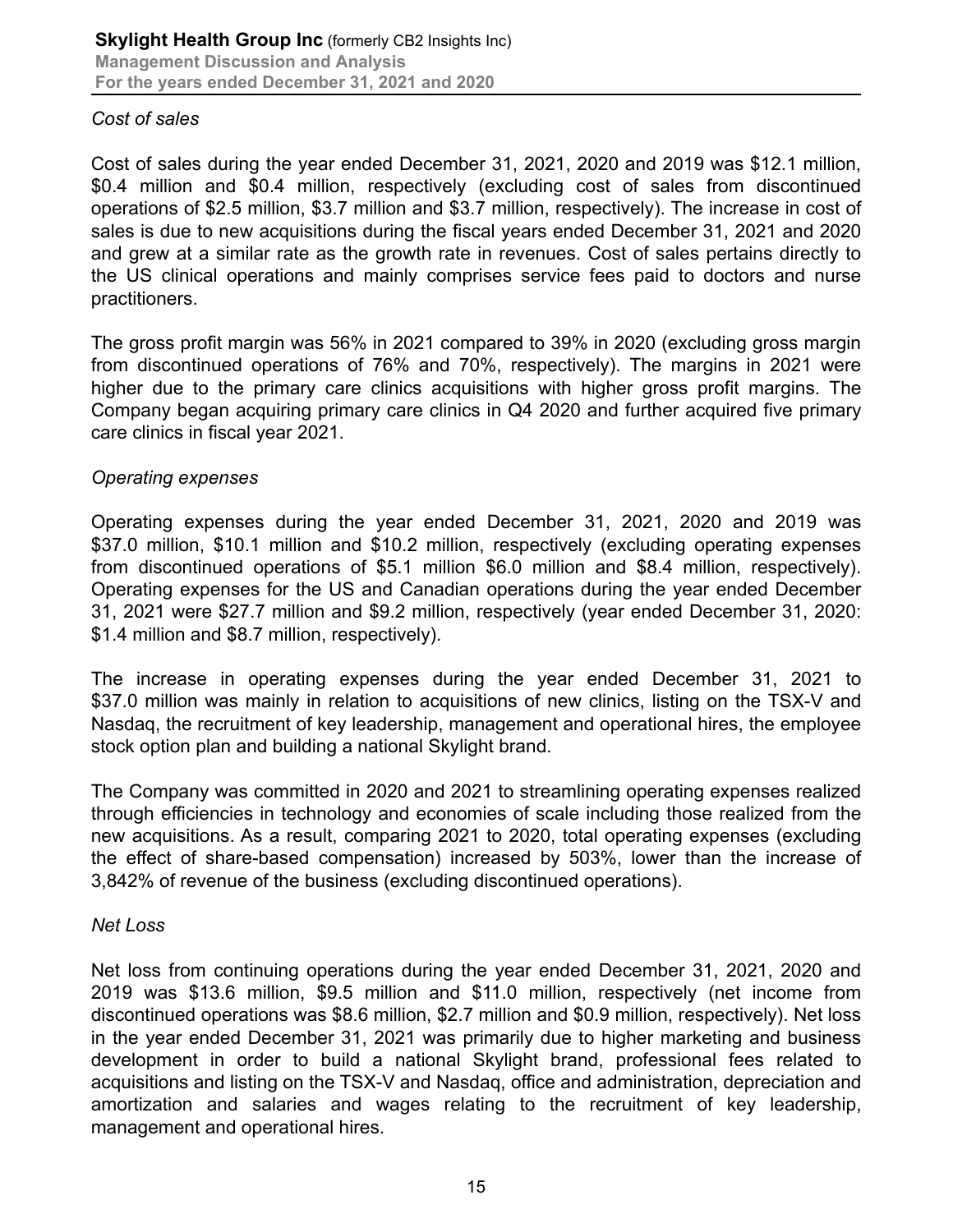# **Quarterly Results**

The following selected financial data from the last eight fiscal quarters has been prepared in accordance with IFRS and should be read in conjunction with the Company's unaudited condensed consolidated interim financial statements for each of the periods considered below and the consolidated financial statements for the years ended December 31, 2021 and 2020.

| (in 000's of dollars)              | 2021    |                | 2020           |         |          |          |                |          |
|------------------------------------|---------|----------------|----------------|---------|----------|----------|----------------|----------|
|                                    | Q4      | Q <sub>3</sub> | Q <sub>2</sub> | Q1      | Q4       | Q3       | Q <sub>2</sub> | Q1       |
| Revenue                            | 9,409   | 8,697          | 6,877          | 2,174   | 391      | 48       | 169            | 81       |
| Cost of sales                      | 4,082   | 3,948          | 3,067          | 974     | 283      | 35       | 53             | 48       |
| <b>Gross profit</b>                | 5,327   | 4,749          | 3,810          | 1,200   | 108      | 13       | 116            | 33       |
| <b>Operating expenses</b>          |         |                |                |         |          |          |                |          |
| Salaries and wages                 | 5,435   | 4,596          | 3,832          | 1,513   | 1,651    | 365      | 306            | 311      |
| Office and administration          | 2,596   | 2,331          | 1,515          | 379     | 177      | 201      | 191            | 199      |
| Marketing and business development | 267     | 305            | 612            | 854     | 202      | 43       | 16             | 26       |
| Professional fees                  | 1,169   | 1,081          | 1,375          | 624     | 425      | 44       | 261            | 220      |
| Rent                               | 151     | 155            | 84             |         | 12       | 2        | 11             | 29       |
| Share-based compensation           | 437     | 204            | 361            | 1,049   | 3,812    | 217      | 124            | 160      |
| Depreciation and amortisation      | 1,520   | 1,446          | 1,136          | 516     | 213      | 299      | 302            | 280      |
| Impairment loss                    | 1,408   |                |                |         |          |          |                |          |
| <b>Total operating expenses</b>    | 12,983  | 10,118         | 8,915          | 4,936   | 6,492    | 1,171    | 1,211          | 1,225    |
| Loss from continuing operations    | (7,656) | (5,369)        | (5, 105)       | (3,736) | (6, 384) | (1, 158) | (1,095)        | (1, 192) |

The Company's revenue for the three months ended December 31, 2021 and 2020 was \$9.4 million and \$0.4 million, respectively - a year over year growth of \$9.0 million (excluding revenue from discontinued operations of \$1.9 million and \$2.8 million during the three months ended December 31, 2021 and 2020, respectively). The acquisition of clinics during the year ended December 31, 2021 significantly contributed to the increase of revenue. Revenue for the three months ended December 31, 2021 consisted of clinic revenue amounting to \$9.2 million (2020: \$0.3 million), contract research solutions fees amounting to \$0.2 million (2020: \$0.1 million) and software licensing fees amounting to \$3.4 thousand (2020: \$6.9 thousand).

Cost of sales during the three months ended December 31, 2021 and 2020 totaled \$4.1 million and \$0.3 million, respectively (excluding cost of sales from discontinued operations of \$0.5 million and \$0.7 million, respectively). The increase is due to new acquisitions during the year ended December 31, 2021 as the Company completed five acquisitions.

Operating expenses during the three months ended December 31, 2021 and 2020 totaled \$13.0 million and \$6.5 million, respectively. Operating expenses increased for the three months ended December 31, 2020 due to increased costs due to consolidation of additional acquisitions in the current quarter compared to the three months ended December 31, 2020. Operating expenses during the three months ended December 31, 2021 primarily comprised salaries and wages amounting to \$5.4 million (2020: \$1.7 million), office and administration expenses amounting to \$2.6 million (2020: \$0.2 million), professional fees amounting to \$1.2 million (2020: \$0.4 million), marketing and business development expenses amounting to \$0.3 million (2020: \$0.2 million), share based compensation amounting to \$0.4 million (2020: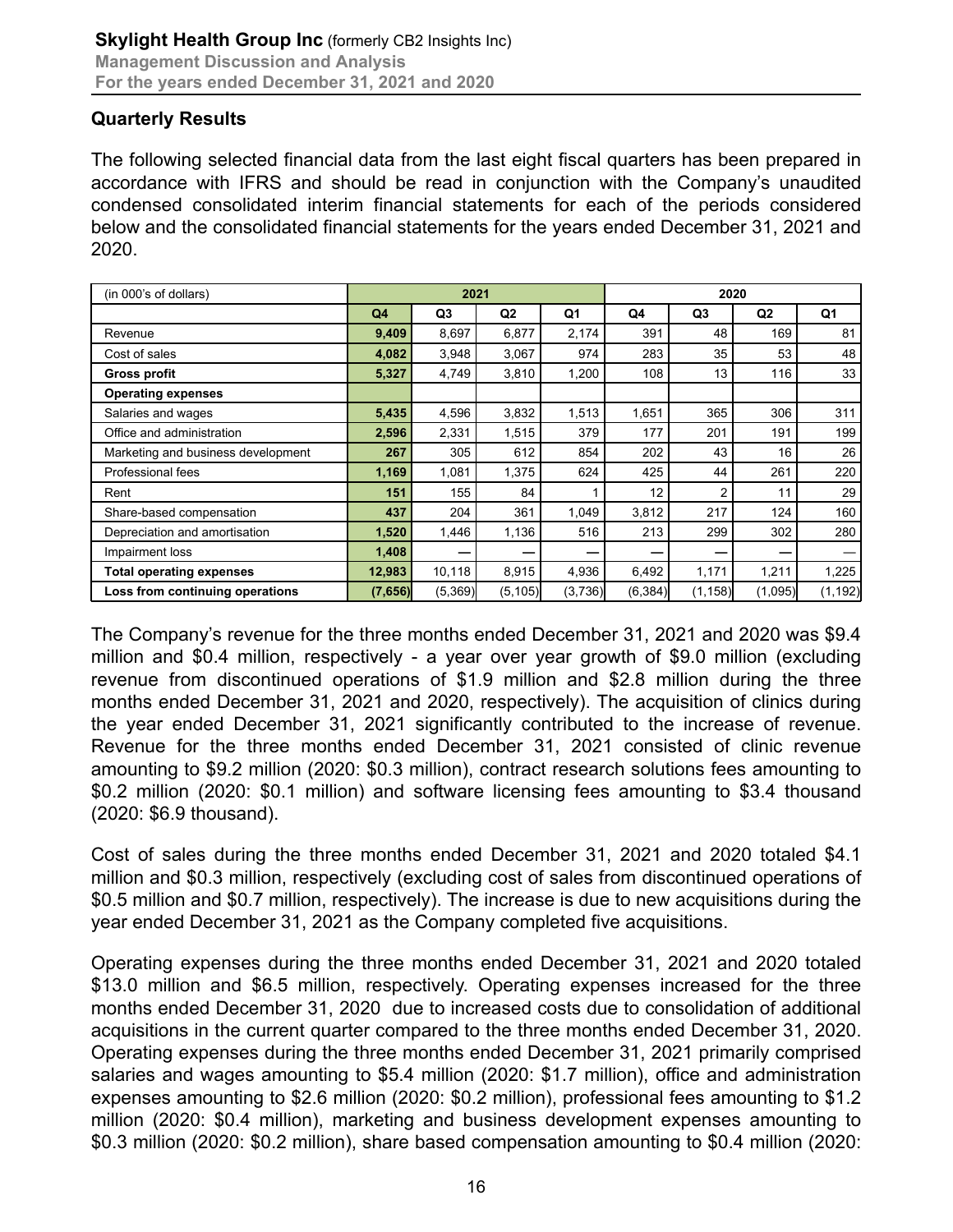\$3.8 million), and depreciation and amortization amounting to \$1.5 million (2020: \$0.2 million).

The Company recorded loss from continuing operations of \$7.7 million and \$6.4 million during the three months

ended December 31, 2021 and 2020, respectively. There was an increase in total operating expenses in 2021 as described which was offset by a similar increase in gross profit.

#### **Non-IFRS Measures**

The MD&A makes references to certain non-IFRS measures, including certain industry metrics. These metrics and measures are not recognized measures under IFRS, do not have meanings prescribed under IFRS and are as a result unlikely to be comparable to similar measures presented by other companies. These measures are provided as information complimentary to those IFRS measures by providing a further understanding of our operating results from the perspective of management. As such, these measures should not be considered in isolation or in lieu of review of our financial information reported under IFRS.

#### *Adjusted EBITDA*

Adjusted EBITDA for the year ended December 31, 2021 was a loss of \$14.6 million compared to an adjusted EBITDA loss of \$6.0 million for the year ended December 31, 2020. The decrease was mainly due to salaries and wages related to the recruitment of key leadership, management and operational hires, increased office and administration costs and increased professional fees (legal, accounting and consulting). See below for reconciliation of adjusted EBITDA to loss from continuing operations:

| (in 000's of dollars)                                                      | Year ended           |                      |
|----------------------------------------------------------------------------|----------------------|----------------------|
|                                                                            | December 31,<br>2021 | December 31,<br>2020 |
| Loss from continuing operations                                            | (21,866)             | (9,829)              |
| Depreciation, amortization from continuing operations (Note 1)             | 4,618                | 1,094                |
| Interest (Note 1)                                                          | 13                   |                      |
| <b>EBITDA</b>                                                              | (17, 235)            | (8,735)              |
| Share based compensation (Note 2)                                          | 2,051                | 4,313                |
| Write-off of lease deposits (Note 3)                                       |                      | 45                   |
| Other income (non-cash)                                                    |                      | (40)                 |
| Capitalization of software development cost (Note 4)                       | (260)                | (658)                |
| Capitalization of lease payments (Note 4)                                  | (2,527)              | (959)                |
| Acquisition costs (Note 5)                                                 | 257                  |                      |
| Nasdag and TSX-V listing cost (Note 6)                                     | 455                  |                      |
| Severance (Note 6)                                                         | 197                  |                      |
| Corporate marketing cost (Note 7)                                          | 1,042                |                      |
| Impairment of right-of-use-assets, goodwill and intangible assets (Note 6) | 1,408                |                      |
| <b>Adjusted EBITDA</b>                                                     | (14, 612)            | (6,034)              |

Note 1

Depreciation, amortization, and interest are items which are typically excluded to arrive at EBITDA. To calculate EBITDA, the Company adjusts all material items which do not reflect operational performance of the business.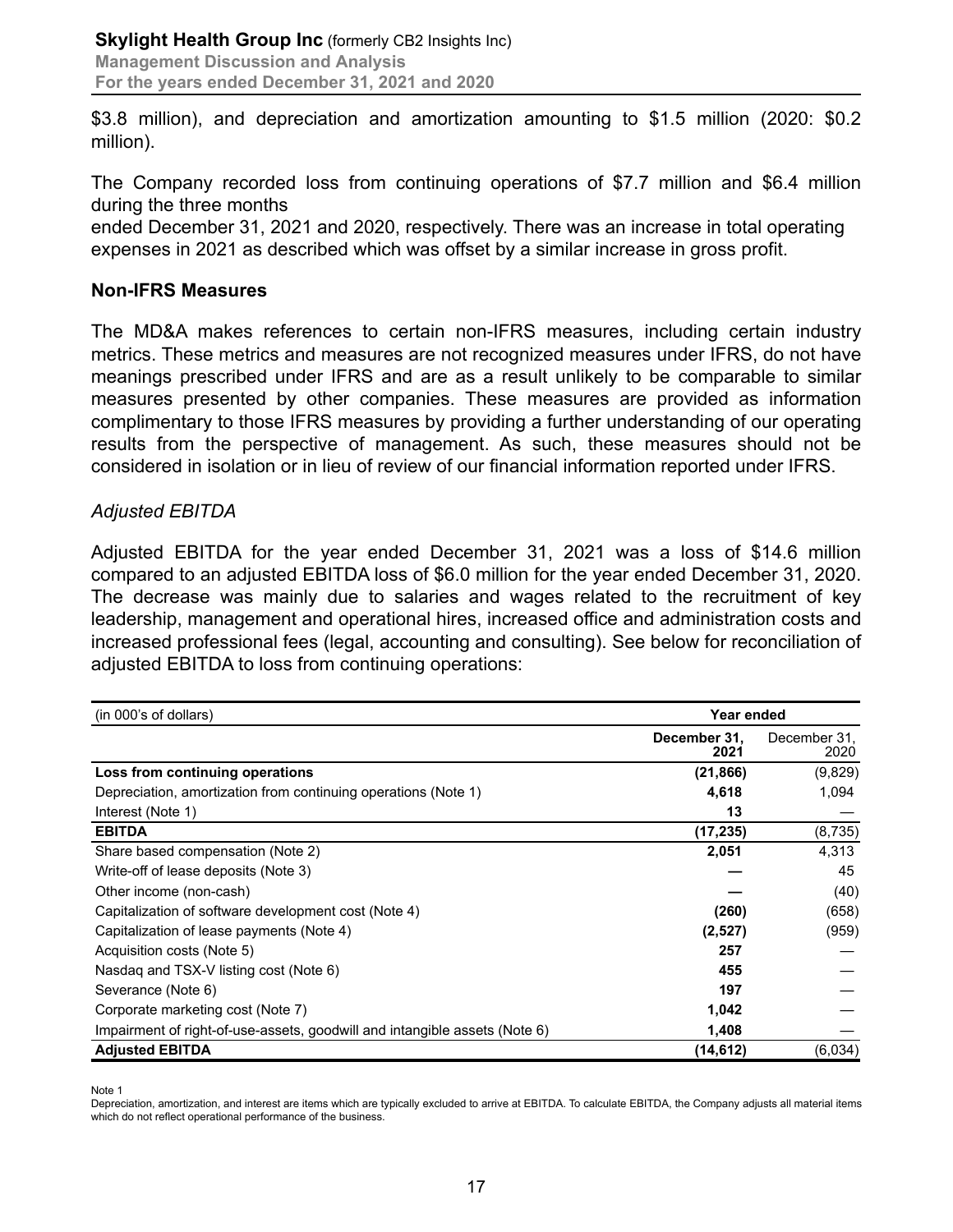**Management Discussion and Analysis**

**For the years ended December 31, 2021 and 2020**

#### Note 2

Share-based compensation is a non-cash item which is typically excluded to arrive at adjusted EBITDA. To calculate adjusted EBITDA, the Company adjusts all material items which do not reflect operational performance of the business.

#### Note 3

Lease deposits were received by the Company over time but not adjusted to the appropriate accounts. These have been written off from the books during the period but are not an operational recurring expense for the Company and therefore adjusted to calculate adjusted EBITDA.

#### Note 4

Capitalization has been included as an expense in the calculation of adjusted EBITDA because these expenses either relate to payroll or the Company's leased properties and are not part of the consolidated statements of loss and comprehensive loss. The Company believes that these are operational expenses and should be adjusted to arrive at adjusted EBITDA.

#### Note 5

Acquisition costs in relation to Rocky Mountain have been included as an adjustment to EBITDA given the size and magnitude of Rocky Mountain versus the other acquisitions which the Company has completed.

#### Note 6

Nasdaq and TSX-V listing, severance costs and impairment of right-of-use assets, goodwill and intangible assets have been added back in the adjusted EBITDA calculation given they are not an operational recurring expense for the Company and therefore adjusted to calculate adjusted EBITDA.

#### Note 7

Certain corporate marketing costs have been added back in the adjusted EBITDA calculation as they are expenses the the Company incurred as it rebranded and built a national brand and therefore adjusted to calculate adjusted EBITDA.

#### R*ealized revenue, realized gross profit and realized adjusted EBITDA*

Realized revenue, realized gross profit and realized adjusted EBITDA incorporate the results of continuing and discontinued operations. See below for reconciliation of revenue to realized revenue, gross profit to realized gross profit and adjusted EBITDA to realized adjusted EBITDA:

| (in 000's of dollars)                | Year ended           |                      |
|--------------------------------------|----------------------|----------------------|
|                                      | December 31,<br>2021 | December 31,<br>2020 |
|                                      |                      | \$                   |
| <b>Revenue</b>                       | 27,157               | 689                  |
| Revenue from discontinued operations | 10.613               | 12,452               |
| <b>Realized revenue</b>              | 37.770               | 13.141               |

| (in 000's of dollars)                     | Year ended           |                      |
|-------------------------------------------|----------------------|----------------------|
|                                           | December 31,<br>2021 | December 31,<br>2020 |
|                                           |                      | \$                   |
| Gross profit                              | 15,086               | 270                  |
| Gross profit from discontinued operations | 8.075                | 8.759                |
| <b>Realized gross profit</b>              | 23.161               | 9.029                |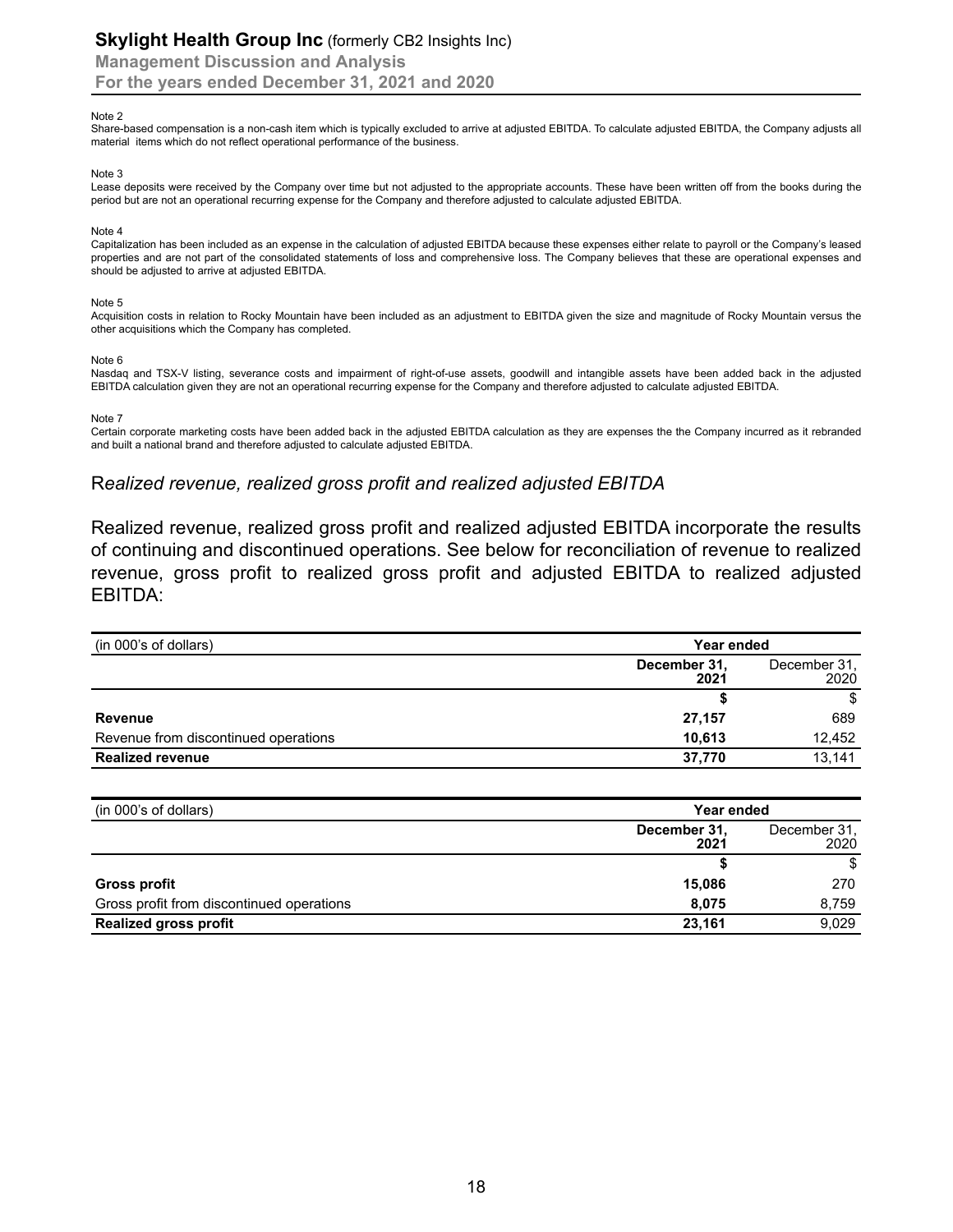#### **Skylight Health Group Inc** (formerly CB2 Insights Inc)

**Management Discussion and Analysis**

**For the years ended December 31, 2021 and 2020**

| (in 000's of dollars)                                                                                                | Year ended           |                      |
|----------------------------------------------------------------------------------------------------------------------|----------------------|----------------------|
|                                                                                                                      | December 31,<br>2021 | December 31,<br>2020 |
|                                                                                                                      |                      |                      |
| <b>Adjusted EBITDA</b>                                                                                               | (14, 612)            | (6,034)              |
| Net income before gain on disposal from discontinued operations                                                      | 2.922                | 2,672                |
| Interest on lease liabilities from discontinued operations                                                           | 82                   | 131                  |
| Accretion on purchase consideration payable, loan payable and convertible<br>debentures from discontinued operations |                      | (28)                 |
| Depreciation, amortization from discontinued operations                                                              | 867                  | 1,230                |
| <b>Realized adjusted EBITDA</b>                                                                                      | (10, 741)            | (2,029)              |

# **Financial Position**

#### *Significant Assets*

| (in 000's of dollars)       |                      | <b>Year ended</b>    |  |
|-----------------------------|----------------------|----------------------|--|
|                             | December 31.<br>2021 | December 31,<br>2020 |  |
|                             |                      | S                    |  |
| Cash                        | 11,653               | 20,052               |  |
| Trade and other receivables | 6,901                | 529                  |  |
| Intangible assets           | 14,873               | 6,474                |  |
| <b>Goodwill</b>             | 8,739                | 2,224                |  |
| <b>Right of use assets</b>  | 15,695               | 1,325                |  |

The significant increase in trade and other receivables is related to the River City Medical Associates Inc. and Rocky Mountain acquisitions, with increases in personal injury revenue and urgent care revenue, respectively. The increases in intangible assets, goodwill and right of use assets is due to all the newly acquired clinics during the year ended December 31, 2021. Significant decrease in cash is due to cash flows used by operations together with cash utilized in the acquisition of the new clinics, slightly offset by the proceeds from the bought deal and preferred shares listing.

# *Contractual Obligations*

The Company's contractual obligations primarily consisted of three areas: i) Accounts payable and accrued liabilities of \$6.7 million as at December 31, 2021 which are expected to be paid in the next 12 months; ii) Purchase consideration payable of \$3.6 million from the Company's clinic acquisitions completed in Q4 2020 and the year ended December 31, 2021; and iii) Lease liabilities of \$15.9 million (\$1.3 million current and \$14.5 million noncurrent) primarily as a result of the clinic acquisitions completed.

The expected timing of undiscounted cash flows relating to financial liabilities as at December 31, 2021 is as follows: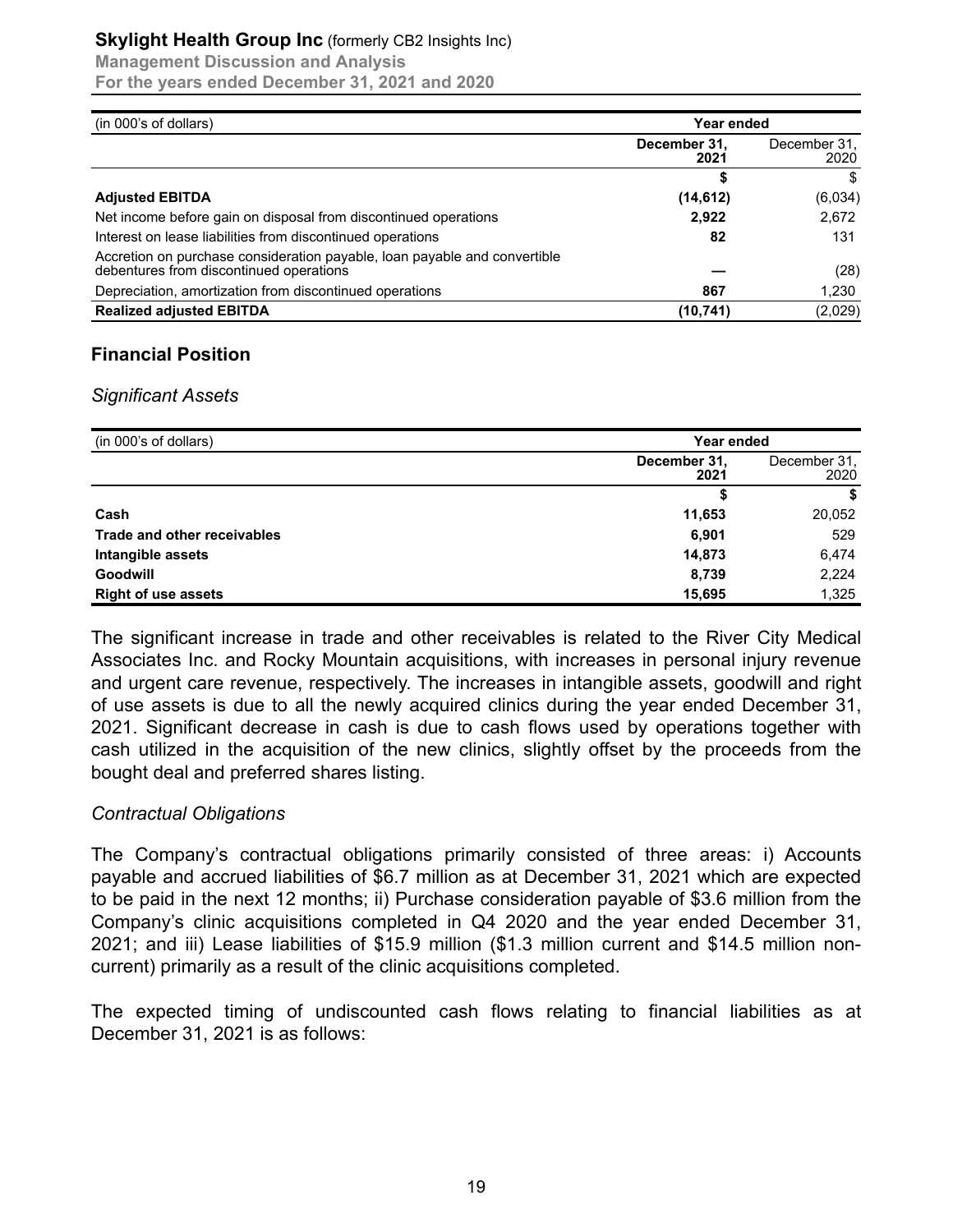# **Skylight Health Group Inc** (formerly CB2 Insights Inc)

**Management Discussion and Analysis For the years ended December 31, 2021 and 2020**

| <b>December 31, 2021</b>                 | Less than<br>1 year | $1 - 3$<br>years | $3 - 5$<br>vears | >5 years | <b>Total</b> |
|------------------------------------------|---------------------|------------------|------------------|----------|--------------|
|                                          | \$                  | \$               | \$               | \$       | S            |
| Accounts payable and accrued liabilities | 6,687               |                  |                  |          | 6,687        |
| Loan payable                             | 317                 |                  |                  |          | 317          |
| Purchase consideration payable           | 2,927               | 697              |                  |          | 3,624        |
| <b>Redemption liability</b>              |                     |                  | 577              |          | 577          |
| Lease liabilities                        | 2,790               | 5,227            | 4,528            | 13,126   | 25,671       |
|                                          | 12,721              | 5,924            | 5,105            | 13,126   | 36,876       |

# *Outstanding share information*

As at March 30, 2022, the date of the MD&A, the Company had the following number of common shares, warrants and options:

|                         | #          |
|-------------------------|------------|
| Common shares           | 39,450,260 |
| <b>Preferred shares</b> | 275,000    |
| Restricted share units  | 125,800    |
| Deferred share units    | 93,518     |
| Warrants                | 3,585,442  |
| Options                 | 2,359,228  |

# **Liquidity and Capital Resources**

| (in 000's of dollars)                                          | Year ended           |                      |
|----------------------------------------------------------------|----------------------|----------------------|
|                                                                | December 31.<br>2021 | December 31.<br>2020 |
|                                                                |                      |                      |
| Cash used in operating activities of continuing operations     | (15, 178)            | (5,920)              |
| Cash used in investing activities of continuing operations     | (20, 106)            | (2,372)              |
| Cash provided by financing activities of continuing operations | 19.399               | 24.753               |

The Company's cash balance at December 31, 2021 totalled \$11.7 million, an \$8.4 million or 42% decrease from \$20.1 million at December 31, 2020. For the year ended December 31, 2021, cash used in operating activities of continuing operations totalled \$15.2 million, compared to \$5.9 million for the year ended December 31, 2020, with the decrease mainly reflecting the net loss from continuing operations. Cash provided by operating activities of discontinued operations for the year December 31, 2021 and 2020 was \$3.9 million and \$4.0 million, respectively.

The Company's cash used in investing activities of continuing operations for the year ended December 31, 2021 was \$20.1 million (December 31, 2020: \$2.4 million). The increase was primarily due to the purchase consideration paid related to the acquisitions in 2021 of new clinics, purchase of furniture and equipment and software development. Cash provided by (used in) investing activities of discontinued operations for the year December 31, 2021 and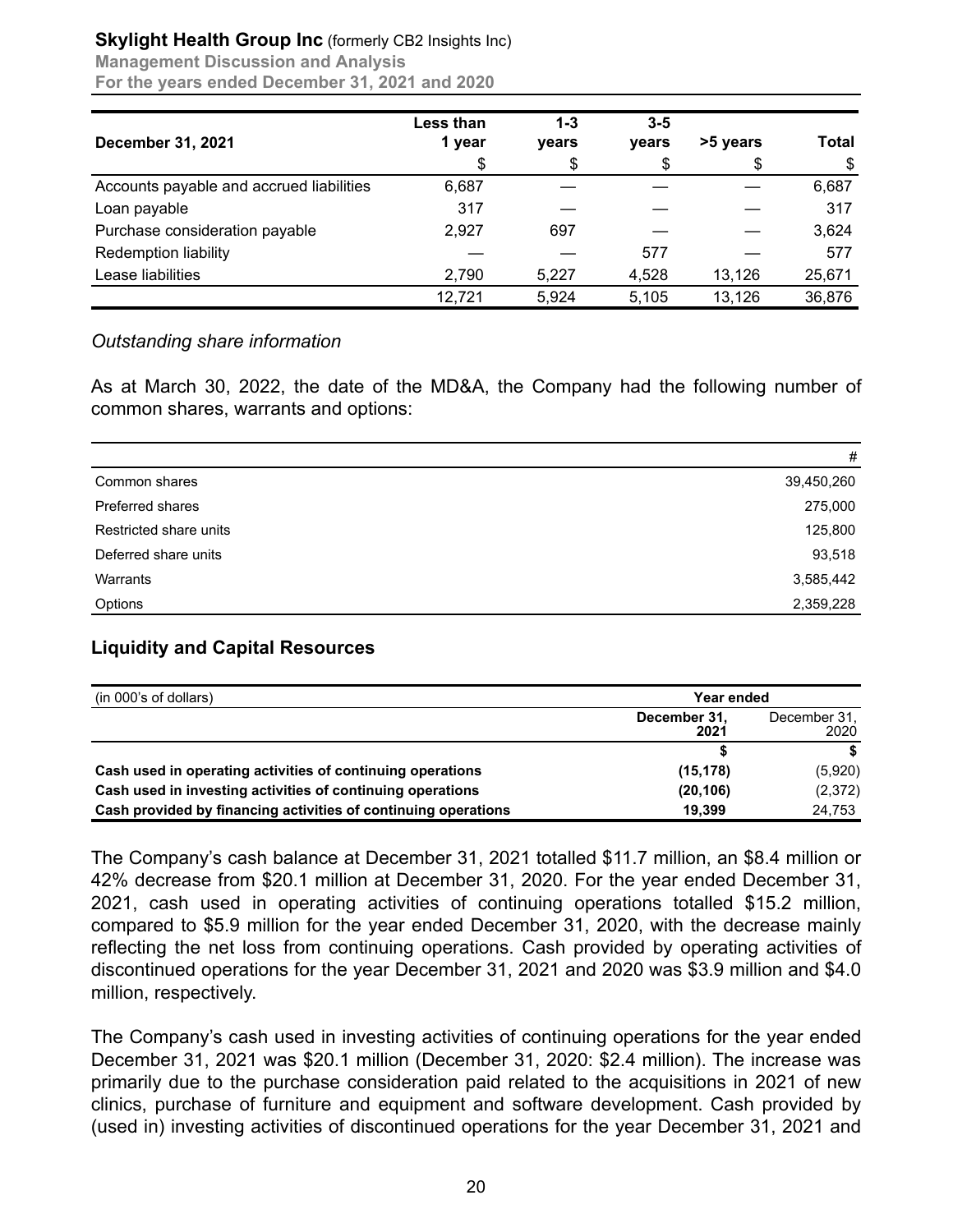2020 was \$4.3 million and (\$20.0 thousand), respectively, with the increase reflecting the proceeds received on the sale of the Legacy Business.

The Company's cash provided by financing activities of continuing operations for the year ended December 31, 2021 was \$19.4 million (December 31, 2020: \$24.8 million). The Company's financing activities of continuing operations in the year ended December 31, 2021 primarily comprised raising net proceeds of \$12.7 million from a bought deal offering with a syndicate of underwriters and \$6.2 million from the issuance of preferred shares. During the year ended December 31, 2020, the Company's financing activities of continuing operations in the year ended December 31, 2020 comprised primarily of raising net proceeds of \$22.8 million from private placements and bought deals. Cash used in financing activities of discontinued operations for the year December 31, 2021 and 2020 was \$0.4 million and \$0.8 million, respectively.

As at December 31, 2021, the Company had a working capital surplus of \$9.8 million (December 31, 2020: \$18.6 million) and a cash balance of \$11.7 million (December 31, 2020: \$20.1 million). The working capital position has reduced primarily due to payments made for new and prior acquisitions as per their acquisition agreements.

# *Going concern*

The consolidated financial statements of the Company for the year ended December 31, 2021 have been prepared on a going concern basis in accordance with IFRS. The going concern basis of presentation assumes that the Company will continue in operation for the foreseeable future and be able to realize its assets and discharge its liabilities and commitments in the normal course of business. The Company is subject to numerous risk factors that may impact its ability as a going concern, such as, but not limited to, governmental regulations, currency fluctuations, operational risks and extended and unforeseen issues resulting from the current COVID-19 pandemic.

As of the balance sheet date, the Company had an accumulated deficit of \$36.8 million and negative cash flow from operations of continuing operations of \$15.2 million for the year ended December 31, 2021. The Company has positive working capital as of the balance sheet date of \$9.8 million. The Company has raised debt and equity financing through 2017 to 2021 in order to pursue acquisitions and platform development resulting in growth in its customer base. The Company expects that the investments it has made over this period will result in increased revenue and operating cash flow however, the Company anticipates further investment and will require additional debt and/or equity financing in order to continue to develop its business.

Although the Company has been successful in raising funds to date, there can be no assurance that adequate or sufficient funding will be available in the future or available under terms acceptable to the Company, or that the Company will be able to generate sufficient returns from operations. The ability of the Company to continue as a going concern and to realize the carrying value of its assets and discharge its liabilities and commitments when due is dependent on the Company generating revenue and debt and/or equity financing sufficient to fund its cash flow needs. The Company is not currently eligible to raise funds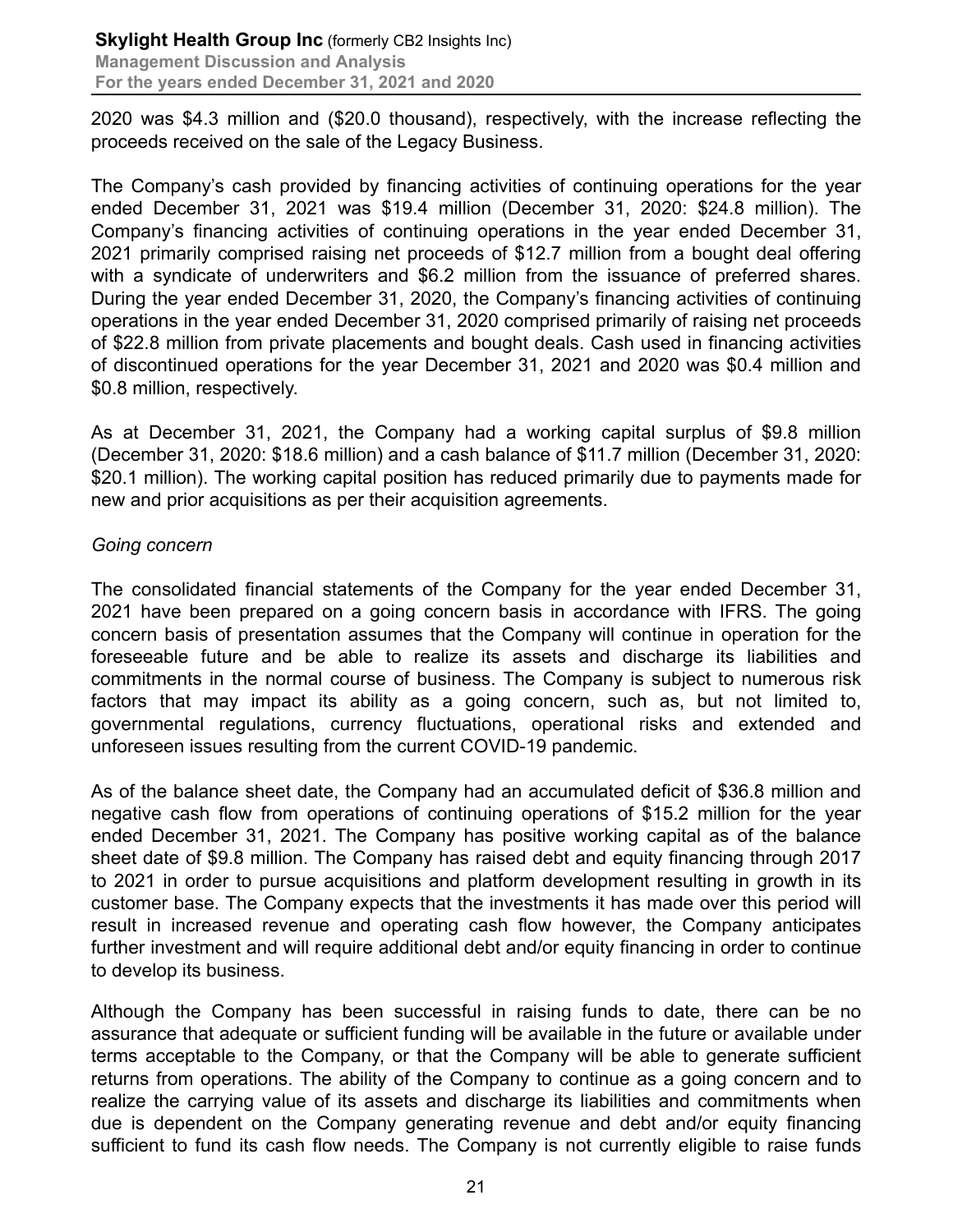using a registration statement in the United States. These circumstances indicate the existence of a material uncertainty that may raise substantial doubt on the ability of the Company to meet its obligations as they come due, and accordingly the appropriateness of the use of the accounting principles applicable to a going concern.

The consolidated financial statements do not reflect adjustments that would be necessary if the going concern assumption were not appropriate. If the going concern basis were not appropriate for the consolidated financial statements, then adjustments would be necessary in the carrying value of the assets and liabilities, the reported revenue and expenses and the classifications used in the consolidated statement of financial position. Such differences in amounts could be material.

The assessment of material uncertainties related to events and circumstances that may raise substantial doubt on the Company's ability to continue as a going concern involves significant judgment. In making this assessment, management considers all relevant information, as described above.

# **Off-Balance Sheet Arrangements**

The Company does not have any off-balance sheet arrangements as of December 31, 2021.

#### **Related Party Transactions**

Key management personnel are those persons having authority and responsibility for planning, directing and controlling the activities of the Company, directly or indirectly. Key management personnel include the Company's Chief Executive Officer ("CEO"), President, Chief Financial Officer ("CFO"), Chief Medical Officer, Chief Operating Officer, Chief Corporate Officer and members of the Company's Board of Directors.

The amounts disclosed in the table below are the amounts recognized as an expense during the reporting period.

| (in 000's of dollars)                   |                      | Year ended           |  |
|-----------------------------------------|----------------------|----------------------|--|
|                                         | December 31,<br>2021 | December 31,<br>2020 |  |
|                                         | \$                   | S                    |  |
| Salary and short-term employee benefits | 2,063                | 1,261                |  |
| Share based compensation                | 963                  | 2,320                |  |
| Directors' fees                         | 178                  | 227                  |  |
|                                         | 3,204                | 3,808                |  |

Professional services of \$37 for the year ended December 31, 2021 relate to professional fees paid to a full-service business law firm. Mohammad Bataineh, President, is a former shareholder of the business law firm. Professional services of \$56 for the year ended December 31, 2020 relate to professional fees paid to a financial accounting and reporting services firm. The former Chief Financial Officer was outsourced from the firm.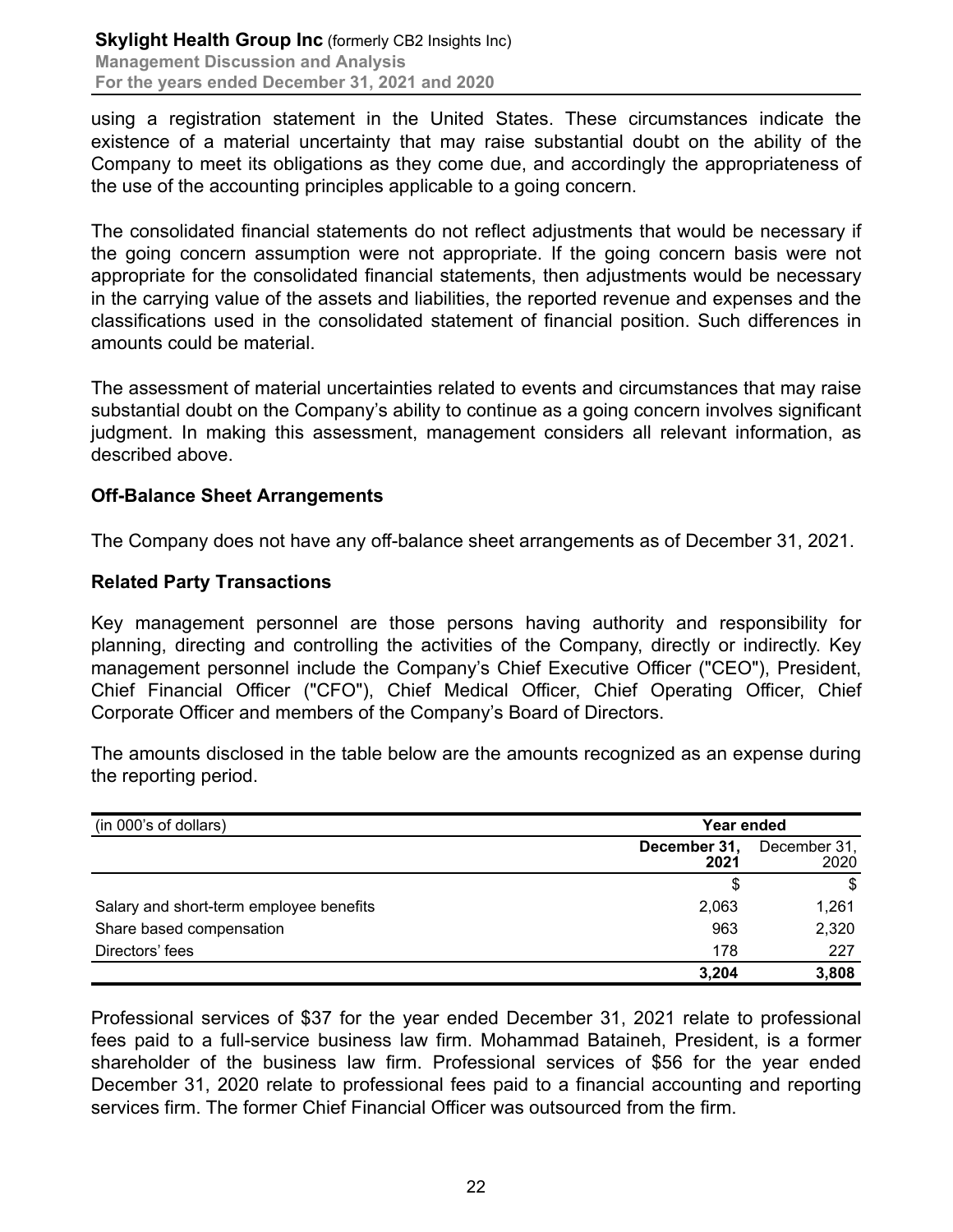# **New accounting standards issued but not yet effective**

# Amendments to IAS 1 - Presentation of financial statements ("IAS 1")

In January 2020, the IASB issued Classification of Liabilities as Current or Non-current (Amendments to IAS 1). The amendments aim to promote consistency in applying the requirements by helping companies determine whether debt and other liabilities with an uncertain settlement date should be classified as current (due or potentially due to be settled within one year) or non-current. The amendments include clarifying the classification requirements for debt a Company might settle by converting it into equity. The amendments are effective for annual reporting periods beginning on or after January 1, 2023, with earlier application permitted. The Company is currently evaluating the impact of this amendment.

# **Use of estimates and judgments**

The preparation of the consolidated financial statements requires management to make judgments, estimates and assumptions that affect the application of accounting policies and the reported amounts of assets and liabilities at the date of the consolidated financial statements and reporting amounts of revenues and expenses during the reporting period. Estimates and assumptions are continually evaluated and are based on management's experience and other factors, including expectations of future events that are believed to be reasonable under the circumstances. However, actual outcomes may differ materially from these estimates.

The estimates and underlying assumptions are reviewed on an ongoing basis. Revisions to accounting estimates are generally recognized in the period in which the estimates are revised.

Our significant judgments, estimates and assumptions are disclosed in note 3 of the consolidated financial statements for the year ended December 31, 2021.

# **Disclosure Controls and Procedures and Internal Controls Over Financial Reporting**

Management concluded that internal control over financial reporting (ICFR) was not effective as of December 31, 2021 as a result of a material weakness in internal control over financial reporting.

A material weakness is a deficiency, or a combination of deficiencies, in internal control over financial reporting, such that there is a reasonable possibility that a material misstatement of the Company's annual or interim financial statements will not be prevented or detected on a timely basis. In connection with the assessment of the effectiveness of our internal control over financial reporting, management identified a material weakness that existed as of December 31, 2021 in the control environment.

The Company did not design and maintain effective controls over revenue recognition for certain contracts in recently acquired medical clinics. Specifically, the Company did not design controls to properly record price concessions as a reduction of revenue. This material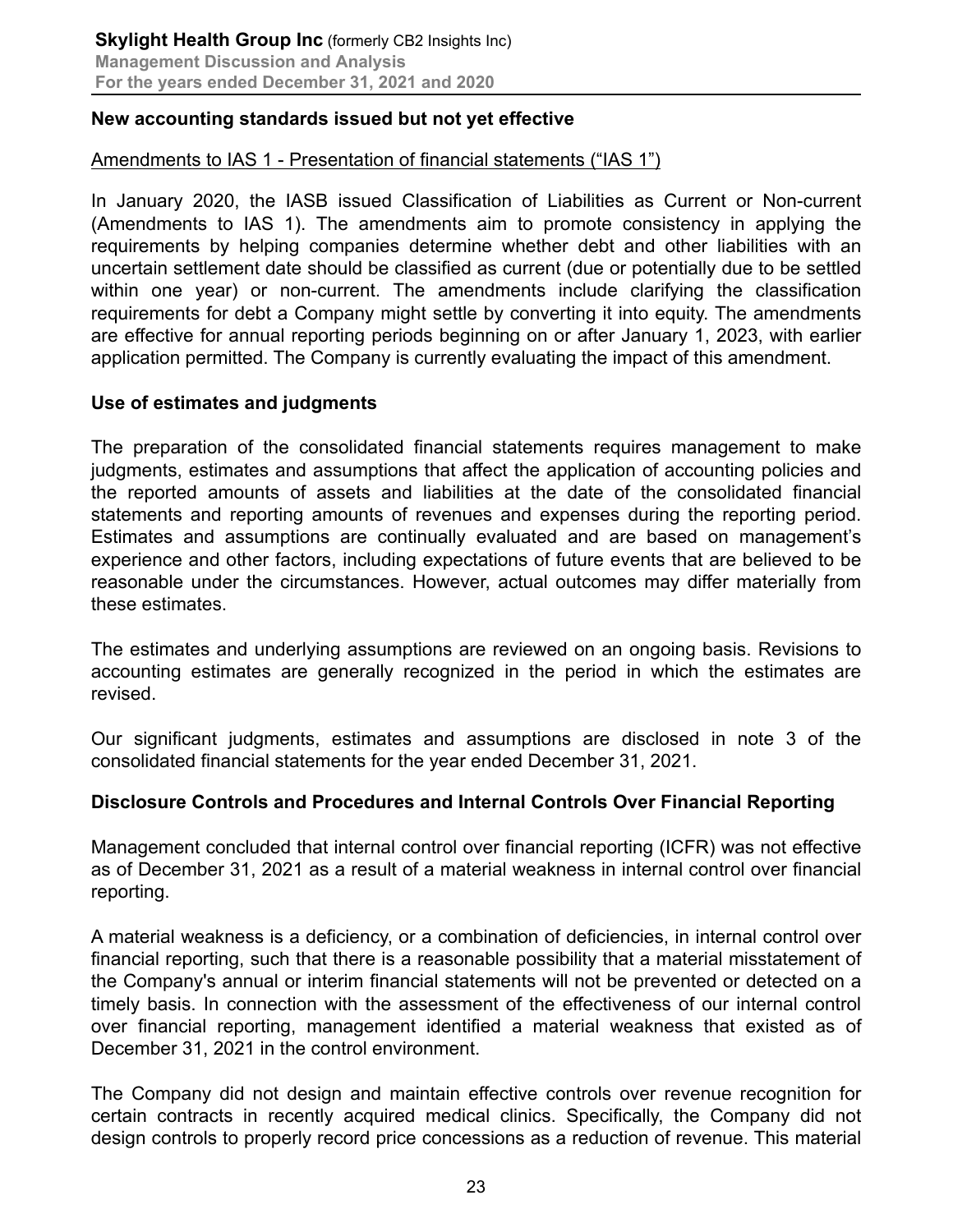weakness resulted in audit adjustments to trade receivables, revenue and related financial statement disclosures, which were recorded prior to the issuance of the consolidated financial statements as of and for the year ended December 31, 2021. Under IAS 8, *Accounting Policies, Changes in Accounting Estimates and Errors*, this change was considered an error and thus a restatement of the consolidated financial statements for the interim periods ended September 30, 2021, June 30, 2021 and March 31, 2021 was required.

# **Status of Remediation Plan**

Management is in the process of implementing new processes to address the material weakness as follows:

- Establish clear responsibility and accountability for key financial reporting processes and controls related to revenue recognition, and related training for financial reporting personnel.
- We are continuing to establish an internal audit function and we have engaged external consultants to assist management with designing and implementing internal controls. As a result, a project was commenced to reassess risks related to financial reporting, understand and document significant financial reporting processes, and to re-assess the design and operation of key controls.

Management believes these actions will remediate the material weakness and have not yet completed all of the corrective processes, procedures and related evaluation or remediation that we believe are necessary. As we continue to evaluate and work to remediate the material weakness, we may need to take additional measures. Until the remediation steps set forth above, including the efforts to implement any additional control activities identified through our remediation processes, are fully implemented and concluded to be operating effectively, the material weakness described above will not be considered fully remediated.

Other than disclosed above, there have been no significant changes to the Company's ICFR for the year ended December 31, 2021, which have materially affected, or are reasonably likely to materially affect the Company's ICFR.

# *Limitation on scope of design*

The Company has limited the scope of its disclosure controls and procedures and internal control over financial reporting evaluation to exclude acquisitions in the last 12 months, as permitted by securities regulators. The table below presents certain summary financial information included in the Company's consolidated financial statements amounts related to these acquisitions excluded from our evaluation: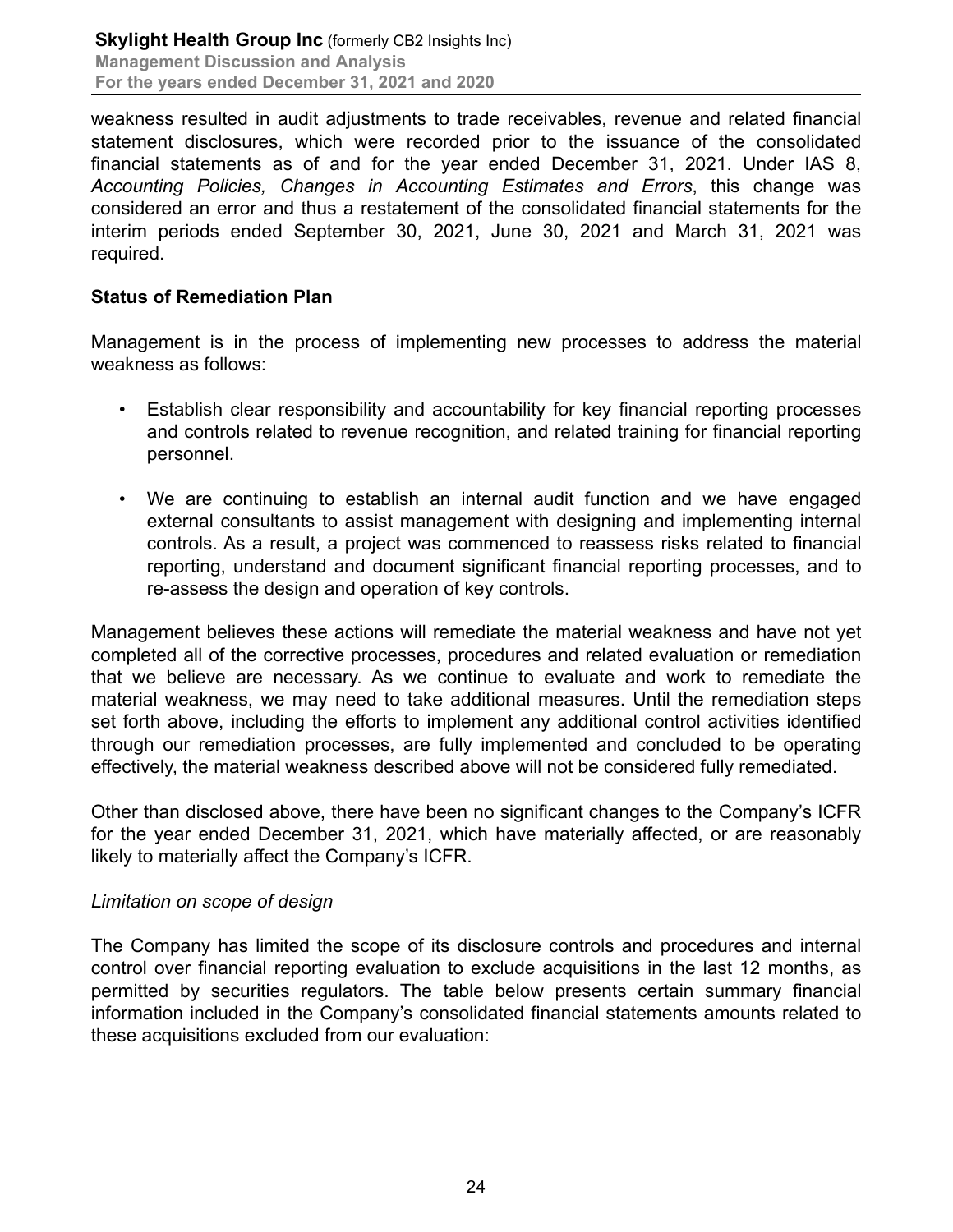| Selected financial information from the consolidated statements of loss and comprehensive<br>loss | <b>Year ended</b><br><b>December 31, 2021</b> |
|---------------------------------------------------------------------------------------------------|-----------------------------------------------|
| (in 000's of dollars)                                                                             |                                               |
| Revenue                                                                                           | 24.407                                        |
| Net income                                                                                        | (1,952)                                       |
| Selected financial information from the consolidated statements of financial position             | As at December 31,                            |

|                            | 2021   |
|----------------------------|--------|
| (in 000's of dollars)      | \$     |
| Current assets             | 6.819  |
| Non-current assets         | 38,107 |
| <b>Current liabilities</b> | 8.642  |
| Non-current liabilities    | 13,661 |

# **Risk Factors**

The following section describes specific and general risks that could affect the Company. These risks and uncertainties are not the only ones the Company is facing. Additional risks and uncertainties not presently known to the Company, or that it currently deems immaterial, may also impair its operations. If any such risks actually occur, the business, financial condition, liquidity, and results of the Company's operations could be materially adversely affected. The risk factors described below should be carefully considered by readers.

# *Limited Operating History*

The Company, while incorporated in November 2014, began carrying on business in 2017 and has only very recently begun to generate revenue. The Company is therefore subject to many of the risks common to early-stage enterprises, including under-capitalization, cash shortages, limitations with respect to personnel, financial, and other resources, and lack of revenues. There is no assurance that the Company will be successful in achieving a return on shareholders' investment and likelihood of success must be considered in light of the early stage of operations.

# *Going Concern*

The Company has historically not generated positive cash flow from operations. The Company is devoting significant resources to its business, however there can be no assurance that it will generate positive cash flow from operations in the future. The Company may continue to incur negative consolidated operating cash flow and losses. For the year ended December 31, 2021, the Company had negative cash flows from continuing operations of \$15.2 million and reported a net loss of \$13.6 million. To the extent that the Company has negative cash flow in future periods, the Company may need to obtain additional financing to fund such negative cash flow.

# *Risks Associated with Acquisitions*

As part of the Company's overall business strategy, the Company may pursue strategic acquisitions designed to expand its operations in both existing and new jurisdictions. Future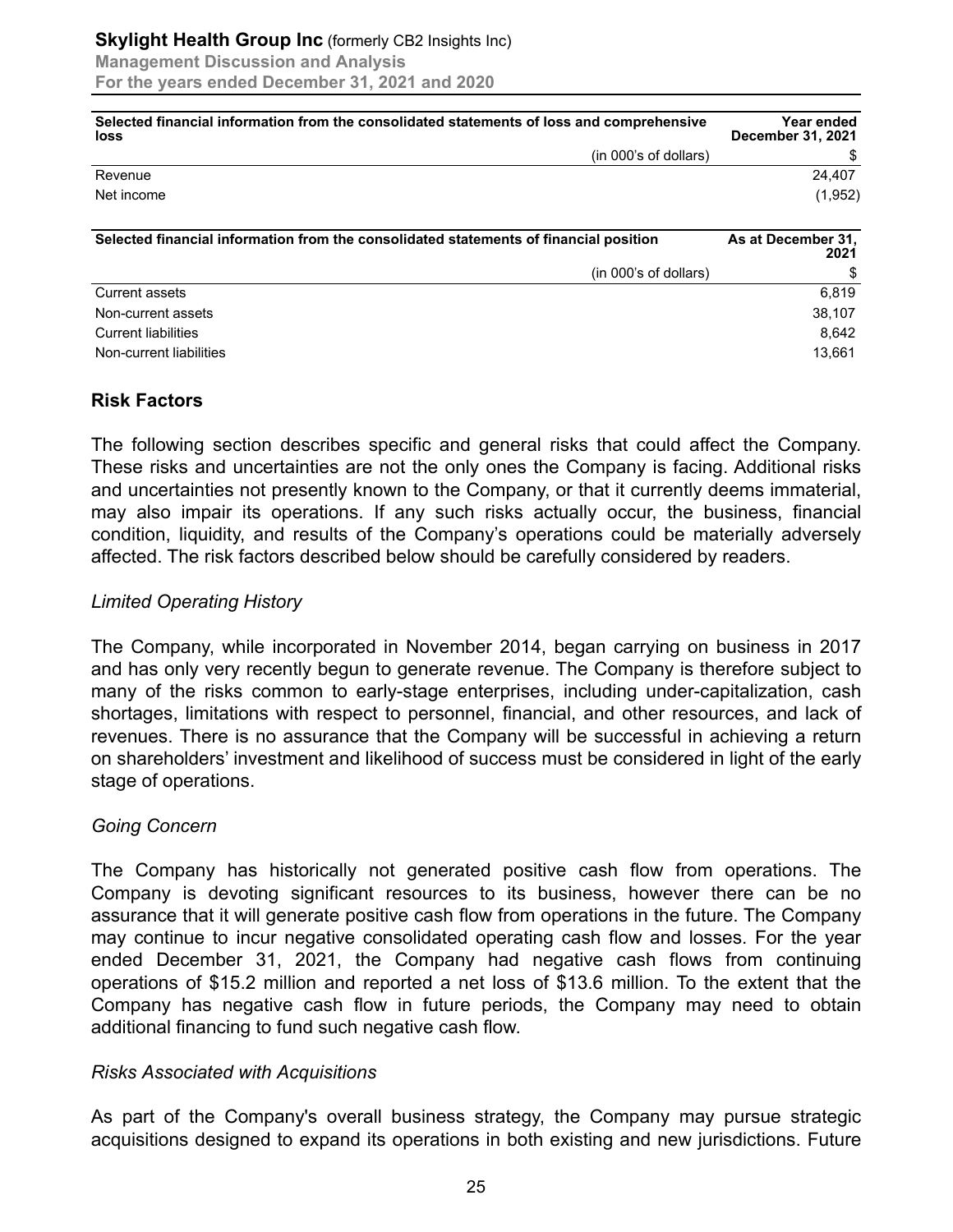acquisitions may expose it to potential risks, including risks associated with: (a) the integration of new operations, services and personnel; (b) unforeseen or hidden liabilities; the diversion of resources from the Company's existing business and technology; (d) potential inability to generate sufficient revenue to offset new costs; (e) the expenses of acquisitions; or (f) the potential loss of or harm to relationships with both employees and existing users resulting from its integration of new businesses. In addition, any proposed acquisitions may be subject to regulatory approval.

# *The Company is dependent on its relationships with the Skylight Health PCs*

The Company is dependent on its relationships with the "Skylight Health PCs", which are affiliated professional entities that the Company does not own, to provide healthcare services, and the Company's business would be harmed if those relationships were disrupted or if the arrangements with the Skylight Health PCs become subject to legal challenges.

A prohibition on the corporate practice of medicine by statute, regulation, board of medicine, attorney general guidance, or case law, exists in certain of the U.S. states in which the Company operates. These laws generally prohibit the practice of medicine by lay persons or entities and are intended to prevent unlicensed persons or entities from interfering with or inappropriately influencing providers' professional judgment. Due to the prevalence of the corporate practice of medicine doctrine, including in certain of the states where the Company conducts its business, it does not own the Skylight Health PCs and contracts for healthcare provider services for its members through administrative services agreements ("ASAs") with such entities and controls these entities through succession agreements with the providers. As a result, the Company's ability to receive cash fees from the Skylight Health PCs is limited to the fair market value of the services provided under the ASAs. To the extent the Company's ability to receive cash fees from the Skylight Health PCs is limited, the Company's ability to use that cash for growth, debt service or other uses at the Skylight Health PC may be impaired and, as a result, the Company's results of operations and financial condition may be adversely affected.

The Company's ability to perform medical and digital health services in a particular U.S. state is directly dependent upon the applicable laws governing the practice of medicine, healthcare delivery and fee splitting in such locations, which are subject to changing political, regulatory, and other influences. The extent to which a U.S. state considers particular actions or relationships to constitute the practice of medicine is subject to change and to evolving interpretations by medical boards and state attorneys general, among others, each of which has broad discretion. There is a risk that U.S. state authorities in some jurisdictions may find that the Company's contractual relationships with the Skylight Health PCs, which govern the provision of medical and digital health services and the payment of administrative and operations support fees, violate laws prohibiting the corporate practice of medicine and fee splitting. The extent to which each state may consider particular actions or contractual relationships to constitute improper influence of professional judgment varies across the states and is subject to change and to evolving interpretations by state boards of medicine and state attorneys general, among others. Accordingly, the Company must monitor its compliance with laws in every jurisdiction in which it operates on an ongoing basis, and the Company cannot provide assurance that its activities and arrangements, if challenged, will be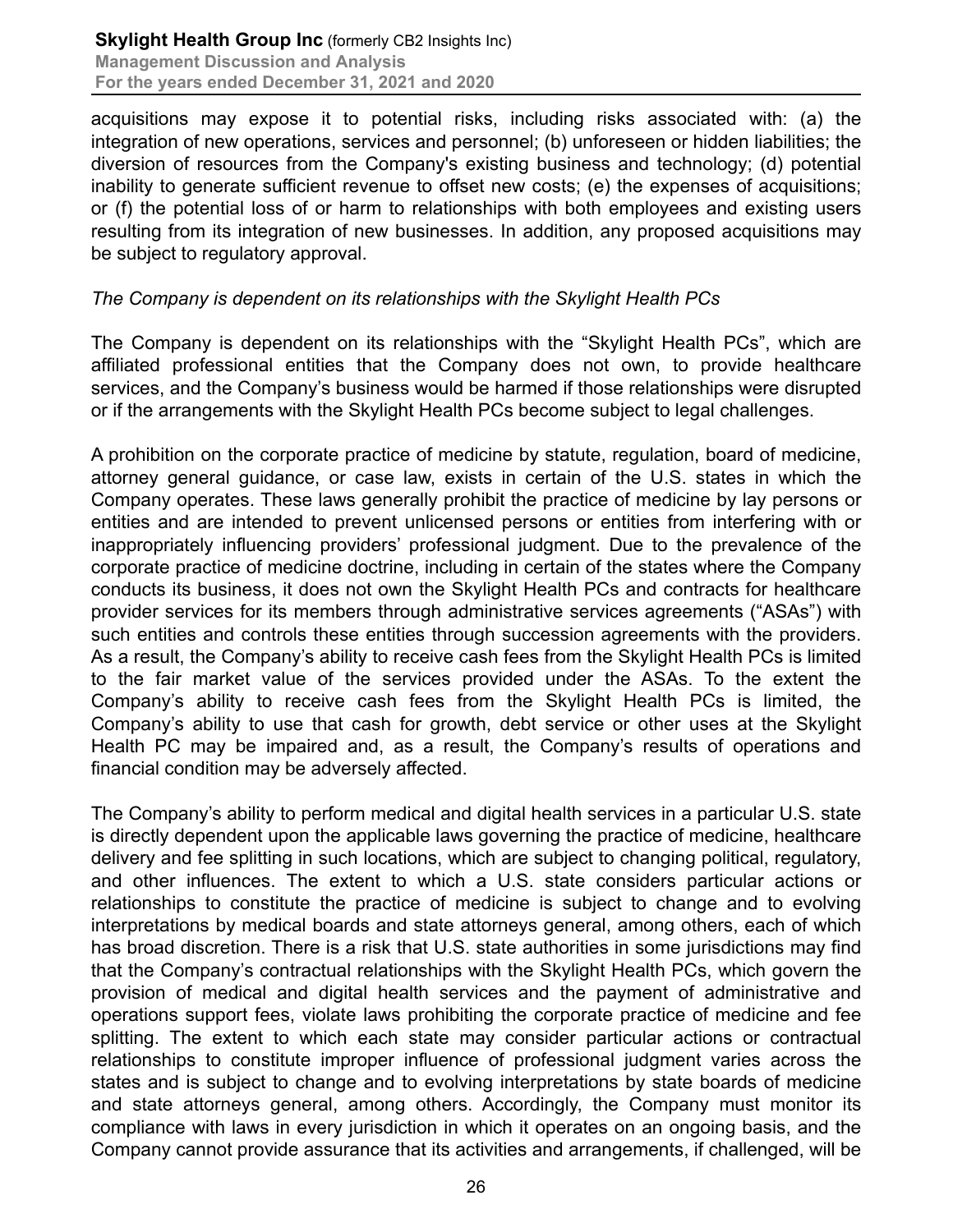found to be in compliance with the law. Additionally, it is possible that the laws and rules governing the practice of medicine, including the provision of digital health services, and fee splitting in one or more jurisdictions may change in a manner adverse to the Company's business. While the ASAs prohibit the Company from controlling, influencing or otherwise interfering with the practice of medicine at each Skylight Health PC, and provide that physicians retain exclusive control and responsibility for all aspects of the practice of medicine and the delivery of medical services, there can be no assurance that the Company's contractual arrangements and activities with the Skylight Health PCs will be free from scrutiny from U.S. state authorities, and the Company cannot guarantee that subsequent interpretation of the corporate practice of medicine and fee splitting laws will not circumscribe the Company's business operations. State corporate practice of medicine doctrines also often impose penalties on physicians themselves for aiding the corporate practice of medicine, which could discourage providers from participating in the Company's network of physicians. If a successful legal challenge or an adverse change in relevant laws were to occur, and the Company was unable to adapt its business model accordingly, the Company's operations in affected jurisdictions would be disrupted, which could harm its business.

# *Operational Risks*

The Company will be affected by a number of operational risks and the Company may not be adequately insured for certain risks, including: labour disputes; catastrophic accidents; fires; blockades or other acts of social activism; changes in the regulatory environment; impact of non- compliance with laws and regulations; natural phenomena, such as inclement weather conditions, floods, earthquakes and ground movements. There is no assurance that the foregoing risks and hazards will not result in personal injury or death, environmental damage, adverse impacts on the Company's operation, costs, monetary losses, potential legal liability, and adverse governmental action, any of which could have an adverse impact on the Company's future cash flows, earnings, and financial condition. Also, the Company may be subject to or affected by liability or sustain loss for certain risks and hazards against which the Company cannot insure or which the Company may elect not to insure because of the cost. This lack of insurance coverage could have an adverse impact on the Company's future cash flows, earnings, results of operations and financial condition.

# *Financial Projections May Prove Materially Inaccurate or Incorrect*

The Company's financial estimates, projections and other forward-looking information accompanying this document were prepared by the Company without the benefit of reliable historical industry information or other information customarily used in preparing such estimates, projections and other forward-looking statements. Such forward-looking information is based on assumptions of future events that may or may not occur, which assumptions may not be disclosed in such documents. Investors should inquire of the Company and become familiar with the assumptions underlying any estimates, projections or other forward-looking statements. Projections are inherently subject to varying degrees of uncertainty and their achievability depends on the timing and probability of a complex series of future events.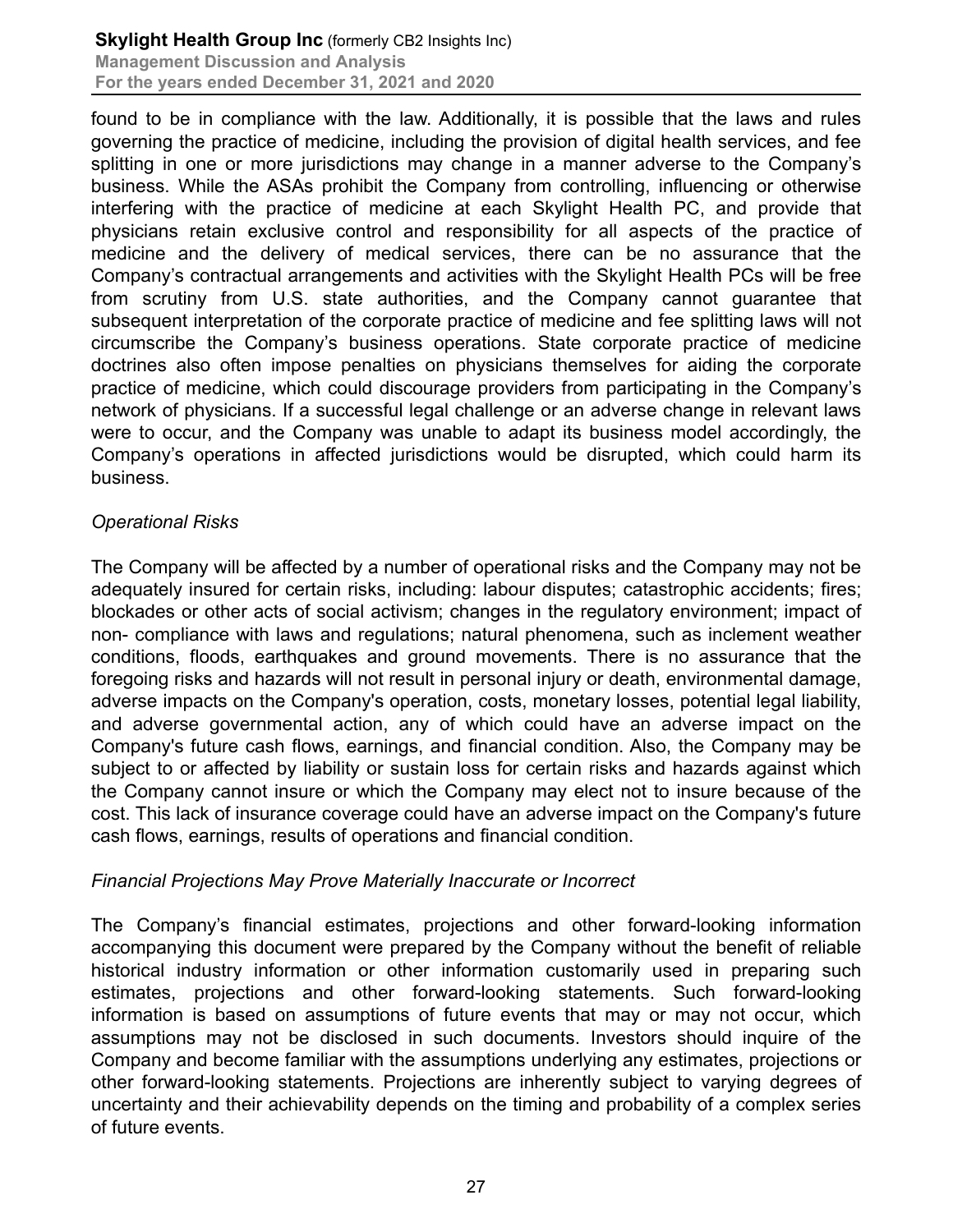There is no assurance that the assumptions upon which these projections are based will be realized. Actual results may differ materially from projected results for a number of reasons including increases in operating expenses, changes or shifts in regulatory rules, undiscovered and unanticipated adverse industry and economic conditions, and unanticipated competition. Accordingly, investors should not rely on any projections to indicate the actual results the Company and its subsidiaries might achieve.

#### *Difficulty to Forecast*

The Company must rely largely on its own market research to forecast sales as detailed forecasts are not generally obtainable from other sources at this early stage of the Company's business. A failure in the demand for its services to materialize as a result of competition, technological change or other factors could have a material adverse effect on the business, results of operations, and financial condition of the Company.

# *Public Health Crises such as the COVID-19 Pandemic and other Uninsurable Risks*

Events in the financial markets have demonstrated that businesses and industries throughout the world are very tightly connected to each other. General global economic conditions seemingly unrelated to the Company or to the medical health services sector, including, without limitation, interest rates, general levels of economic activity, fluctuations in the market prices of securities, participation by other investors in the financial markets, economic uncertainty, national and international political circumstances, natural disasters, or other events outside of the Company's control may affect the activities of the Company directly or indirectly. The Company's business, operations and financial condition could also be materially adversely affected by the outbreak of epidemics or pandemics or other health crises. For example, in late December 2019, a novel coronavirus ("COVID-19") originated, subsequently spread worldwide and on March 11, 2020, the World Health Organization declared it was a pandemic. The risks of public health crises such as the COVID-19 pandemic to the Company's business include without limitation, the ability to raise funds, employee health, workforce productivity, increased insurance premiums, limitations on travel, the availability of industry experts and personnel, disruption of the Company's supply chains and other factors that will depend on future developments beyond the Company's control. In particular, the continued spread of the coronavirus globally, prolonged restrictive measures put in place in order to control an outbreak of COVID-19 or other adverse public health developments could materially and adversely impact the Company's business in the United States. There can be no assurance that the Company's personnel will not ultimately see its workforce productivity reduced or that the Company will not incur increased medical costs or insurance premiums as a result of these health risks. In addition, the coronavirus pandemic or the fear thereof could adversely affect global economies and financial markets resulting in volatility or an economic downturn that could have an adverse effect on the demand for the Company's service offerings and future prospects. Epidemics such as COVID-19 could have a material adverse impact on capital markets and the Company's ability to raise sufficient funds to finance the ongoing development of its material business. All of these factors could have a material and adverse effect on the Company's business, financial condition, and results of operations. The extent to which COVID-19 impacts the Company's business, including its operations and the market for its securities, will depend on future developments,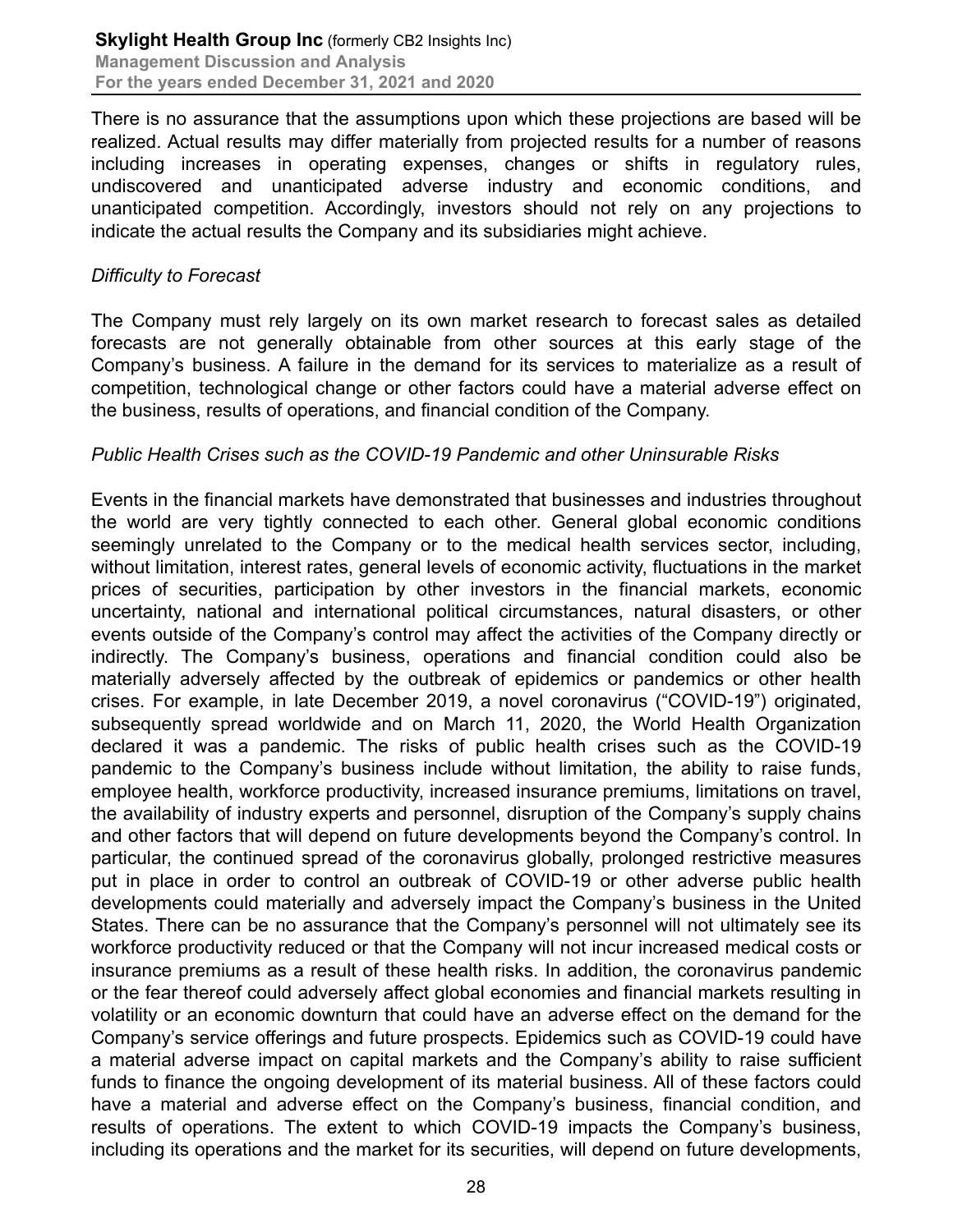which are highly uncertain and cannot be predicted at this time, and include the duration, severity and scope of the outbreak and the actions taken to contain or treat the coronavirus outbreak. It is not always possible to fully insure against such risks, and the Company may decide not to insure such risks as a result of high premiums or other reasons. Should such liabilities arise, they could reduce or eliminate any future profitability and result in increasing costs and a decline in the value of the Common Shares of the Company. Even after the COVID-19 pandemic is over, the Company may continue to experience material adverse effects to its business, financial condition, and prospects as a result of the continued disruption in the global economy and any resulting recession, the effects of which may persist beyond that time. The COVID-19 pandemic may also have the effect of heightening other risks and uncertainties disclosed herein. To date, the COVID-19 crisis has not materially impacted the Company's operations, financial condition, cash flows and financial performance. In response to the outbreak, the Company has instituted operational and monitoring protocols to ensure the health and safety of its employees and stakeholders, which follow the advice of local governments and health authorities where it operates. The Company has adopted a work from home policy where possible. The Company continues to operate effectively whilst working remotely. The Company will continue to monitor developments of the pandemic and continuously assess the pandemic's potential further impact on the Company's operations and business.

# *Economic Environment*

The Company's operations could be affected by the economic context should the unemployment level, interest rates or inflation reach levels that influence consumer trends and consequently, impact the Company's sales and profitability. As well, general demand for banking services and alternative banking or financial services cannot be predicted and future prospects of such areas might be different from those predicted by the Company's management.

# *Global Economic Risk*

Global economic conditions could have an adverse effect on the Company's business, financial condition, or results of operations. Adverse changes in general economic or political conditions in the United States or any of the states within the United States or any jurisdiction in which the Company operates or intends to operate could adversely affect the Company's business, financial condition, or results of operations.

# *Forward Looking Information*

The Company's financial estimates, projections and other forward-looking information accompanying this document were prepared by the Company without the benefit of reliable historical industry information or other information customarily used in preparing such estimates, projections, and other forward-looking statements. Such forward-looking information is based on assumptions of future events that may or may not occur, which assumptions may not be disclosed in such documents. Investors should inquire of the Company and become familiar with the assumptions underlying any estimates, projections, or other forward-looking statements. Projections are inherently subject to varying degrees of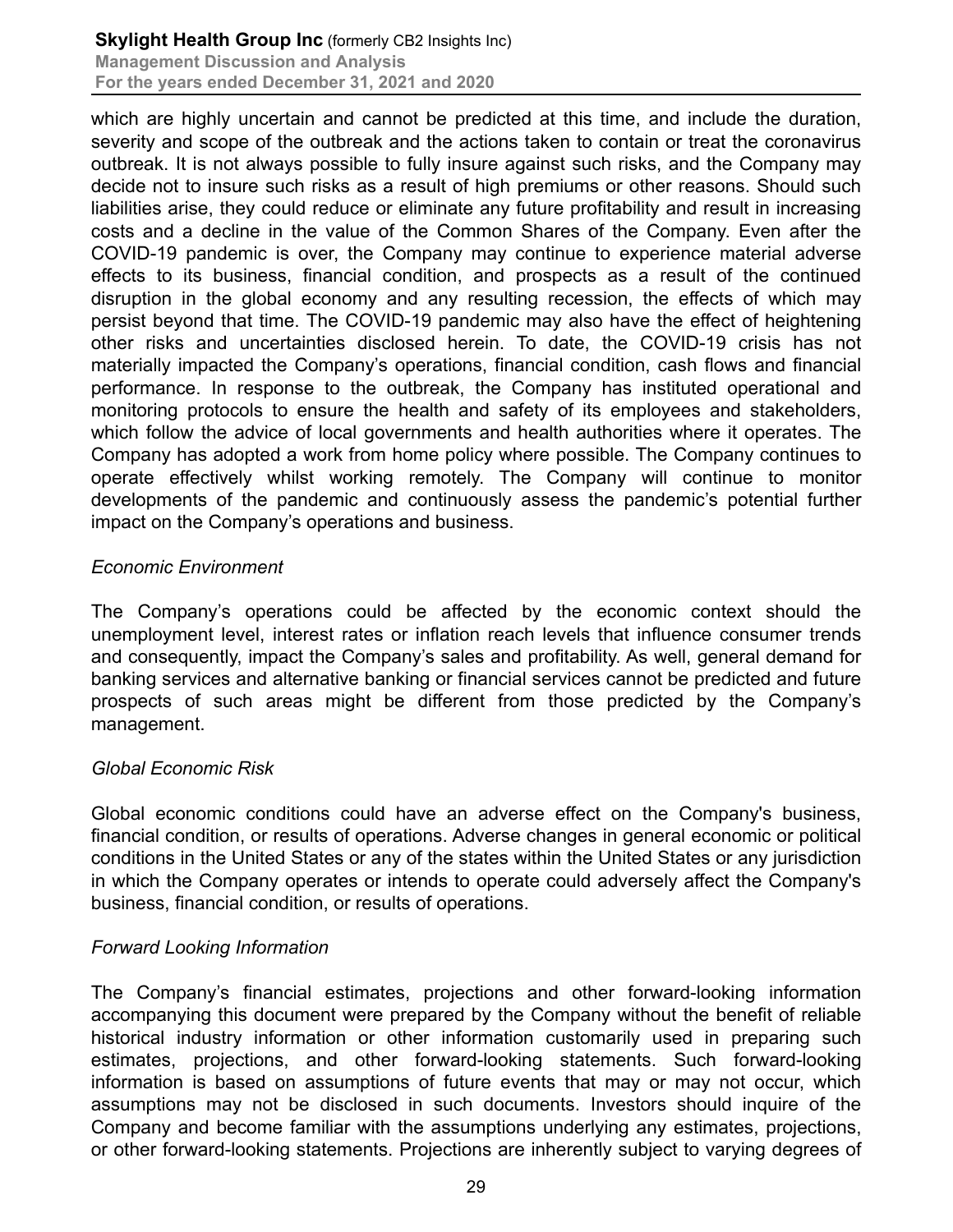uncertainty and their achievability depends on the timing and probability of a complex series of future events.

There is no assurance that the assumptions upon which these projections are based will be realized. Actual results may differ materially from projected results for a number of reasons including increases in operating expenses, changes or shifts in regulatory rules, undiscovered and unanticipated adverse industry and economic conditions, and unanticipated competition. Accordingly, investors should not rely on any projections to indicate the actual results the Company and its subsidiaries may achieve.

# *US Securities*

The Company's common shares are listed on the Nasdaq, and as such, the Company must satisfy the Nasdaq's continued listing requirements, or risk possibly delisting, which would have a material adverse effect on our business and it would make it more difficult to buy or sell our securities and to obtain accurate quotations, and the price of our common stock could suffer a material decline. In addition, a delisting would impair our ability to raise capital through the public markets, could deter broker-dealers from making a market in or otherwise seeking or generating interest in our securities and might deter certain institutions and persons from investing in our securities at all. There can be no assurance that we will be able to maintain compliance with Nasdaq's continued listing requirements.

# *Multi-Jurisdictional Disclosure System*

Due to the decrease in our common share price, the Company is no longer eligible to utilize the multi-jurisdictional disclosure system (MJDS). As a result, the Company will no longer be afforded the ability to prepare and file its disclosure reports and other information with the SEC incorporating (accordance with) the disclosure requirements of Canada and will now be required to file the same reports that a non-MJDS eligible foreign private issuer (FPI) is required to file with the SEC, including the requirement to file an Annual Report on Form 20-F with financial statements audited under rules of the Public Company Accounting Oversight Board ("PCAOB"), the additional costs of which will be significant. The Company does not have PCAOB audits completed on its December 31, 2019 or December 31, 2020 financial statements. Accordingly, the Company may not be able to timely file its Annual Report on Form 20-F for the year ended December 31, 2021 (the "2021 20-F") which is due on or prior to April 30, 2022. If the Company is unable to timely file its 2021 20-F, there will be several consequences, including, but not limited to, (i) the Company will no longer be in compliance with the continued listing requirements of the Nasdaq Capital Market and will receive a deficiency notice and the Company's securities that are listed on Nasdaq may be subject to delisting and (ii) the Company will not be able to file a registration statement with the SEC until such time as the 2021 20-F is filed (and will not be able to utilize a Form F-3 for at least one year) which will limit our ability to conduct financings in the U.S.

# *Competition – General*

There is potential that the Company will face intense competition from other companies, some of which can be expected to have longer operating histories and more financial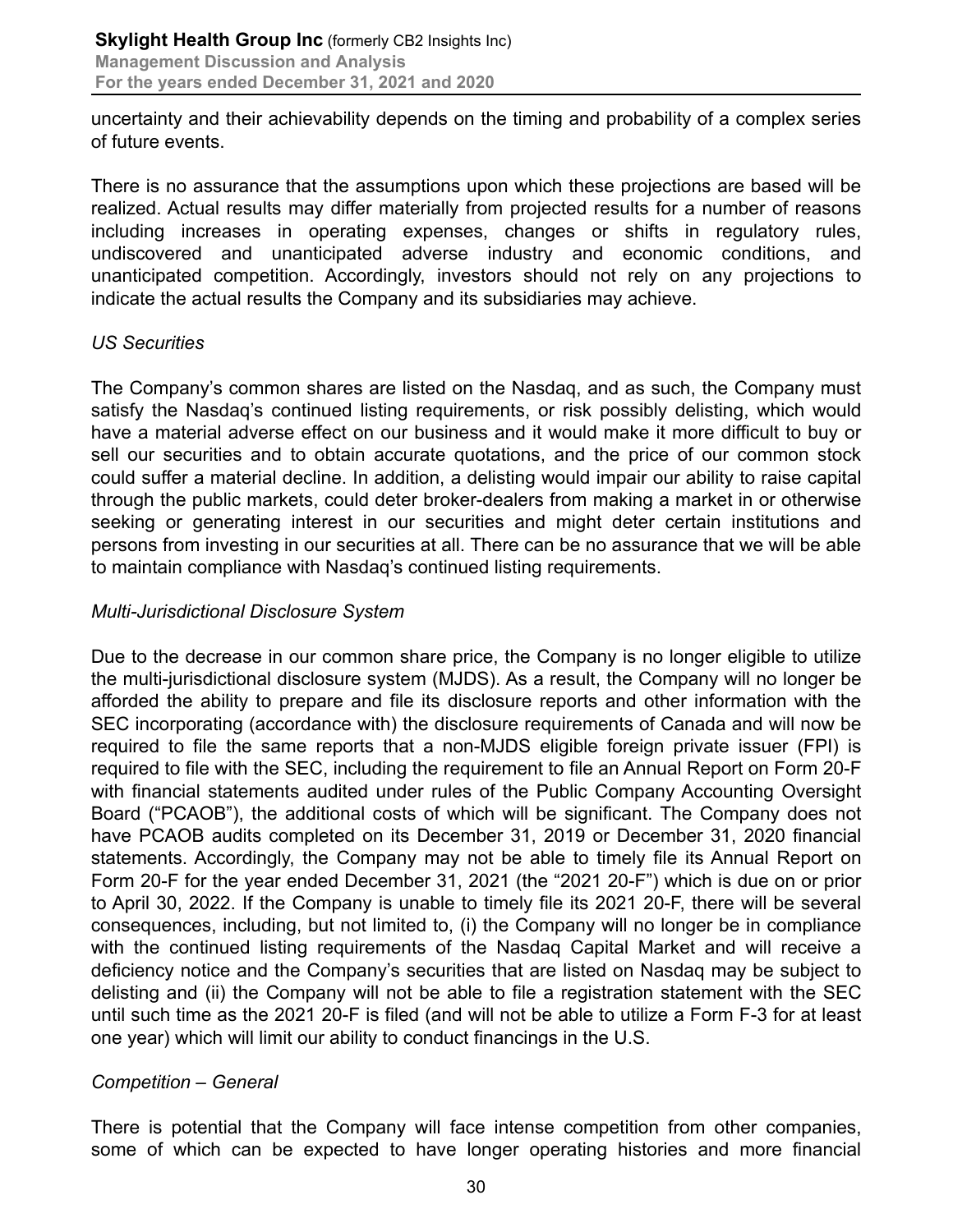resources and marketing experience than the Company. Increased competition by larger and better financed competitors could materially and adversely affect the business, financial condition, and results of operations of the Company. To remain competitive, the Company will require a continued high level of investment in research and development, marketing, sales, and client support.

# *Competition Healthcare Information Systems*

The healthcare information systems market is highly competitive on a local, national and international level. The Company believes that the primary competitive factors in this market are:

- quality service and support;
- price;
- product features, functionality and ease of use;
- ability to comply with new and changing regulations;
- ongoing product enhancements; and
- reputation and stability of the vendor.

For example, the current electronic medical record market in Canada is currently dominated by Telus Health and the Company will face substantial competition from Telus Health and other established competitors, which have greater financial, technical, and marketing resources than it does. Its competitors could use their greater resources to modify their product offerings to incorporate platform functionality among doctors, patients, pharmacies and licensed producers in a comparable manner to the Company. The Company's competitors also have a larger installed base of users, longer operating histories and greater name recognition than the Company will.

There can be no assurance that the Company will successfully differentiate its current and proposed products from the products of its competitors, or that the marketplace will consider the products of the Company to be superior to competing products.

# *Competition – Health Care Clinics*

The industry is intensely competitive, and the Company competes with other companies that may have greater financial resources and facilities. Numerous other businesses are expected to compete in the clinic space and provide additional patient services.

# *Management of Growth*

The Company may be subject to growth-related risks including capacity constraints and pressure on its internal systems and controls. The ability of the Company to manage growth effectively will require it to continue to implement and improve its operational and financial systems and to expand, train, and manage its employee base. The inability of the Company to deal with this growth may have a material adverse effect on the Company's business, financial condition, results of operations and prospects.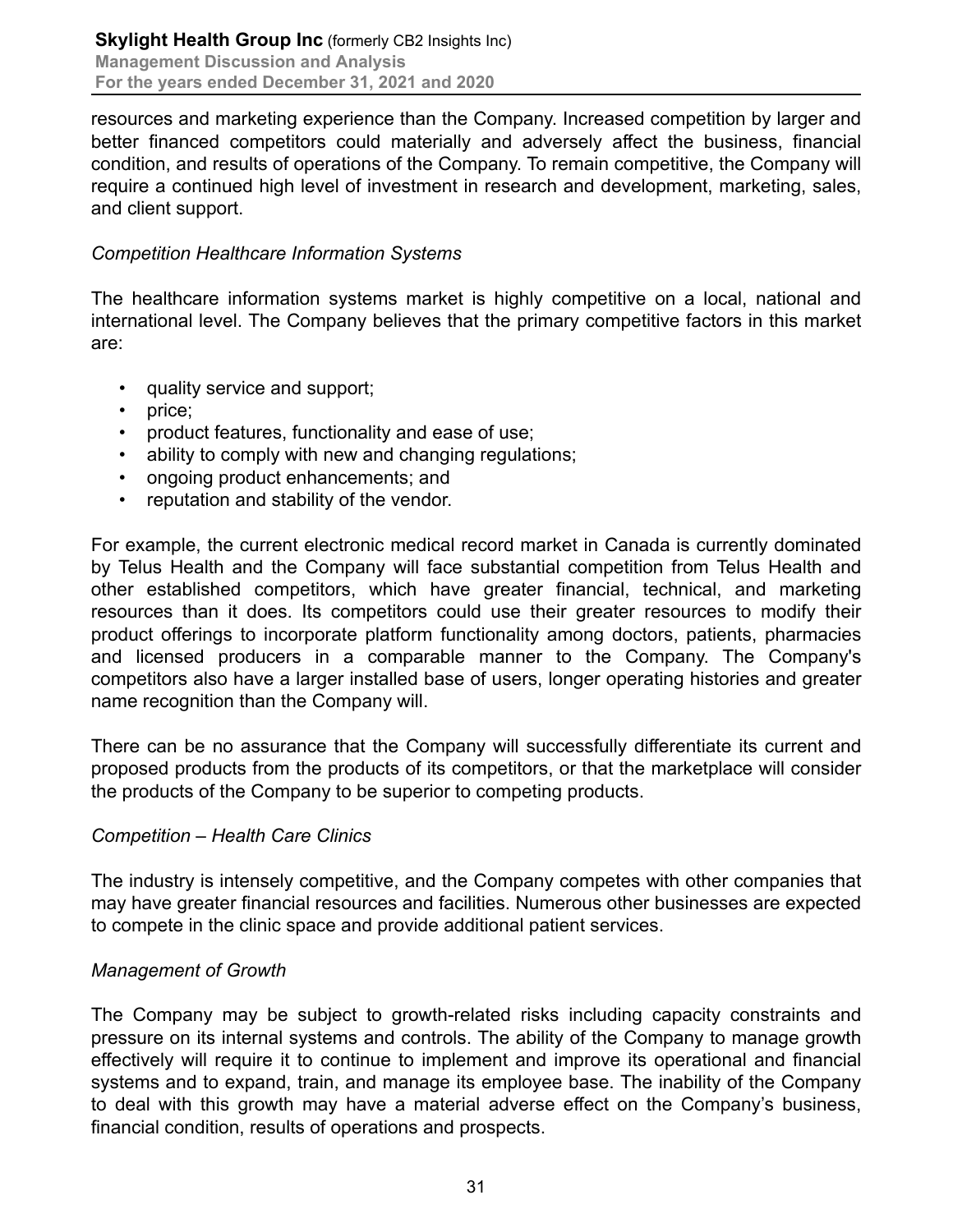# *Reliance on Management*

The success of the Company is dependent upon the ability, expertise, judgment, discretion, and good faith of its management. While employment agreements are customarily used as a primary method of retaining the services of key employees, these agreements cannot assure the continued services of such employees. Any loss of the services of such individuals could have a material adverse effect on the Company's business, operating results, or financial condition.

# *Dependence on suppliers and skilled labour*

The ability of the Company to compete and grow will be dependent on it having access, at a reasonable cost and in a timely manner, to skilled labour, equipment, parts, and components. No assurances can be given that the Company will be successful in maintaining its required supply of skilled labour, equipment, parts, and components.

# *Risks Related to Software and Product Development*

The Company continues to develop software and products. Inherent risks include:

- Lack of experience and commitment of team The project manager is the leader and the most responsible person. An inexperienced manager can jeopardize the completion of a project.
- *Unrealistic deadlines* Software projects may fail when deadlines are not properly set. Project initialization, completion date and time must be realistic.
- *Improper budget* Cost estimation of a project is very crucial in terms of project success and failure. Low cost with high expectations of large projects may cause project failure.
- *Lack of resources* Software and hardware resources may not be adequate. Lack of resources in terms of manpower is also a critical risk factor of software failure.
- *Personnel hiring* The Company will be subject to extensive hiring requirements across all of its business lines as well as a need to release underperforming employees in order to perform and grow at the rate it intends. Staffing requirements may not be properly attained or assigned for/to specific tasks or company needs.
- *Understanding problems of customers*  Many customers are not technical in terms of software terminologies and may not understand the developer's point of view. Developers may interpret information differently from what is provided by the clients.
- *Inappropriate design* Software designers have a major role in the success or failure of the project if a design is inappropriate for the project.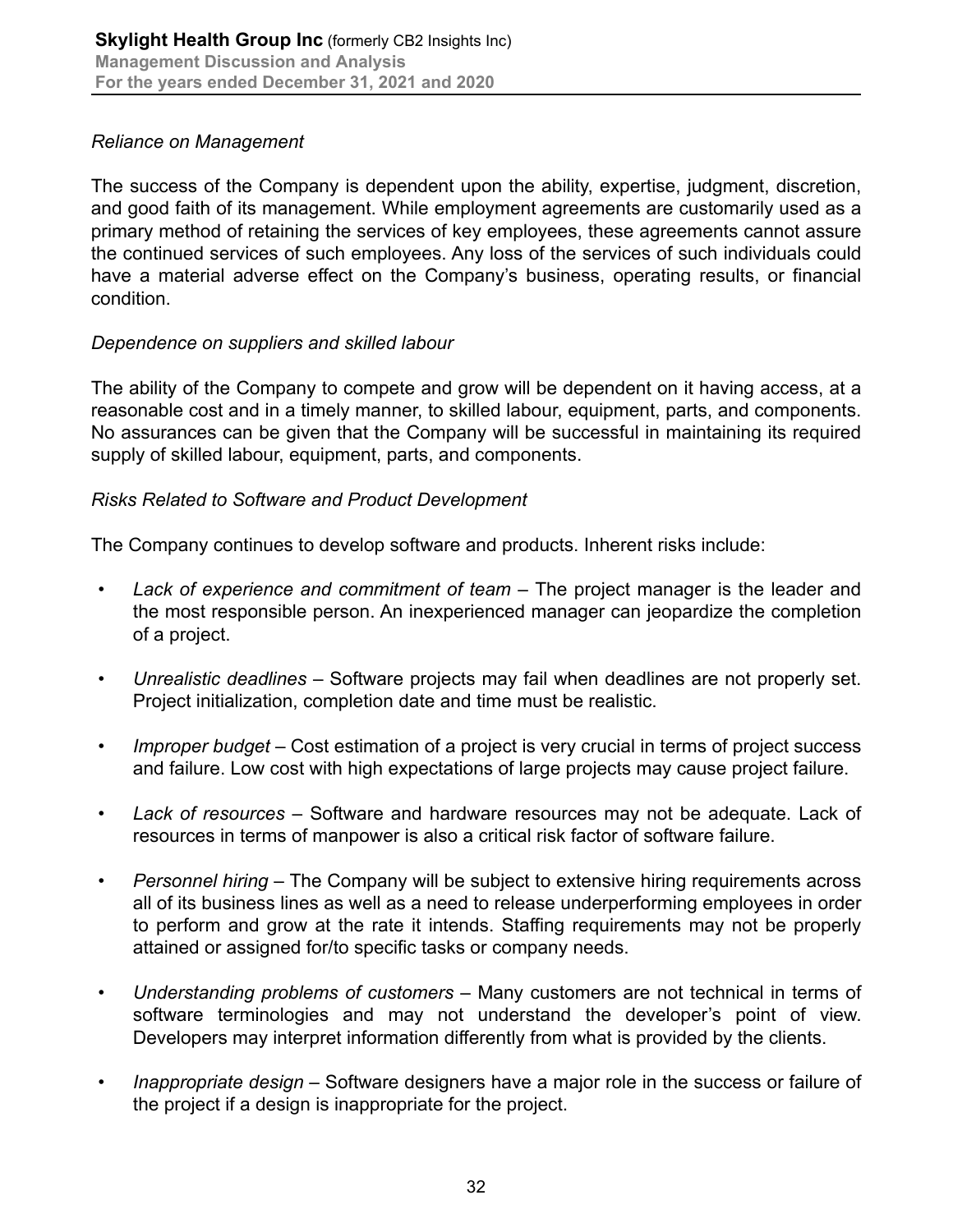• *Market demand obsolete –* Market demand may become obsolete while a project is still in progress.

# *Risk of Safeguarding Against Security & Privacy Breaches*

A security or privacy breach could:

- expose the Company and Company to additional liability and to potentially costly litigation;
- increase expenses relating to the resolution of these breaches;
- deter potential customers from using our services; and
- decrease market acceptance of electronic commerce transactions.

As a provider of software technology, the Company and Company are at risk of exposure to a security or privacy breach of its system which could lead to potentially costly litigation, deter potential customers from using its services, or bring about additional liability of the Company and Company. The Company and Company cannot assure that the use of applications designed for data security and integrity will address changing technologies or the security and privacy concerns of existing and potential customers. Although the Company and Company require that agreements with service providers who have access to sensitive data include confidentiality obligations that restrict these parties from using or disclosing any data except as necessary to perform their services under the applicable agreements, there can be no assurance that these contractual measures will prevent the unauthorized disclosure of sensitive data. If the Company and Company are unable to protect the security and privacy of our electronic transactions and data, our business will be materially adversely affected.

# *Risks Inherent in the Health Clinic Industry*

Changes in operating costs (including costs for maintenance, insurance), inability to obtain permits required to conduct clinical business operations, changes in health care laws and governmental regulations, and various other factors may significantly impact the ability of the Company to generate revenues. Certain significant expenditures, including legal fees, borrowing costs, maintenance costs, insurance costs and related charges must be made to operate the Company's clinic operation, regardless of whether the Company is generating revenue.

# *Material Impact of PIPEDA/HIPPA Legislation on the Company's Business*

Regulations under PIPEDA/HIPAA governing the confidentiality and integrity of protected health information are complex and are evolving rapidly. As these regulations mature and become better defined, the Company anticipates that they will continue to directly impact our business. Achieving compliance with these regulations could be costly and distract management's attention from its operations. Any failure on the Company's part to comply with current or future regulations could subject it to significant legal and financial liability,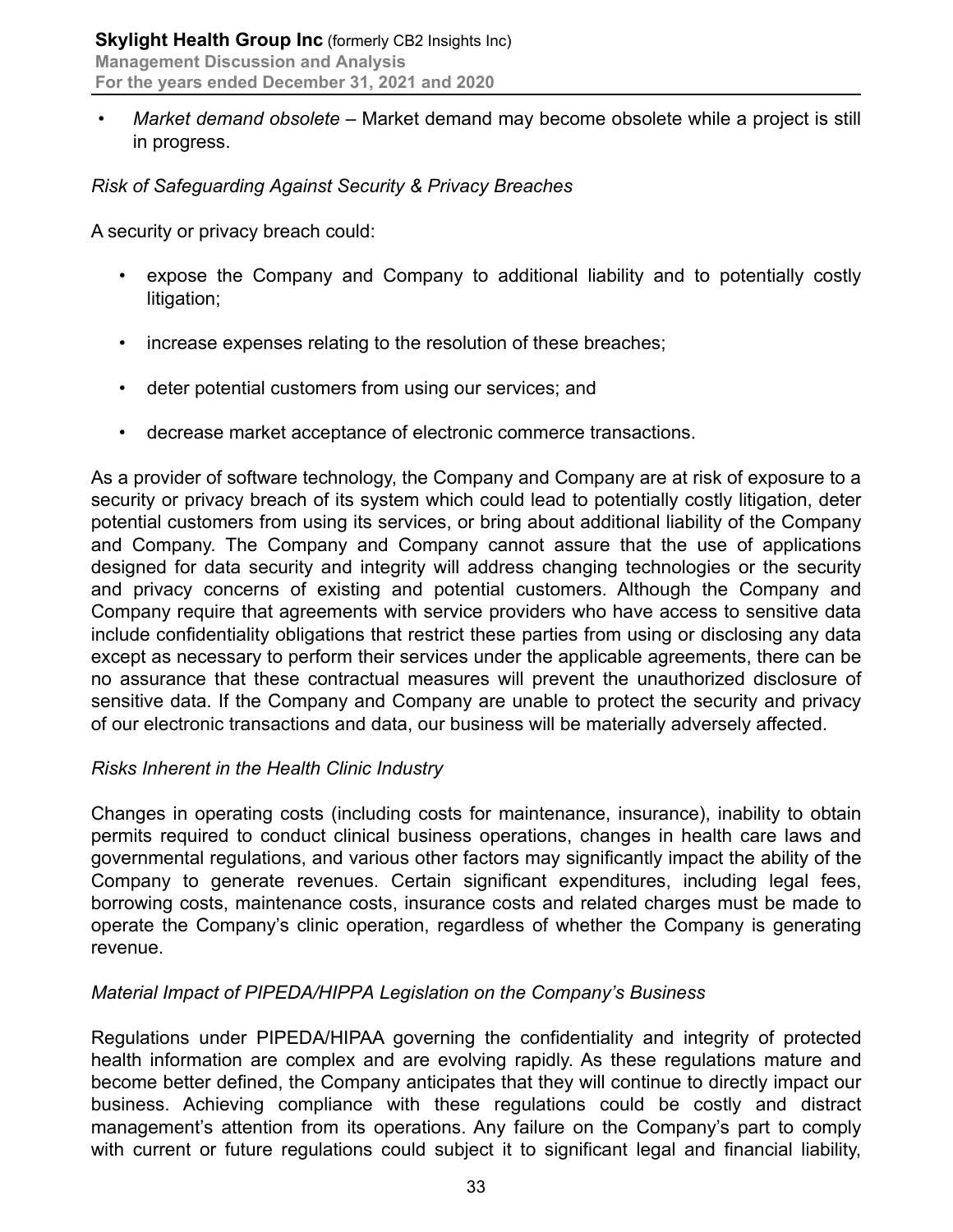including civil and criminal penalties. In addition, development of related federal and state regulations and policies regarding the confidentiality of health information or other matters could positively or negatively affect our business.

The Company's investments in the United States and Canada are subject to applicable antimoney laundering laws and regulations.

The Company is subject to a variety of laws and regulations domestically and in the United States that involve money laundering, financial recordkeeping and proceeds of crime, including the Currency and Foreign Transactions Reporting Act of 1970 (commonly known as the Bank Secrecy Act), as amended by Title III of the Uniting and Strengthening America by Providing Appropriate Tools Required to Intercept and Obstruct Terrorism Act of 2001 (USA PATRIOT Act), the Proceeds of Crime (Money Laundering) and Terrorist Financing Act (Canada), as amended and the rules and regulations thereunder, the Criminal Code (Canada) and any related or similar rules, regulations or guidelines, issued, administered or enforced by governmental authorities in the United States and Canada.

# *In certain circumstances, the Company's reputation could be damaged*

Damage to the Company's reputation can be the result of the actual or perceived occurrence of any number of events, and could include any negative publicity, whether true or not. The increased usage of social media and other web-based tools used to generate, publish, and discuss user-generated content and to connect with other users has made it increasingly easier for individuals and groups to communicate and share opinions and views regarding the Company and its activities whether true or not. Although the Company believes that it operates in a manner that is respectful to all stakeholders and that it takes care in protecting its image and reputation, the Company will not ultimately have direct control over how it is perceived by others. Reputation loss may result in decreased investor confidence, increased challenges in developing and maintaining community relations and an impediment to the Company's overall ability to advance its projects, thereby having material adverse impact on financial performance, financial condition, cash flows and growth prospects.

# *Scrutiny of Company's Investments in the United States*

The Company's existing investments in the United States, and any future investments, may become the subject of heightened scrutiny by regulators, stock exchanges and other authorities in Canada. As a result, The Company may be subject to significant direct or indirect interaction with public officials. There can be no assurance that this heightened scrutiny will not in turn lead to the imposition of certain restrictions on the Resulting Issue's ability to invest in the United States or any other jurisdiction, in addition to those described herein.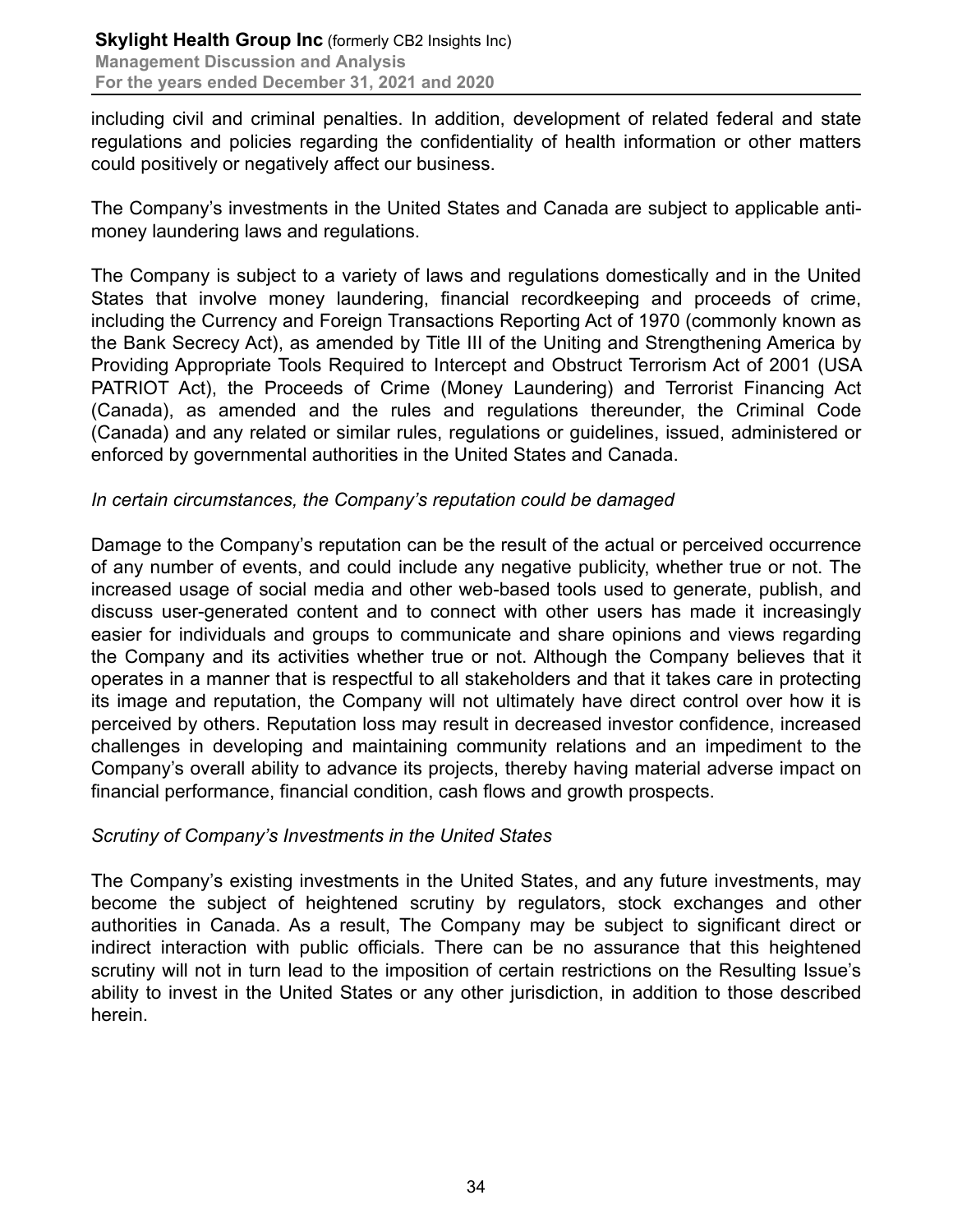# *Currency Fluctuations*

Due to the Company's present operations in the United States, and its intention to continue future operations outside Canada, the Company is expected to be exposed to significant currency fluctuations. Recent events in the global financial markets have been coupled with increased volatility in the currency markets.

A substantial amount of the Company's revenue will be earned in US dollars, but a substantial portion of its operating expenses are incurred in Canadian dollars. The Company does not have currency hedging arrangements in place and there is no expectation that the Company will put any currency hedging arrangements in place in the future. The Company does not have currency hedging arrangements in place and there is no expectation that the Company will put any currency hedging arrangements in place in the future. Fluctuations in the exchange rate between the US dollar and the Canadian dollar, may have a material adverse effect on the Company's business, financial condition, and operating results. The Company may, in the future, establish a program to hedge a portion of its foreign currency exposure with the objective of minimizing the impact of adverse foreign currency exchange movements. However, even if the Company develops a hedging program, there can be no assurance that it will effectively mitigate currency risks.

# *Requirements for Further Financing*

The Company may need to obtain further financing, whether through debt financing, equity financing or other means. The Company must obtain such financing through a combination of equity and debt financing and there can be no assurance that the Company can raise the required capital it needs to build and expand its current operations, nor that the capital markets will fund the business of the Company. Without this additional financing, the Company may be unable to achieve positive cash flow and earnings as quickly as anticipated. There can be no certainty that the Company can obtain these funds, in which case any investment in the Company may be lost. The raising of equity funding would also result in dilution of the equity of the Company's shareholders.

# *Litigation*

The Company may become party to litigation from time to time in the ordinary course of business which could adversely affect its business. Should any litigation in which the Company becomes involved be determined against the Company such a decision could adversely affect the Company's ability to continue operating and the market price for Common Shares and could use significant resources. Even if the Company is involved in litigation and wins, litigation can redirect significant company resources.

# *Conflicts of Interest*

Certain of the directors and officers of the Company are, or may become directors and officers of other companies, and conflicts of interest may arise between their duties as officers and directors of the Company and as officers and directors of such other companies.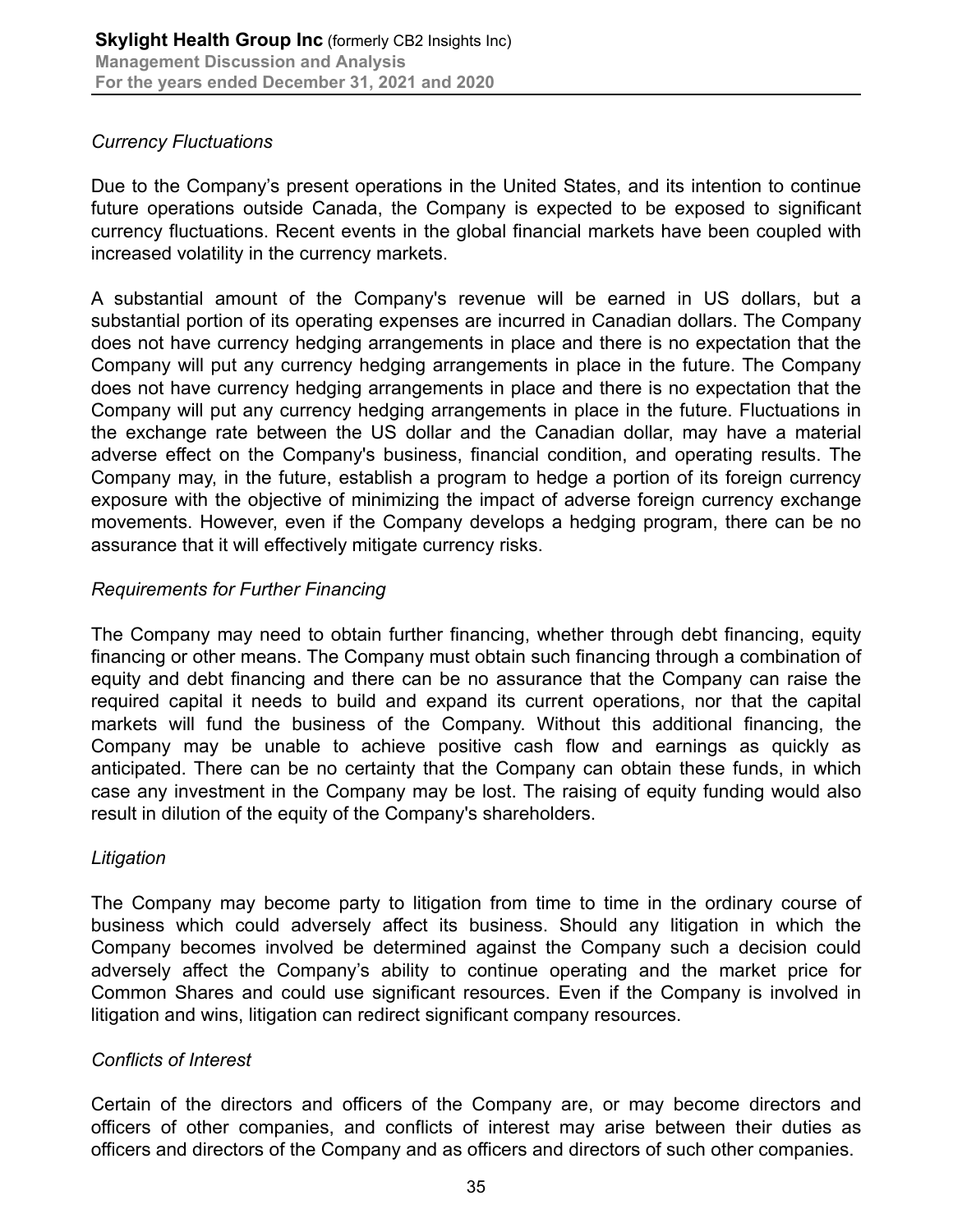# *Health Care Coverage*

There is a possibility that healthcare companies can refuse to cover medical costs.

# *Dividend Policy*

The Company does not presently intend to pay cash dividends on common shares in the foreseeable future, as any earnings are expected to be retained for use in developing and expanding its business. The Company began declaring dividends on its preferred shares that were issued in December 2021. However, the actual number of dividends received from the Company will remain subject to applicable corporate law requirements. Any future dividends paid by the Company would be subject to tax and potentially, withholdings.

# **Cautionary Statement Regarding Forward-Looking Information**

Certain information contained in this MD&A and any documents incorporated by reference herein may constitute forward-looking statements, as such term is defined under Canadian, U.S. and any other applicable securities laws. These statements relate to future events or future performance and reflect management's expectations and assumptions regarding the growth, results of operations, performances and business prospects and opportunities of the Company. All statements other than statements of historical fact are forward-looking statements. The use of any of the words "anticipate", "plan", "continue", "estimate", "expect", "may", "intend", "will", "project", "could", "believe", "predict", "potential", "should" or the negative of these terms or other similar expressions are intended to identify forward-looking statements. In particular, information regarding the Company's future operating results and economic performance is forward-looking information. These statements involve known and unknown risks, uncertainties and other factors that may cause actual results, performance, achievements, or events to differ materially from those anticipated, discussed or implied in such forward-looking statements. The Company believes the expectations reflected in such forward- looking statements are reasonable but no assurance can be given that these expectations will prove to be correct and such forward-looking statements included in this MD&A and any documents incorporated by reference herein should be considered carefully and investors should not place undue reliance on them as the Company cannot assure investors that actual results will be consistent with these forward-looking statements. These statements speak only as of the date of this MD&A or the particular document incorporated by reference herein. Such statements are based on a number of assumptions which may prove to be incorrect, including, but not limited to, assumptions about:

- (i) general business and economic conditions;
- (ii) the intentions, plans and future actions of the Company;
- (iii) the business and future activities of the Company after the date of this MD&A;
- (iv) market position, ability to compete and future financial or operating performance of the Company;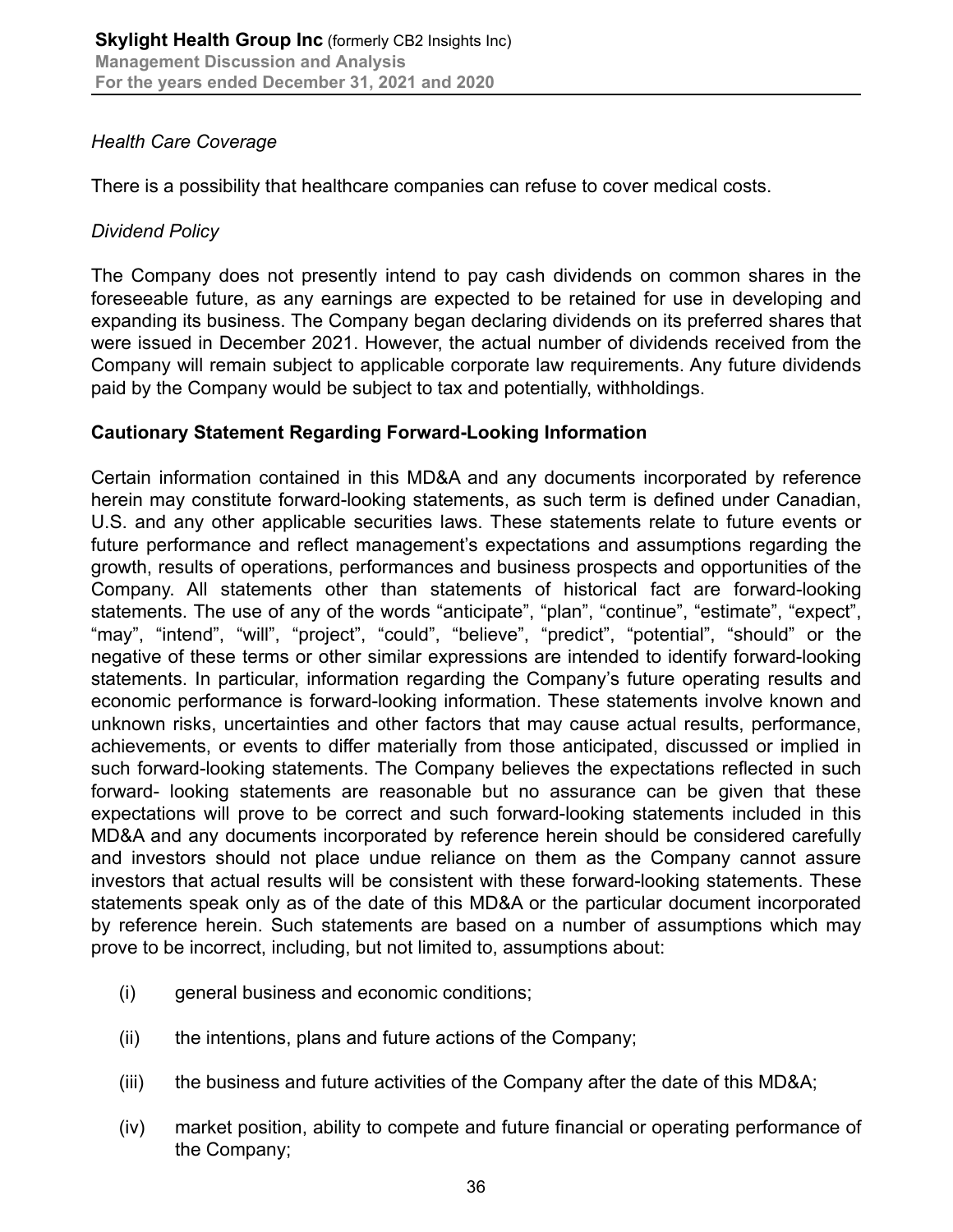- (v) anticipated developments in operations; the future demand for the products and services developed, produced, supplied, or distributed by the Company;
- (vi) the timing and amount of estimated research & development expenditure in respect of the business of the Company;
- (vii) operating revenue, operating expenditures; success of marketing activities; estimated budgets;
- (viii) currency fluctuations;
- (ix) the sufficiency of the Company's working capital;
- (x) requirements for additional capital;
- (xi) risks associated with obtaining and maintaining the necessary government permits and licenses related to the business;
- (xii) government regulation; limitations on insurance coverage; the timing and possible outcome of regulatory matters; goals; strategies; future growth; the adequacy of financial resources; and other events or conditions that may occur in the future;
- (xiii) compliance with environmental, health, safety, and other laws and regulations;
- (xiv) the ability to attract and retain skilled staff;
- (xv) market competition; and
- (xvi) the potential impact of the COVID-19 pandemic on the Company and/or its operations, and the healthcare industry and currency fluctuations.

Forward-looking statements are based on the beliefs of the management of the Company, as well as on assumptions, which such management believes to be reasonable based on information available at the time such statements were made. However, by their nature, forward-looking statements are based on assumptions and involve known and unknown risks, uncertainties and other factors which may cause the actual results, performance, or achievements to be materially different from any future results, performance or achievements expressed or implied by the forward-looking statements. Forward-looking statements are subject to a variety of risks, uncertainties and other factors which could cause actual events or results to differ from those expressed or implied by the forward-looking statements, including, without limitation those risks outlined under the heading *Risk Factors* in this MD&A.

The list of risk factors set out in this MD&A is not exhaustive of the factors that may affect any forward-looking statements of the Company. The Company does not intend, and does not assume any obligation, to update any forward-looking statements, other than as required by